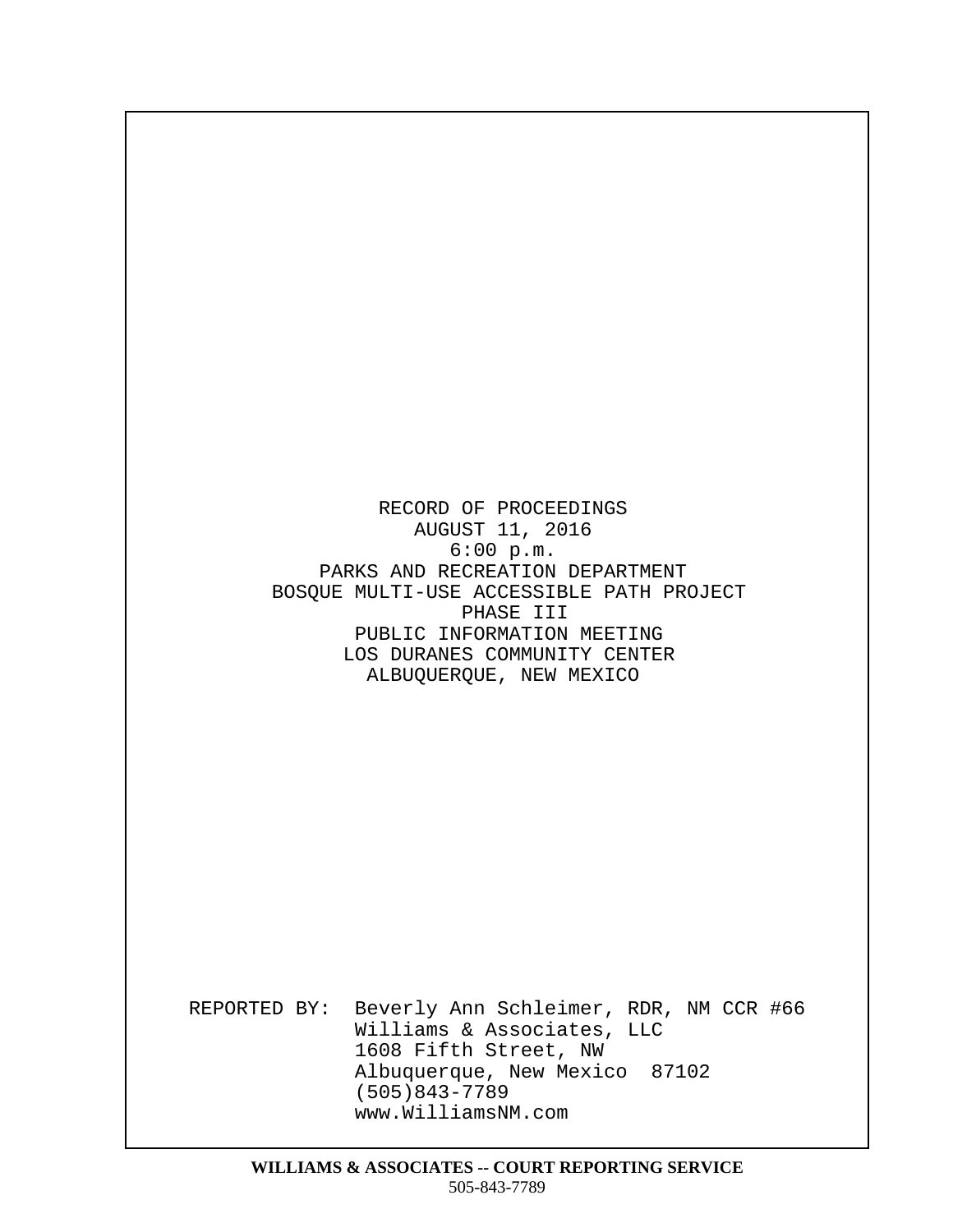1 | MR. RIORDAN: Ood evening. My name is 2 | Michael Riordan. I'm the Chief Operations Officer 3 | for the City of Albuquerque. We're here tonight to 4 discuss both what's the status of the current work on  $5$  the Bosque Phase 1 and 2 are, the restoration plans,  $6$  and then more importantly, the specific purpose of  $7$  the meeting is to talk about Phase 3, which is the 8 | final phase of the environmental report that was done  $9$  that started this project off from Mayor Berry. 10 So the project tonight, Phase 3 of it, will  $11$  go from Campbell Road, north up to Montano. 12 What we've completed so far is Central up 13 | to Campbell Road, a six-foot wide crusher fine trail.  $14$  Phase 1 brought us up to I-40. Phase 2 15 | brought us to between I-40 and Campbell Road. And 16 | now Phase 3, Campbell to Montano, like I said before. 17 So Phase 1 is complete. We also have done  $18$  the follow-up environmental study on that through 19 | SWCA, our environmental consultant on the project.  $20$  They went back out and had a  $-$ - or reported that  $21$  there's no impact to wildlife in the area after Phase  $22$  | 1. Phase 2 was just completed earlier this year, and  $23$  they will be doing the same. They were out there  $24$  | monitoring it throughout the entire construction  $25$  | period. They will come out and do their follow-up

> **WILLIAMS & ASSOCIATES -- COURT REPORTING SERVICE** 505-843-7789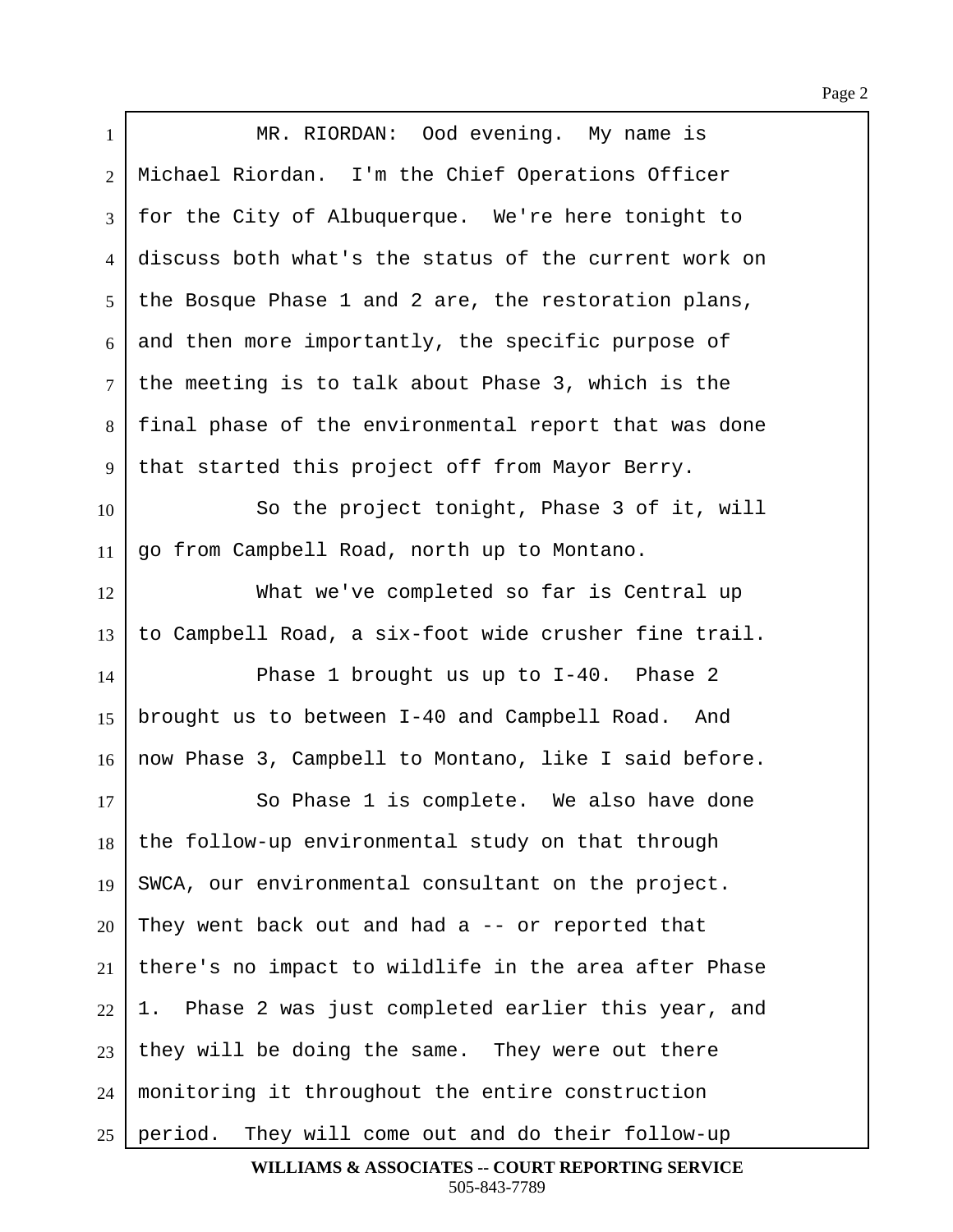Page 3

1 before on that section of it as well. 2 And then for Phase 3, we've had -- we've 3 had three walking tours to date, June, 11th, 18th, 4 and 25th. Dr. Schmader was able to lead and -- $5$  he's not here.  $6$  MS. TAYLOR: No, he's in the back. 7 | MR. RIORDAN: Oh, there he is. And Bill 8 led the third one of those. ·9· · · · · · · We had a meeting with Bosque Working Group,  $10$  which is a group that was put together specifically 11 | to talk about this project. And at that, we  $12$  developed three alternatives, and then a fourth one 13 after the Bosque Working Group, of alternatives that  $14$  will be presented tonight. 15 | And starting tonight through this time next 16 | week, so probably through Friday of next week, I'll  $17$  be accepting comments on these four alternatives to  $18$  make the ultimate decision of which alternative will 19  $\vert$  get selected and be under construction this fall. 20 and that will complete, again, the 21 environmental -- or the area that was in the  $22$  environmental monitoring plan Central to Montano. 23 | I sort of -- I just wanted to also take a  $24$  moment to let you know about the efforts from the 25 | Bosque Youth Working Group that's been happening out **WILLIAMS & ASSOCIATES -- COURT REPORTING SERVICE**

505-843-7789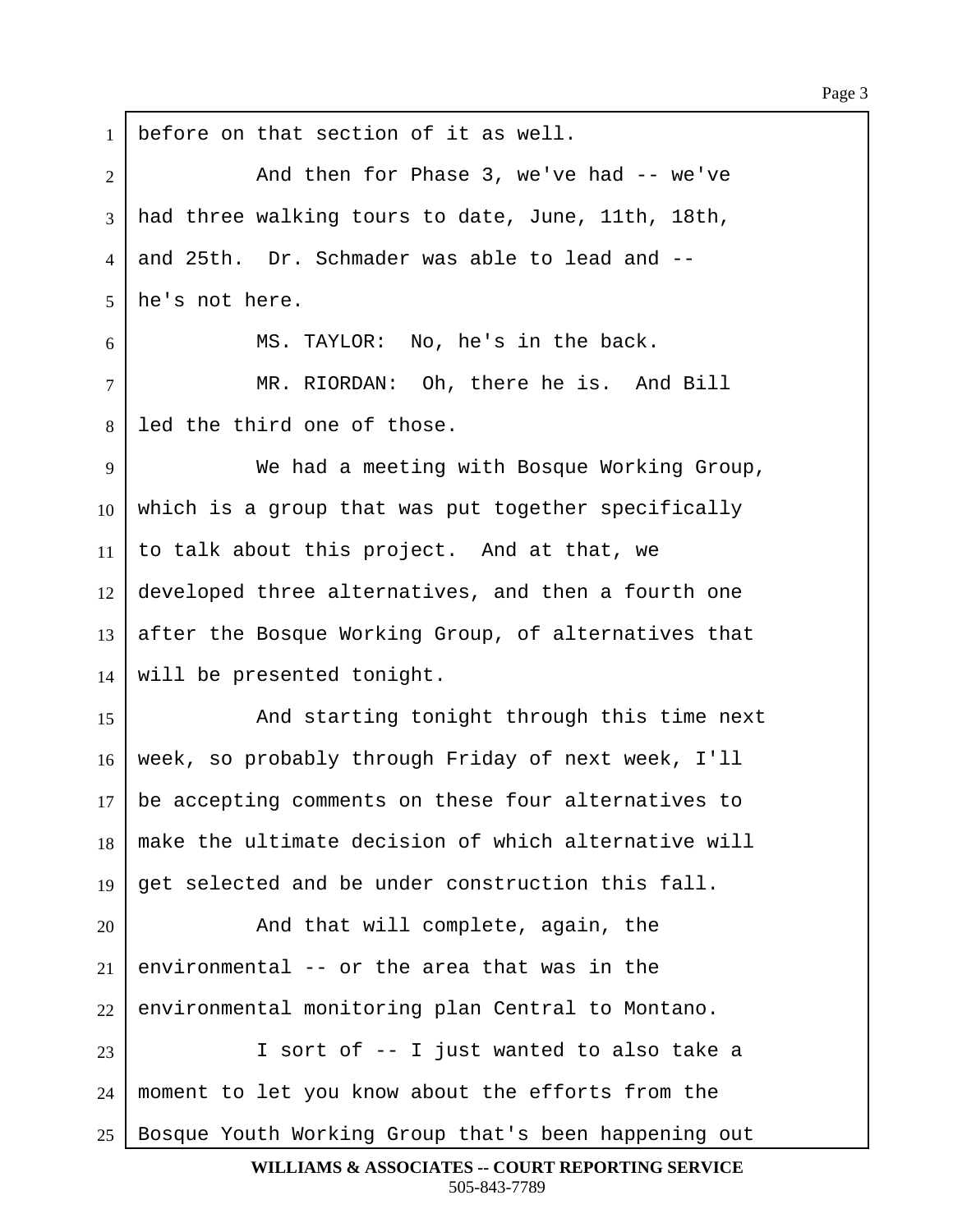1 | there. At the last meeting we had at the Center, we 2 | talked about the significant amount of debris and 3 | trail closures and environmental work that the Bosque 4 | workgroup was able to do last summer. Well, that  $5 \mid$  group again, led by Barbara Taylor and her staff, was  $6$  able to go out again this summer.

7 and so these stats are just on top of what 8 | they did last year. But they hauled off and dumped 9 | trail loads of weeds, about 48 cubic yards of weeds,  $10$  planted 12 acres of native Bosque grass and seed mix, 11 | closed 150 feet of rogue trail, planted 51 shrubs,  $12$  wrapped cottonwood trees, removed grass bundles,  $13$  removed metal and tire, and fix some severe erosion  $14$  areas. They also installed 7 trail signs and 5  $15$  directional signs out at the Bosque.

**8** · So this is the youth. They're making minimum wage, Barbara; right? And it's youth 18 | primarily from schools that are in and around the  $\vert$  valley areas. They're going out and using their time to do this.

21 So it's an excellent program. I think we're having lunch with them tomorrow to celebrate their works. But it's important for the City of | Albuquerque to know that our youth are out there helping us out.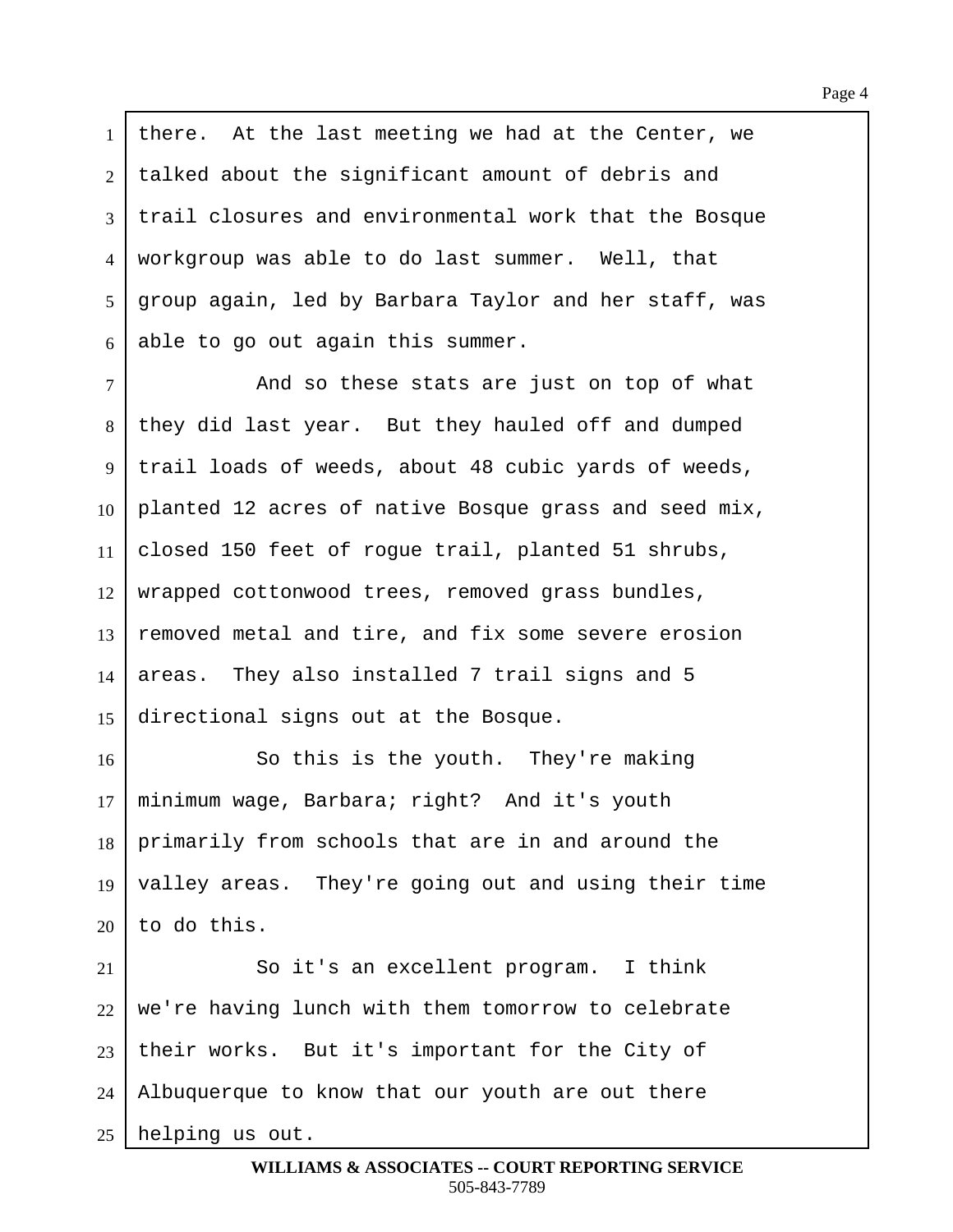1 | So tonight we've got Bill Moye here to help 2 quide the conversation and make sure all of the ·3· ·comments are noted, make sure everyone has a chance 4 | to speak. And I just want to introduce a couple of 5 | team members here, as well. Everyone knows Matt and 6 | Bill that I just talked about. Barbara Taylor is 7 | Director of Parks and Rec. Thank you very much. 8 | Mike Hamman, from the Mid-Region -- Middle Rio Grande 9 Conservancy District, and has been executive director  $10$  there and seen what a great program it is. Matt 11 Whalen with Parks and Recreation. Thank you for 12 | being here tonight. 13 Again the purpose of this is provide a  $14$  guided pathway within the Bosque area for all 15 | persons, and I think that Phase 1 and Phase 2 of that  $16$  project has shown how we've been able to do that. 17 **We've got reports back from the state and**  $18$  their access control committee about how this is one 19 of the finer trails that they've ever been on, for  $20$  | handicap accessibility. 21 | AUDIENCE MEMBER: We can't hear you. 22 | MR. RIORDAN: My name is Michael Riordan.  $23$  I'll start over again. 24 The big point of this is tonight you've got 25 | four alternatives for a trail between Campbell Road

**WILLIAMS & ASSOCIATES -- COURT REPORTING SERVICE** 505-843-7789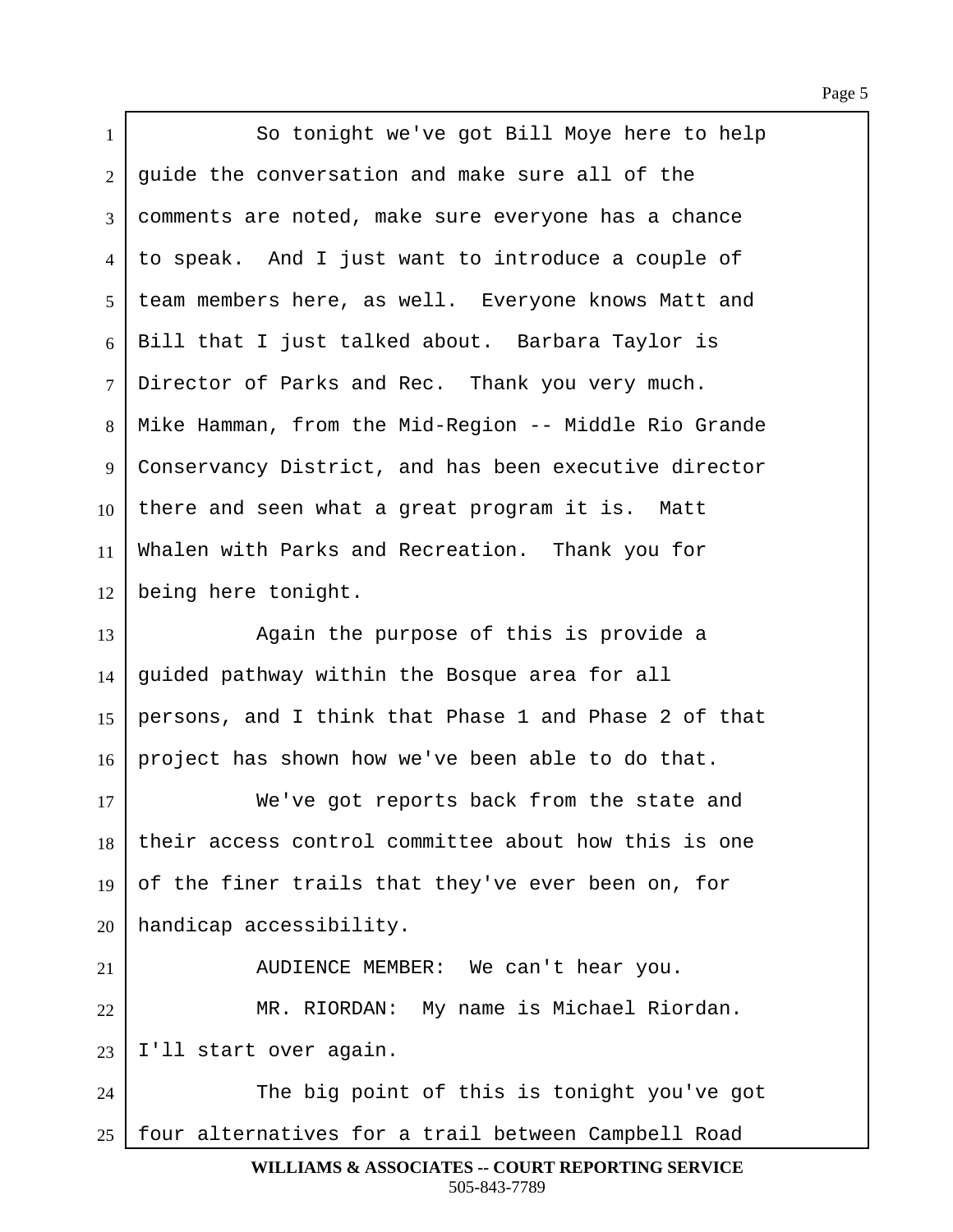1 and Montano Road that will finish off a portion of  $2$  environmental document. And we're taking notes about 3 everyone's comments on those from tonight's meeting, 4 and all of the way through next week and end of next 5 | week, to make a decision on which alignment will be 6 installed in between Campbell Road and Montano.

7 | So, Barbara, Mike, Matt Whalen are here. 8 | Bill Moye's going to host the conversation here, make  $9 \mid$  sure that we comment -- get all of the comments  $10$  written down. We're here to listen. Matt's going to  $11$  be here to identify the alternatives that we have  $12$  today, and of the pros and cons of each one. And I'd  $13$  just like to acknowledge Matt. Matt, it's all yours.

14 | MR. MOYE: I'm going to take over tonight. 15  $\vert$  I'm sorry. I am Bill Moye. And it's a pleasure to  $16$  be here with you. I was at the last meeting we had 17 | here in this lovely facility. But what I'd like to  $18$  just say is that we've got an agenda over there. 19 | We're running this meeting from  $6:00$  to 7:30 p.m.  $20$  The introductions on welcoming you, we just have had 21 | that.

22 The second part of that is I want to go over these ground rules for all of us. When we're done with that, Matt will do the presentation of alternatives, and then we're going to have a comment

```
WILLIAMS & ASSOCIATES -- COURT REPORTING SERVICE
        505-843-7789
```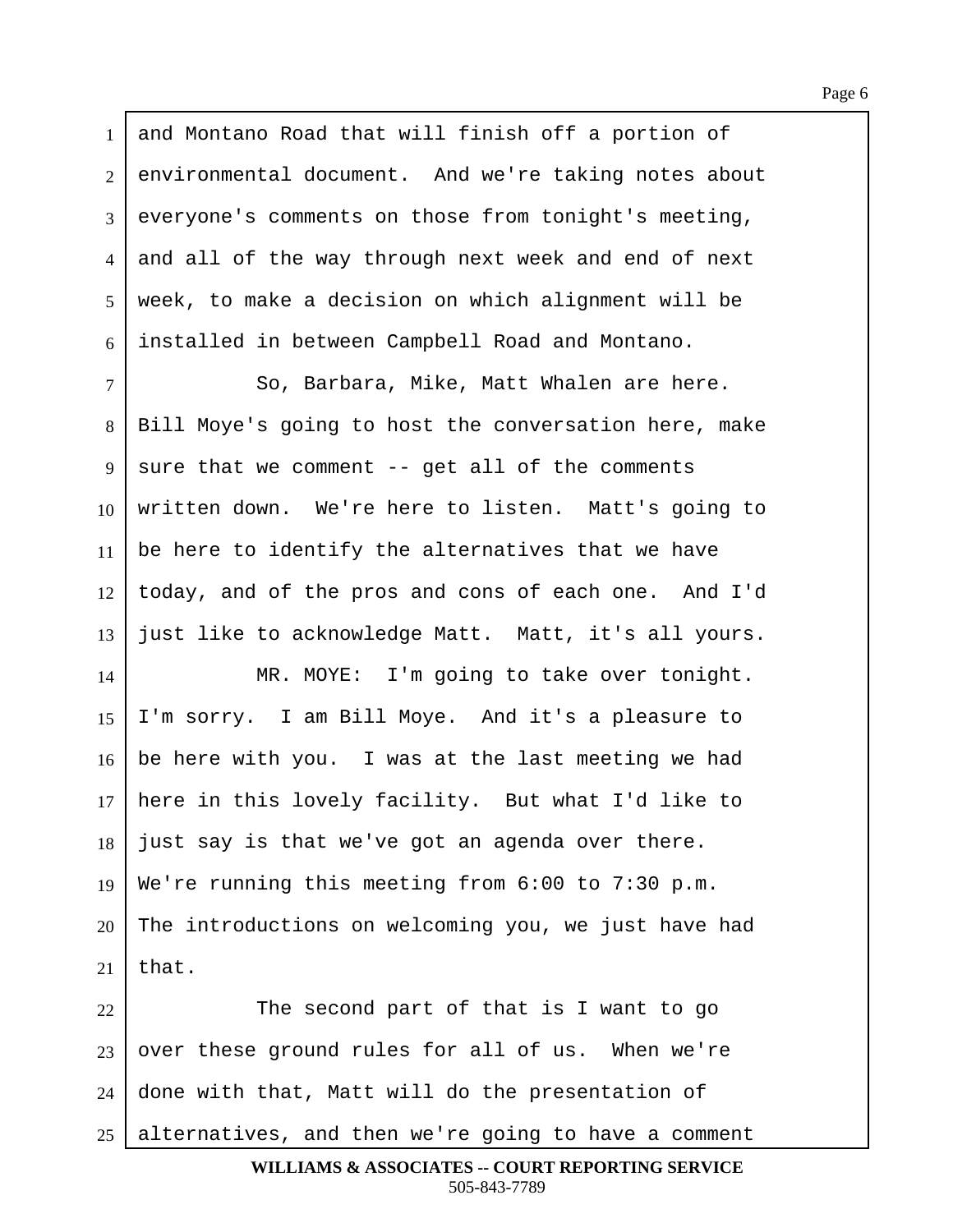| $\mathbf{1}$   | period, and we'll have to get done with the comment    |
|----------------|--------------------------------------------------------|
| 2              | period at 7:30 so we can get all of this undone, and   |
| $\overline{3}$ | then let these people go home that are working.<br>So, |
| $\overline{4}$ | that's that side.                                      |
| 5              | So on this side, the ground rules that I               |
| 6              | run my meetings by, I respect the speaker and respect  |
| $\tau$         | the listener. So don't talk too long. Let everybody    |
| 8              | have a chance to talk. That's respecting the           |
| 9              | listener.                                              |
| 10             | And the other side of it is, this is to                |
| 11             | learn. Everybody in this group is going to have        |
| 12             | something important to say and it's going to have      |
| 13             | some value. Talk on the issues. Be easy on the         |
| 14             | person. And then cell phones silent, that would be     |
| 15             | really good, okay?                                     |
| 16             | With that, I'm going to turn this over to              |
| 17             | Matt Schmader.                                         |
| 18             | MR. SCHMADER: Thank you, Bill. Thank you               |
| 19             | everybody for coming out this evening. I appreciate    |
| 20             | the amount of time that people want to put into these  |
| 21             | types of issues that are really important to the       |
| 22             | community. And I'm going to make sure that I'm         |
| 23             | talking into the microphone as well as I can.          |
| 24             | Now, we have a PowerPoint presentation                 |
| 25             | tonight, and we did provide copies of the              |

Г

**WILLIAMS & ASSOCIATES -- COURT REPORTING SERVICE** 505-843-7789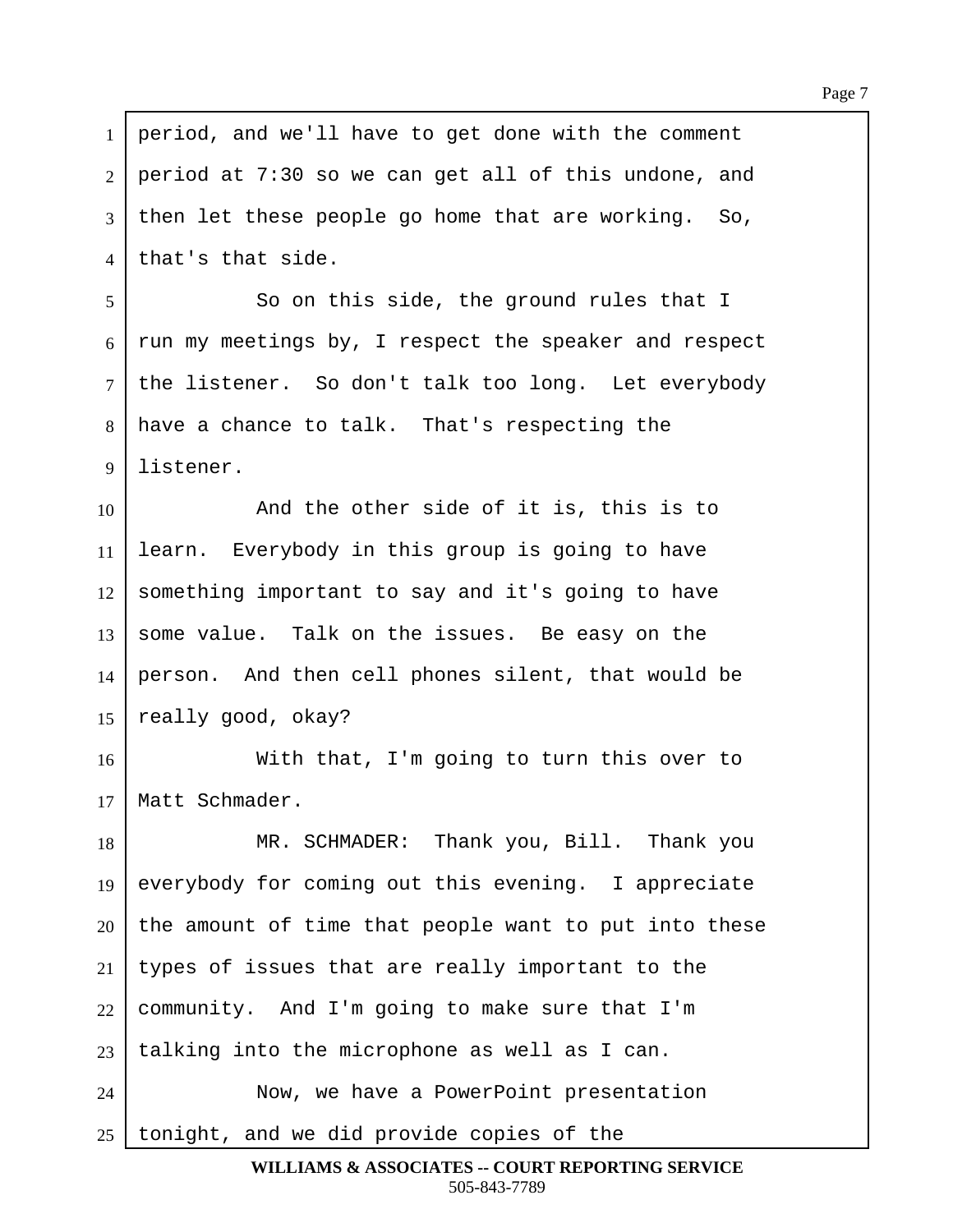1 alternatives maps, but the PowerPoint presentation  $2$  also has photographs and other information in it. 3 So if you want to be able to see it better, 4 this is a good time to come further downstream, get  $5$  closer to the screen. I haven't tried looking at it  $6$  from the back of the room, so anyone who wants to  $7$  move at any time to be able to see better, feel free 8 and be my guest, so that you can see this a little 9 | bit better, or if I'm going to try not to block your  $10$  way, and I will have to range up and down a little 11 bit to hit the forward button on the  $--$  on  $--$  so,  $12$  anyway, my purpose tonight is to go over and describe  $13$  the existing conditions in this stretch of the Bosque 14 and from Campbell Road north to Montano. And then 15 describe how it is that coming out of the various 16 public hikes that we made, and field analysis, 17 | checking on what is out on the ground that we started  $18$   $\vert$  to make several different alternatives, different 19  $\vert$  routes that we might be able to try to propose for  $20$  the final phase of trail construction.  $21$   $\parallel$  The trail is proposed to be the same as the 22 | prior two-and-a-half to three miles of trail that

23 | have already been built from Central Avenue to 24 Campbell Road. That is six feet wide, stabilized

 $25$  crusher fine, and intended to be multiple use,

**WILLIAMS & ASSOCIATES -- COURT REPORTING SERVICE** 505-843-7789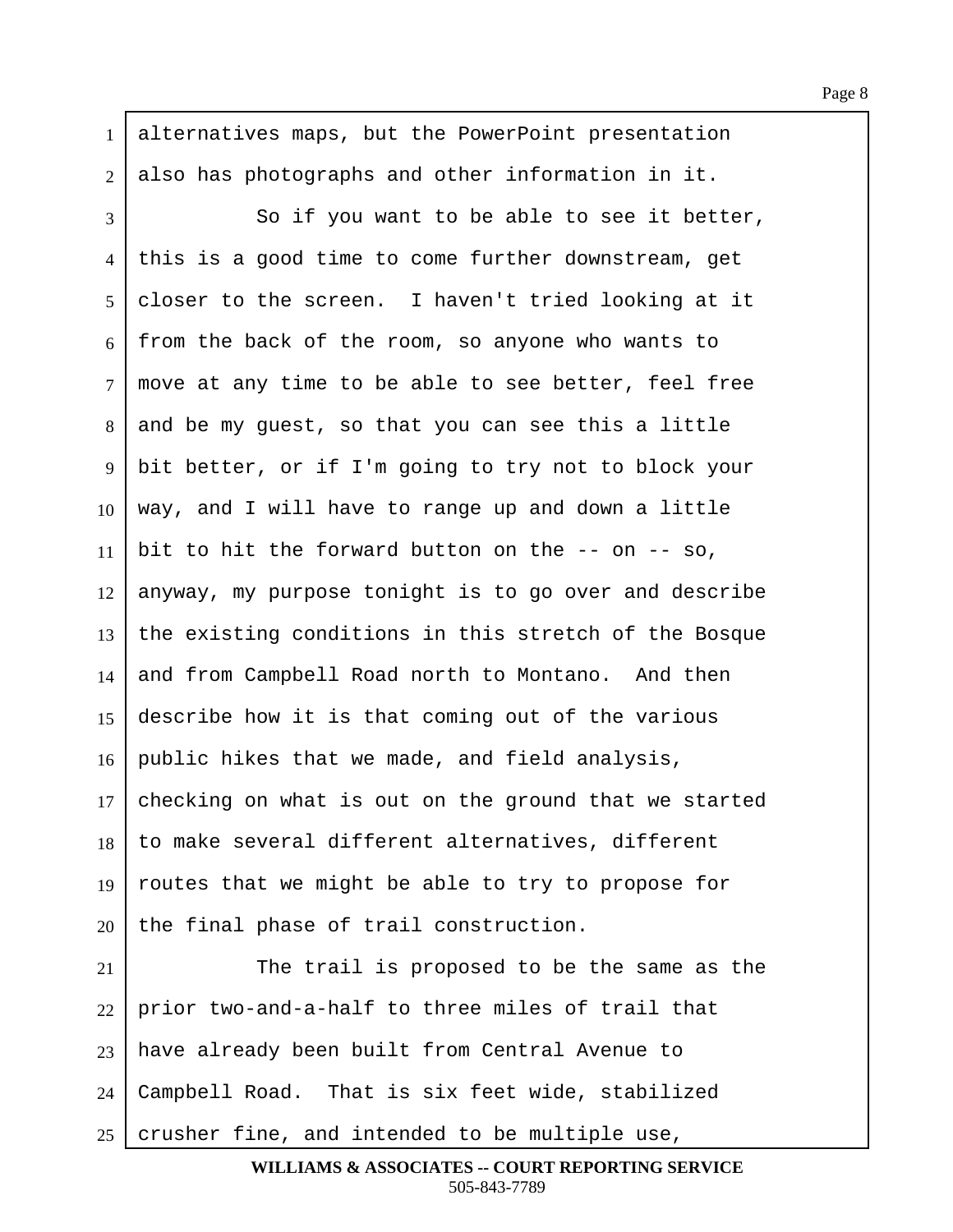1 intended particularly and specifically to try to 2 I increase access for all citizens as best we can to 3 enable as many people as possible to enjoy this 4 beautiful area of the woods. 5 So the existing conditions in this area.  $6$  The total length from Campbell Road -- excuse me, I  $7$  have a pointer. I hope people are fine with the use  $8 \cdot 6$  a laser. 9 | AUDIENCE MEMBER: As long as it's not in my  $10$  eyes. 11 | MR. SCHMADER: I'll try not to wave it  $12$  around too much. 13 Campbell Road is down here. This is the 14 | Nature Center, and the Candelaria Farms Fields at the 15 Nature Center. This is Montano Road right here. 16 | So this total length from Campbell,  $17$  straight line as the bird flies, is about 8,900 feet.  $18$  It's 1 point -- one-and-two-thirds miles in a 19 | straight line distance. 20 In that area, the total number of all of 21 | the existing trails, all of the black lines in here,  $22$  is 27,000 feet. It's over five miles of user-made  $23$  trails in this area. That's enough existing trail 24 | system to be able to run three trails parallel all  $25$  the way from Campbell Road to Montano.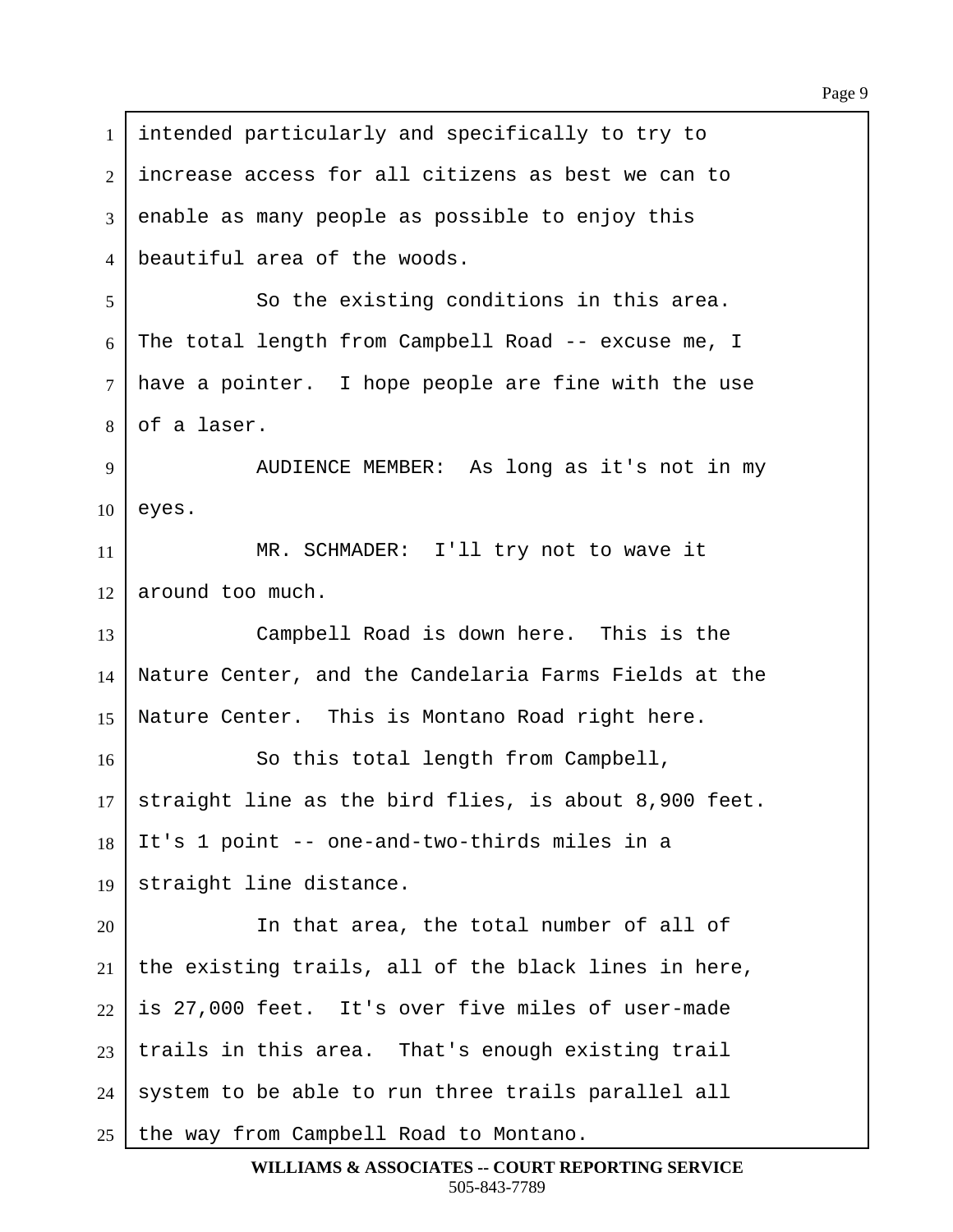1 I is one of the most important goals of the  $2$  | project is to identify primary trails so that we can 3 eliminate all of the trail redundancy and to close  $4$  off the fragmentation of the habitat that we see. ·5· · · · · · · Almost exactly half of the 27,000 feet are  $6$  officially designated trails, that is primarily the 7 | trail system that many people know within the Nature 8 Center area. And about half is just user-made trails 9 | that people have created by bushwhacking through the  $10$  woods and the vegetation over the years. 11· · · · · · · There are a number of trails at the Nature  $12$  Center already that are crusher-fine trails. So when  $13$  we talk about crusher fine, there already are 14 crusher-fine trails in the Nature Center area that 15 | were installed quite some time ago. The difference  $16$  is, these do not have a stabilizer. So they're  $17$  hard-pack on occasion, but they can tend to be softer 18 and they don't really meet ADA standards. 19 There's also an existing 8-foot wide  $20$  asphalt trail called the Aldo Leopold Asphalt Trail.  $21$  It's just opposite the Nature Center bridge, and runs  $22$  north for about 3,600 feet, about two-thirds of a  $23$  mile, into a dead-end loop right here. 24 There are nearly 7,700 linear feet of jetty  $25$  | jacks. The people that are familiar with jetty jacks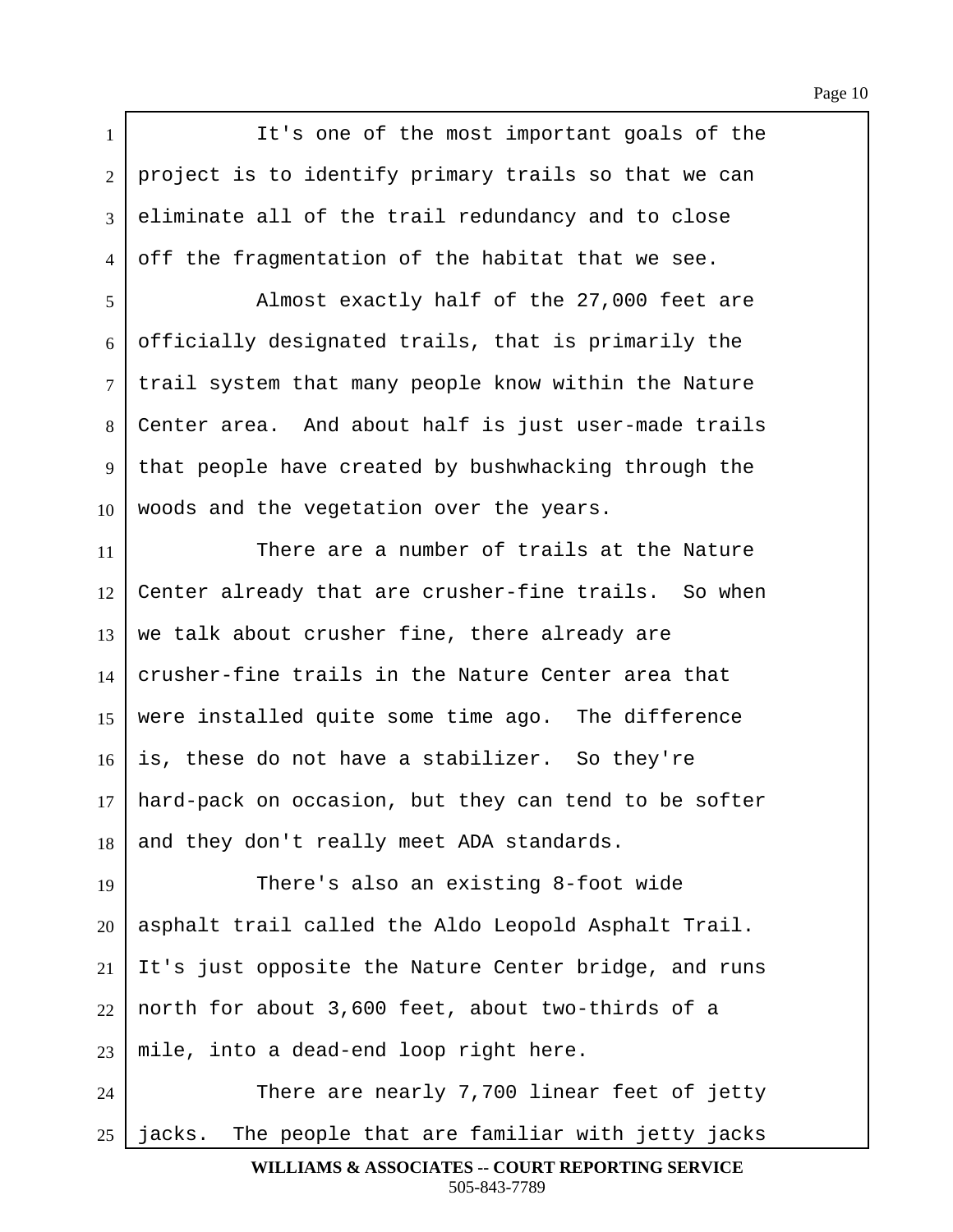| $\mathbf{1}$ | will see some pictures of them. There's quite a few   |
|--------------|-------------------------------------------------------|
| 2            | jetty jacks in the area. And there is some old        |
| 3            | construction. Big piles over here near the south      |
| 4            | end. We'll see pictures of these.                     |
| 5            | So this is some of the existing condition I           |
| 6            | was talking about. There's a significant amount of    |
| $\tau$       | off-trailing. There's a main trail and then a         |
| 8            | user-made side trail, user-made side trails that look |
| 9            | like this, places where the main part of the trail    |
| 10           | splits into a second one.                             |
| 11           | So this is part of that existing condition            |
| 12           | that the -- that creates almost five miles of these   |
| 13           | interior trails in the Bosque.                        |
| 14           | And as I had mentioned, there are existing            |
| 15           | six-foot wide crusher-fine trails, especially in the  |
| 16           | southern part of the Nature Center area and through   |
| 17           | the middle part of the Nature Center area that create |
| 18           | some of the river trail loop that's there.            |
| 19           | So this material, the crusher fine already            |
| 20           | exists and has been installed in the Nature Center    |
| 21           | area, or it's just -- it wasn't built according to    |
| 22           | more modern standards in terms of stabilization and   |
| 23           | adherence to the ADA compliance.                      |
| 24           | And as I mentioned, there's an existing               |
| 25           | 8-foot wide asphalt trail in the Bosque. This is a    |

Г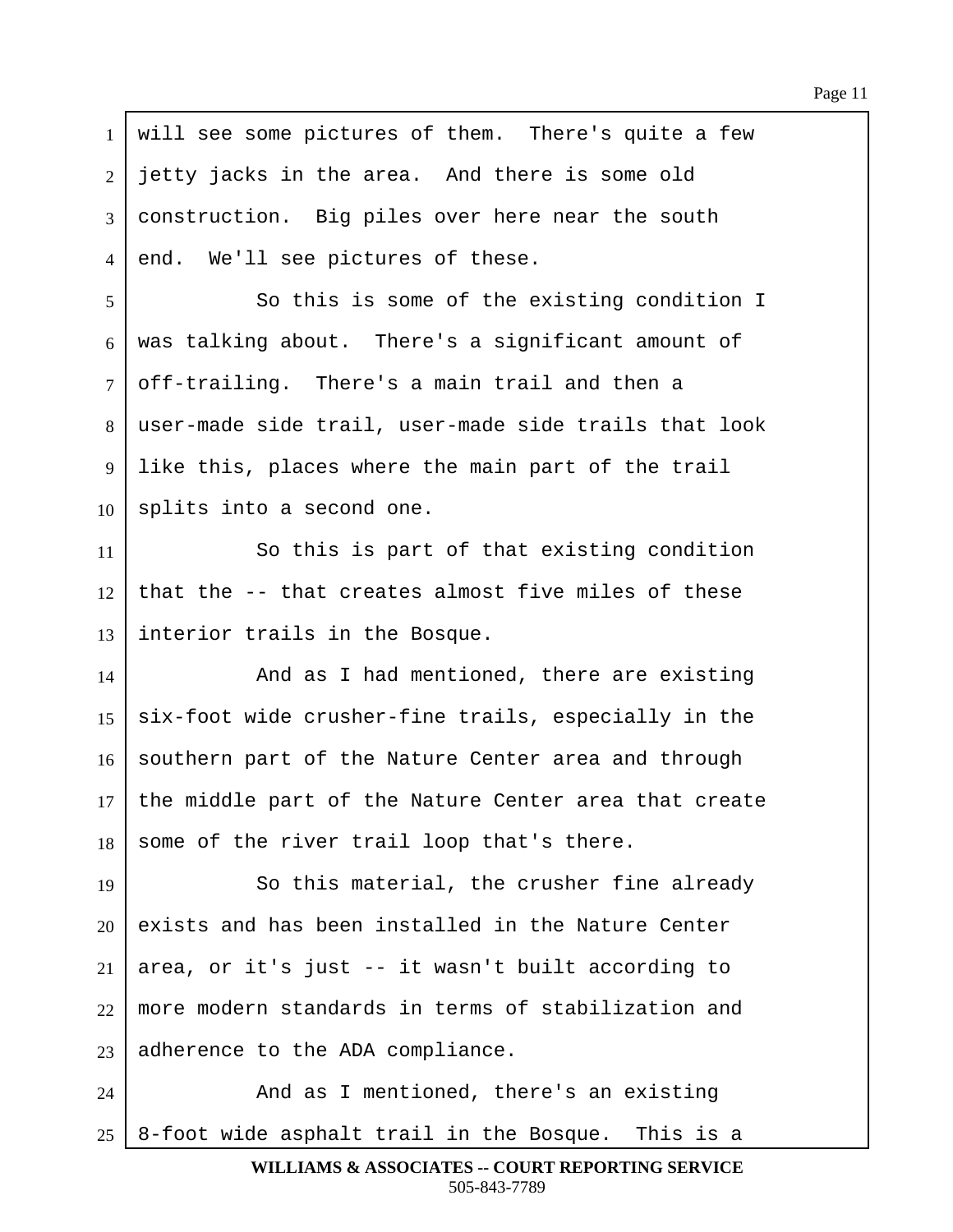1 | fairly interesting artifact, because this was built  $2$  in the late 1980s, and is today still the only 3 existing asphalt trail in the Bosque.

4 a a said, it goes two-thirds of a mile, 5 | connecting from the Nature Center bridge over to the 6 riverside terrain. It's fenced on both sides. And  $7\mid$  you can see that there are existing cracks in that  $8$  | trail. It's aging well, but aren't we all?

9 | Also, as part of the existing condition, there are a number of trails that are right along the riverside, and some of these get to be quite narrow. They go through a lot of different kinds of existing vegetation. A fair bit of vegetation in places is not native. So that you have Salt Cedar and Russian Olive. But in other areas, it goes through places 16 that's native vegetation, like willow and willow thickets near cottonwoods.

18 | So, quite a bit of that off-trailing looks 19 | like this. Part of the idea would be to make sure  $20$  that not all of those trails stay open, because it  $21$  ends up breaking the habitat too much by having  $22$  people go everywhere.

23 | Now, the Nature Center, of course, is one  $24$  of the most important places along the entire river  $25$  in Bernalillo County for the public to access the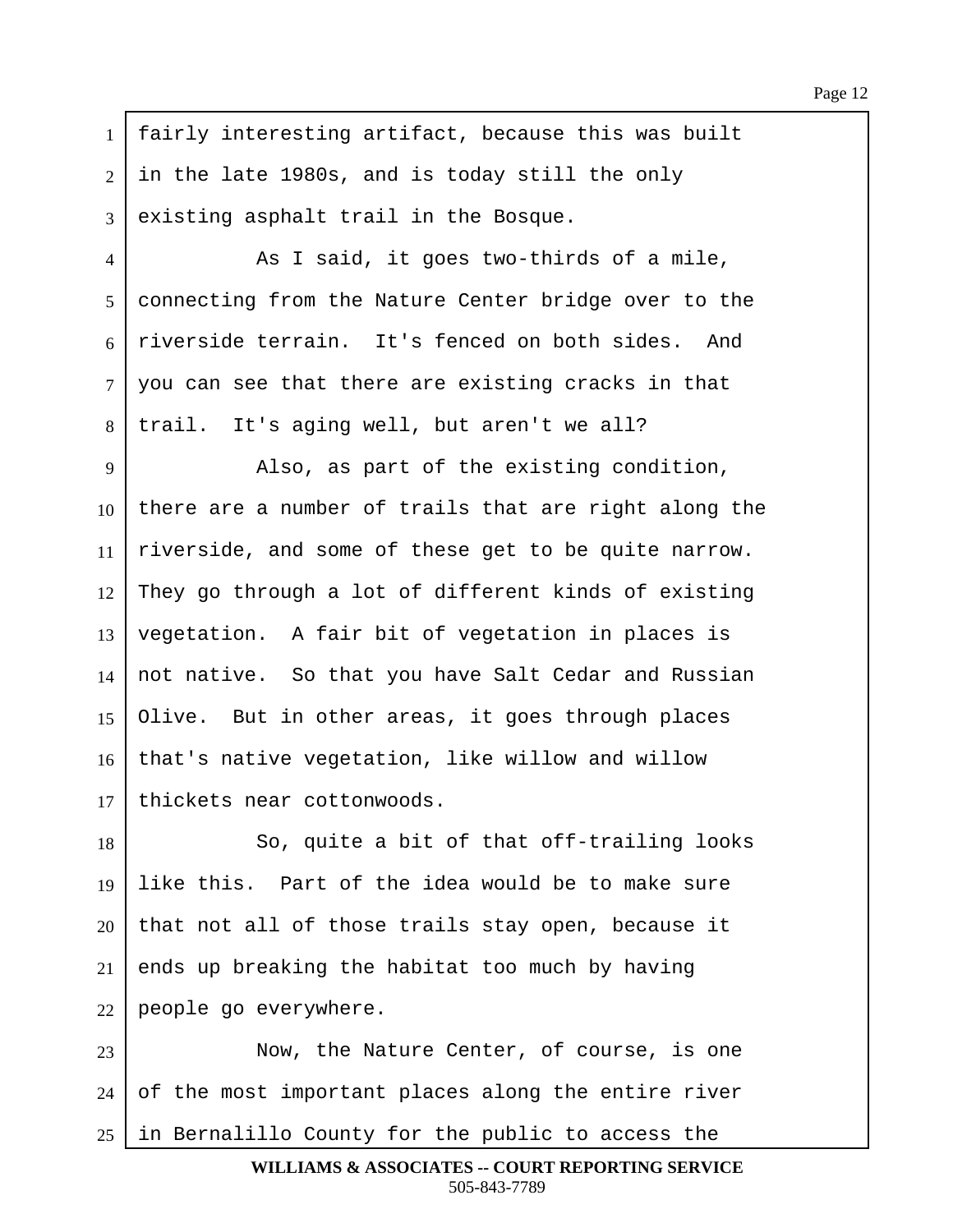Bosque.

2 | The Mand so along with its existing trail system, there are a number of features or 4 | improvements that are already in place, benches that are near the river, signage, trails that have branches and logs along the edges of the trail system.

8 And also, because the Nature Center is a very important access point, this is one of the places that has quite a bit of interpretation, on-site interpretation and wayside signs, signs that explain and encourage public use, signs that try to encourage the right kind of trail etiquette in the area.

15· · · · · · · And the Nature Center also has a number of interesting artifacts that go back to the days of trying to get up and down some steep embankments. 18 You can see these stairs don't really work any more 19 | because people just go around them and instead of going down the steps. But this is an area that would be very, very hard to make compliant for wheelchair and ADA access.

23 | And then, of course, the lovely jetty jacks | that I was talking about. These were installed in the 1950s and 1960s by the Army Corps of Engineers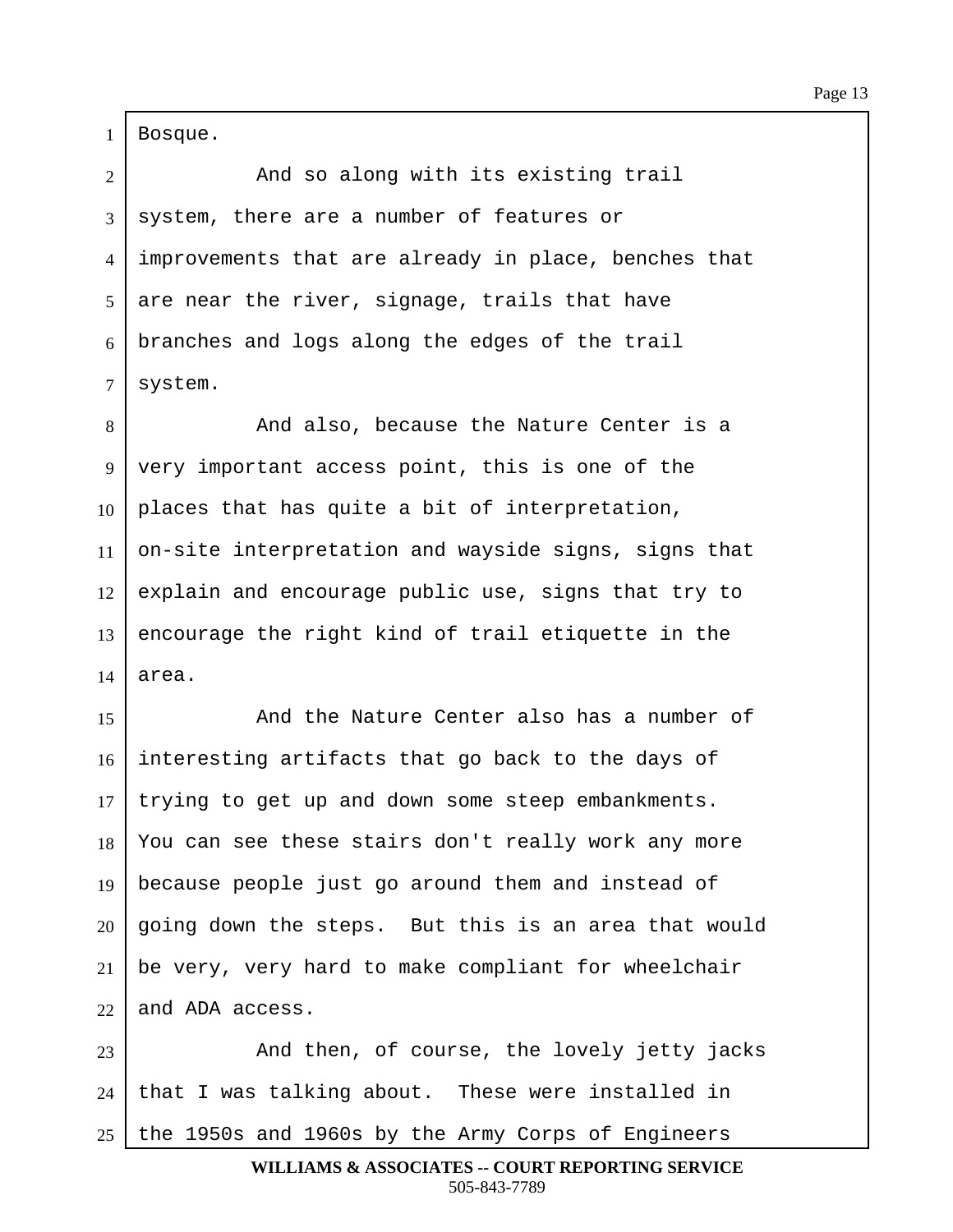1 and the Bureau of Reclamation.

2 So this is part of the main trail that 3 comes off of Paseo del Bosque bike trail, and then 4 connects to the crusher fine that's already in the 5 | Nature Center area as part of the Bosque Loop Trail.  $6$  And you can see that there are long lines of jetty 7 | jacks. Some of them double lines all throughout.  $8$  and on the maps, that you have, you'll see the jetty 9 | jacks in the brown alignments throughout the area. 10 So these can present a bit of a difficulty  $11$  in terms of being able to have connectivity going  $12$  north and south through the area, because you can be  $13$  going along and all of a sudden, there's a line of  $14$  jetty jacks. But by staying only on existing trails 15 and not proposing any new alignments, and you don't 16 | have to end up having to cut through any of the jack  $17$  lines. 18 **I And there's other interesting uses that** 19 | happen in the area. I'm not sure if it's sort of a  $20$  form of environment art. And just to point out that  $21$  there are other activities that go on. There are

23 | And then I was mentioning the debris piles  $24$  | that are down in the southern portion there near 25 Campbell Road, and one of the goals of implementing

 $22$  lots of other activities that go on in the area.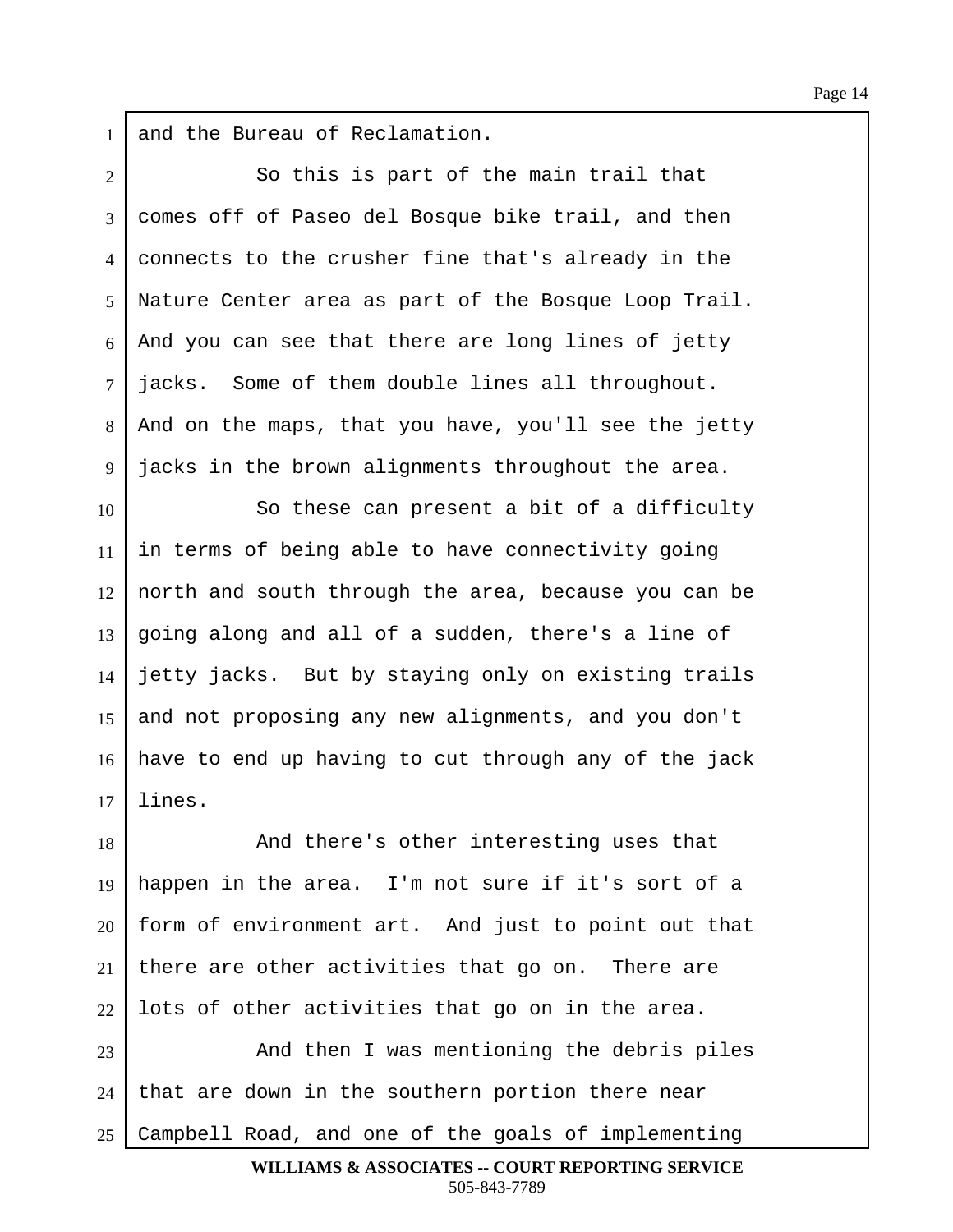$1$  this project would be to clean up these debris piles. 2 Now, as Michael Riordan had mentioned, 3 restoration is very important as a component to go 4 along with any kind of proposed trail, and all of 5 | these slides show the activity of the Mayor's Bosque  $6$  Youth Program, digging out stumps, cutting out  $7$  wheelbarrows full of native vegetation, and weedy 8 annual plants, planting shrubs, pulling out tires, 9 and all sorts of nasty debris that has been dumped in  $10$  the area over time. 11· · · · · · · So don't be fooled that youth can't be  $12$  engaged in very important, very hard work, and 13 restoration of the environment. I really hope we've  $14$  created a good generation of stewards here. They've 15  $\vert$  done a lot of great work. 16· · · · · · · So restoration is an important component to  $17$  always take into consideration, in conjunction with 18 any kind of trail management, because you can't 19  $\sin^{-1}$  simply use trail management as a way to guide where  $20$  people should go and not go, without trying to  $21$  | follow-up, trying to improve the habitat as well. 22 | So along those lines, we have done  $23$  additional studies that recommend the types of  $24$  restoration activity that should occur at least  $25$  between Central and Campbell Road, that we're

**WILLIAMS & ASSOCIATES -- COURT REPORTING SERVICE** 505-843-7789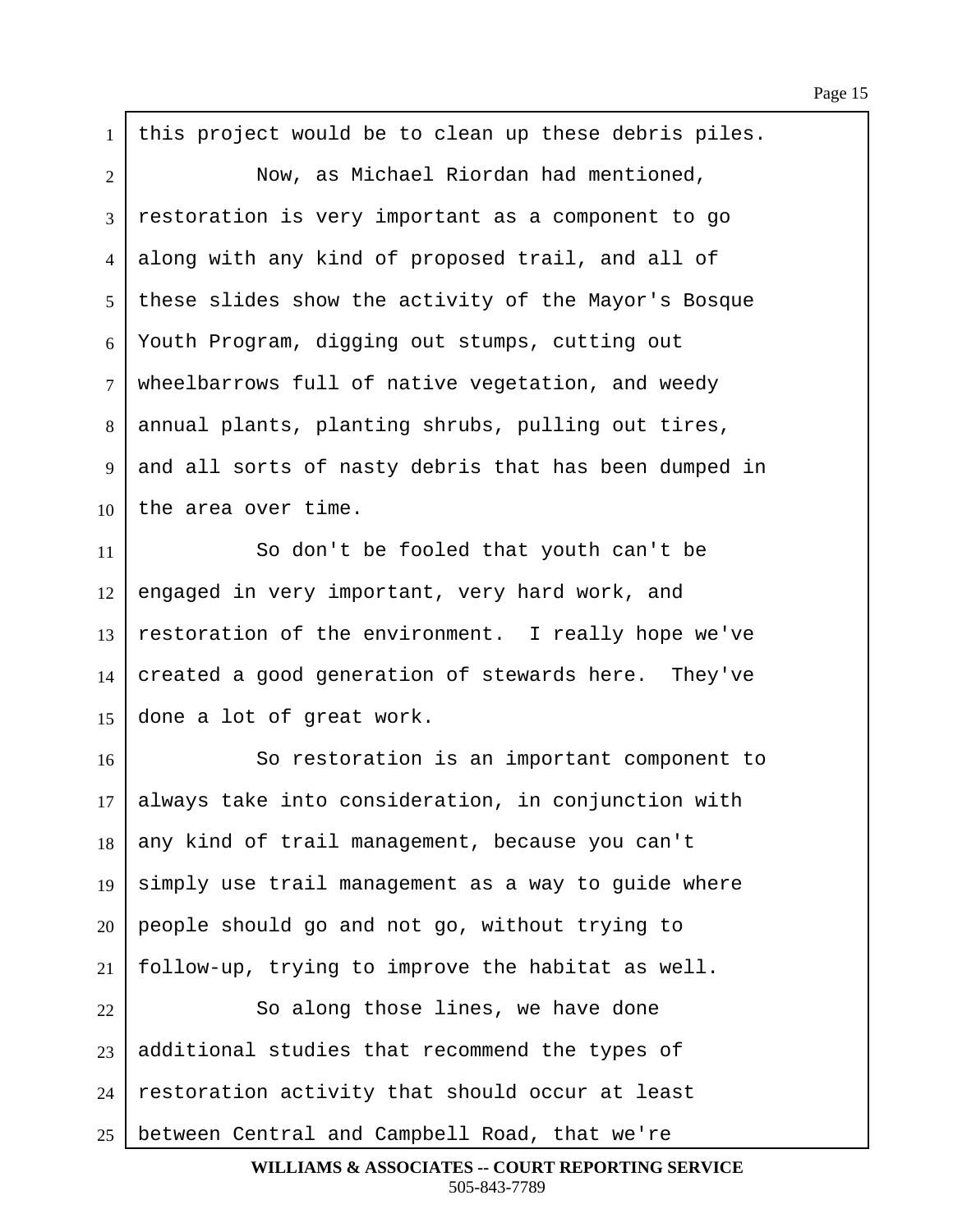1 | planning to implement, and I'll get to that later on 2 in my presentation. 3 So after going through some of the public 4 hikes, getting input, and going back out into the  $5$  area with other agency partners and with staff, we've  $6$  come up with four alternatives that you can follow  $7$  along now. 8 | Alternative 1 is what we called existing 9 conditions, and no action. So this is what it would  $10$  look like if we -- no. I guess I will have to -- I 11 | must have moved that slide. I'll show you existing  $12$  conditions in a minute. 13· · · · · · · Alternative 1 takes a trail alignment that  $14$  is closest to the Paseo del Bosque. 15 Oh, I already showed you the existing  $16$  conditions when I was talking about the statistics.  $17$  I'm sorry. I thought I had shown you. 18· · · · · · · One thing about this area is that it 19 divides into segments, basically going from east to  $20$  west, that is from the Paseo del Bosque paved trail 21 to the river bank, there are a number of trunk lines  $22$  that are successively closer to the river. And then  $23$  divides into areas north and south. It's sort of a  $24$  southern area, a central area where the Nature Center  $25$  is, and a northern area.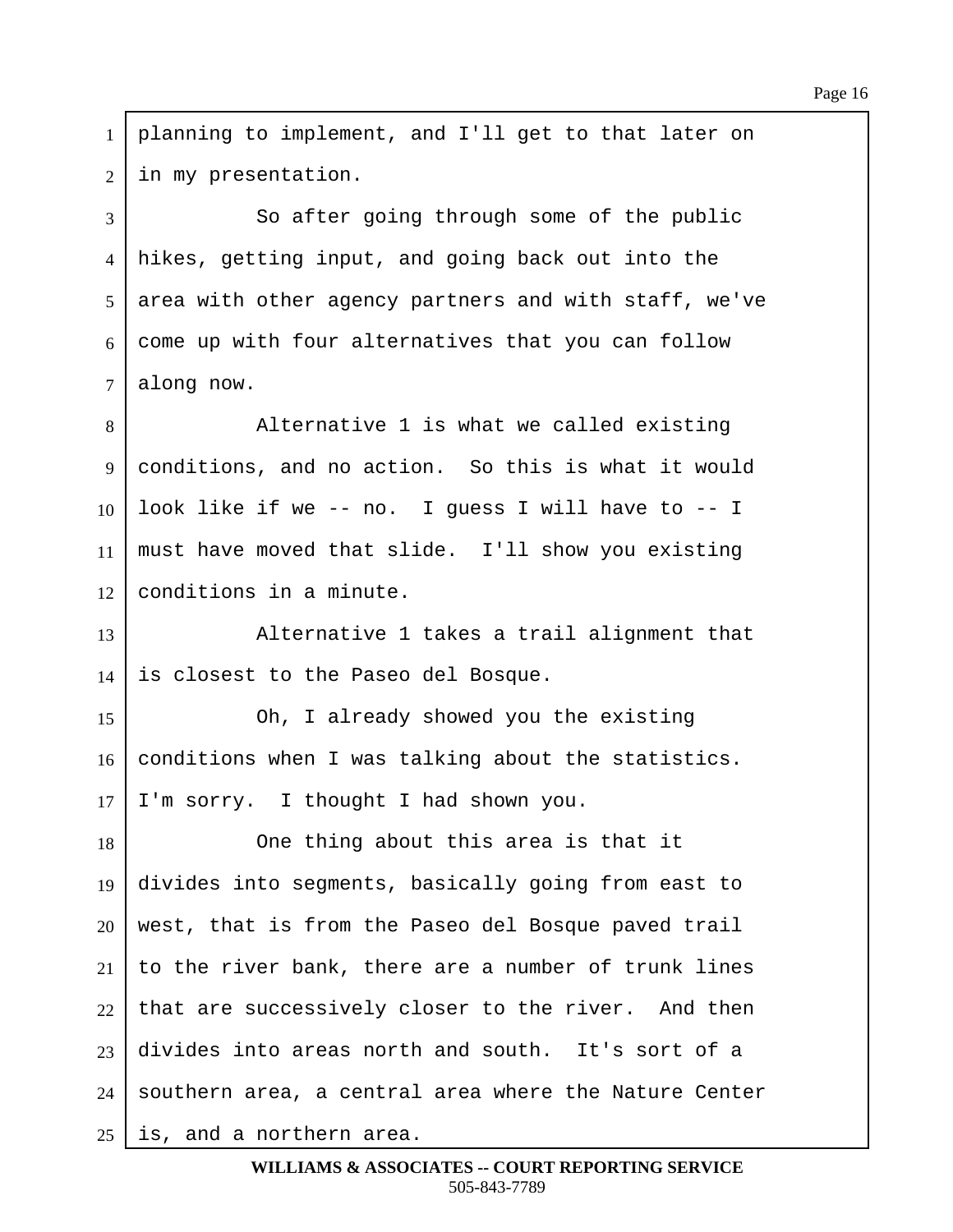1 **So the alternatives start further east and** 2 | work west.

3 The first, Alternative 1 begins at Campbell 4 Road, taking off from the existing crusher-fine trail 5 and following the trail that is closest to the edge  $6$  of the levee, and the Paseo del Bosque bike trail,  $7$  and will pick up at the paved Aldo Leopold Trail  $8$  right here, utilize the paved trail, and then 9 continue on off the end of the paved trail, and go up  $10$  to form a loop just south of Montano Road. 11· · · · · · · So this alternative makes use of connecting  $12$  the interior trail with the interior asphalt trail. 13 It has the least amount of river edge experience of  $14$  all of the alternatives. It's over 14,000 linear 15 | feet long, if you include the asphalt trail. It's  $16$  just a little over two miles long, 10,600 feet of new  $17$  crusher-fine trail if you subtract out the existing  $18$  asphalt trail.  $19$   $Yes.$ 20 | MS. LINDA ZIPP: So would the Nature Center  $21$  Trail then be modified so it would meet all of those  $22$  requirements as part of this alternative? 23 MR. SCHMADER: She's asking if the Nature 24  $\vert$  Center trail would be modified on this. I think we  $25$   $\mid$  may end up having to wait for question and answer **WILLIAMS & ASSOCIATES -- COURT REPORTING SERVICE**

505-843-7789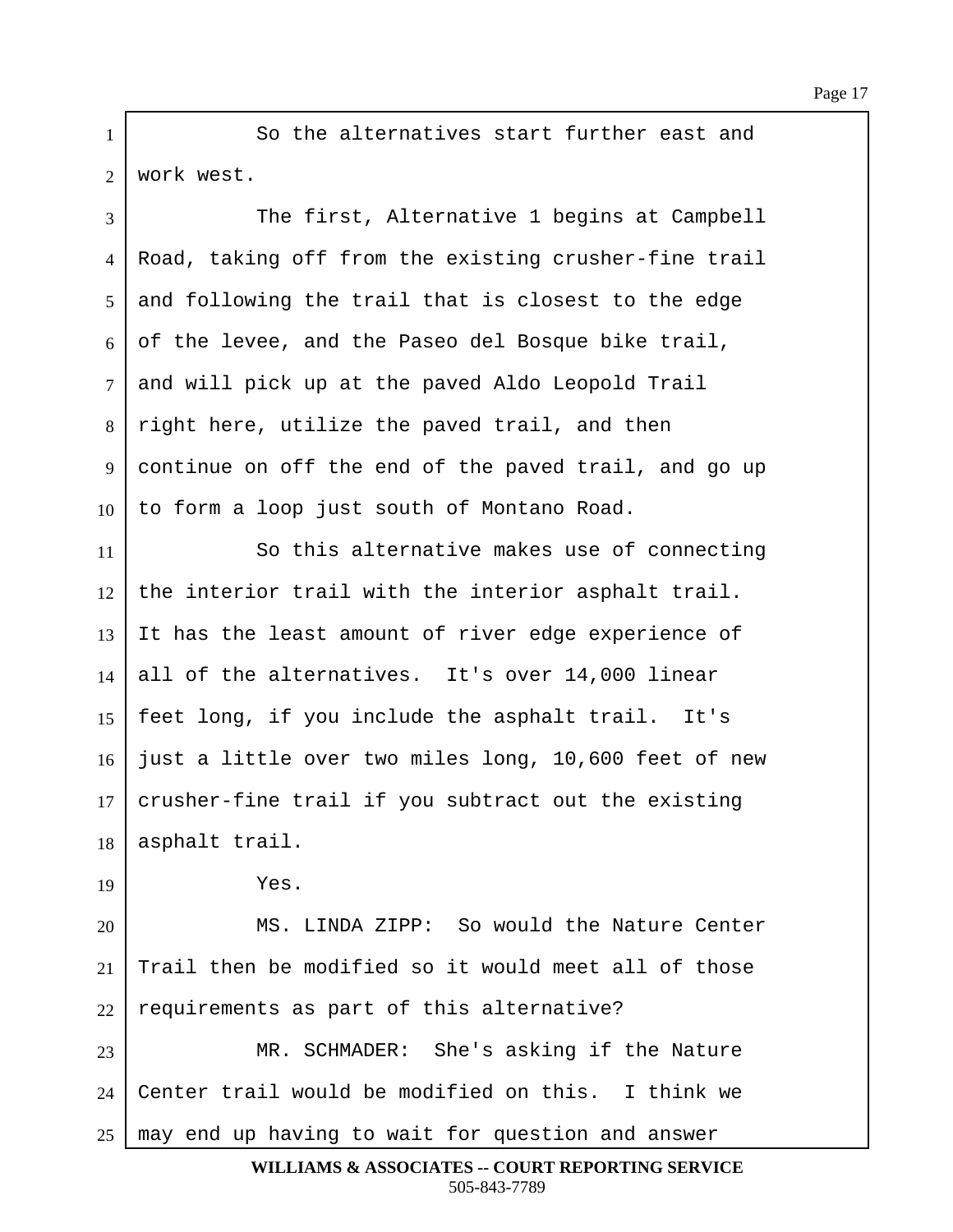$1$  afterwards, because of the court reporter. 2 THE REPORTER: And I need your name. 3 NR. SCHMADER: It's too hard this way. 4 THE REPORTER: I need your name. 5 | The SCHMADER: So make sure to keep track  $6 \mid$  of questions that we may be able to answer. 7 | THE REPORTER: I need to have your name, 8 | though, to show you spoke. 9 | Linda --10 | THE REPORTER: I'm sorry? 11 | MS. LINDA ZIPP: Linda Zipp, Z-I-P-P. 12 FIHE REPORTER: Thank you. 13 | MR. SCHMADER: Thank you very much. 14 | MS. DIANA BEAUMONT: Excuse me, as you're 15 describing these trails, are these dirt paths, fines 16 | paths, concrete paths? What are they? 17 MR. SCHMADER: I'm going to show you the  $18$  existing conditions right now through these  $19$  | photographs. 20 | MS. DIANA BEAUMONT: Awesome. 21 | THE REPORTER: And I need your name. 22 | MS. DIANA BEAUMONT: Diana Beaumont. 23 | MR. SCHMADER: This is why it will probably  $24$  | be better to hold off questions, but, thank you.  $25$  What you did is you anticipated what my next slide

**WILLIAMS & ASSOCIATES -- COURT REPORTING SERVICE** 505-843-7789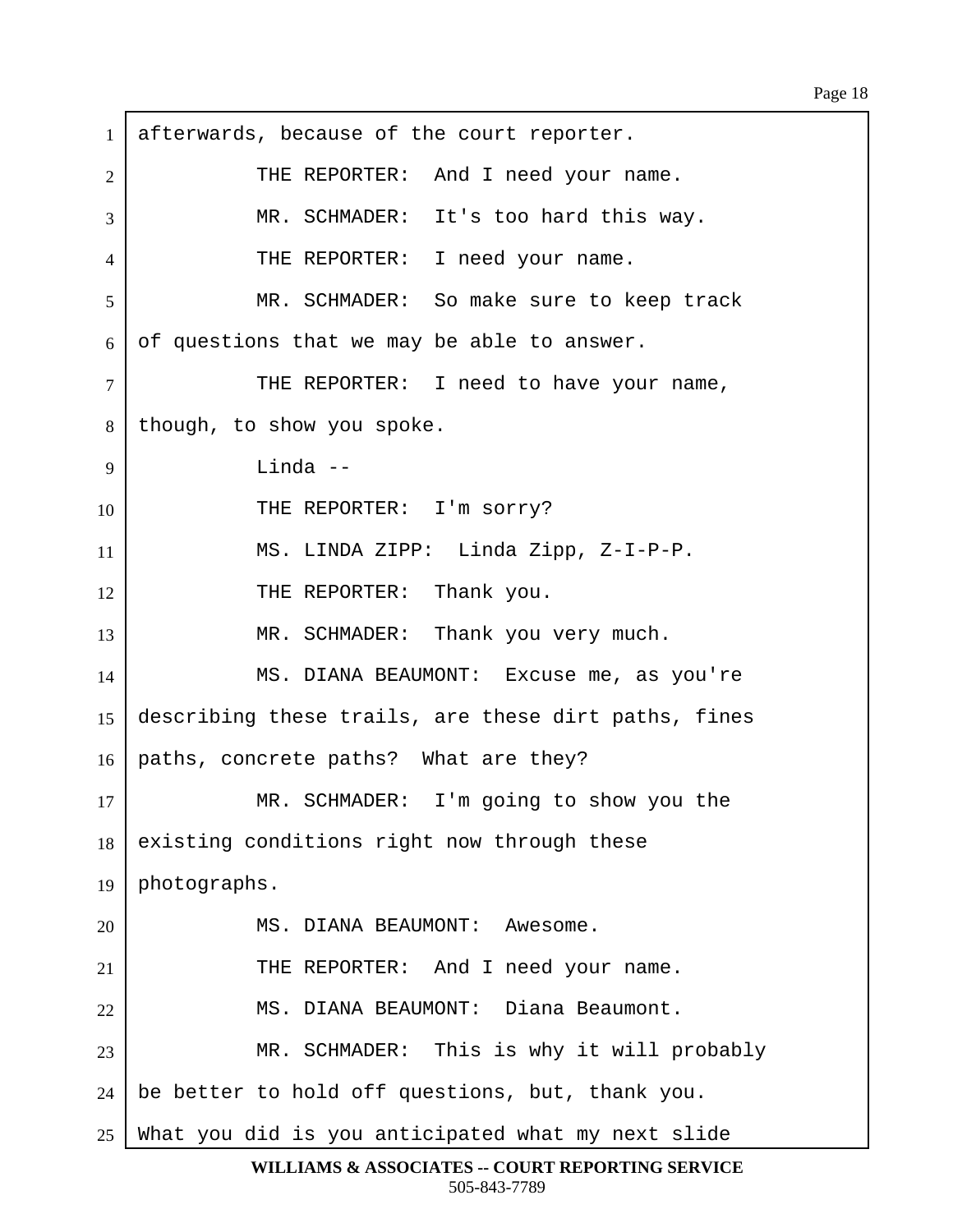| $\mathbf{1}$    | was going to be.                                      |
|-----------------|-------------------------------------------------------|
| $\overline{2}$  | MS. DIANA BEAUMONT: There you go.                     |
| 3               | MR. SCHMADER: So this is the existing                 |
| 4               | condition of Alternative 1 as you go north from       |
| 5               | Campbell Road towards the Nature Center.              |
| 6               | And so in places it's four or five feet;              |
| $\tau$          | some places three feet wide of clear dirt trail that  |
| 8               | basically goes through open cottonwood canopy with a  |
| 9               | little bit of an understory of grass.                 |
| 10              | So that's what it looks like on Alternative           |
| 11              | 1 closest to Campbell Road.                           |
| 12              | When you get further up Alternative 1,                |
| 13              | further north, then you start to get into the more    |
| 14              | developed sections of the Nature Center trail system  |
| 15              | on the river loop. And this is -- as I was            |
| 16              | indicating before, some portions have crusher-fine    |
| 17 <sup>1</sup> | trail already, and it's about six feet wide in some   |
| 18              | of these places here.                                 |
| 19              | Alternative 2 takes a kind of a middle path           |
| 20              | north from Campbell Road and going west from          |
| 21              | Alternative 1. And what it ends up doing is rather    |
| 22              | than connecting to the asphalt trail, it continues on |
| 23              | to parts of the Nature Center trail, and then goes up |
| 24              | towards Montano Road. It doesn't make an entire loop  |
| 25              | there. It just connects back up to<br>Paseo del       |

**WILLIAMS & ASSOCIATES -- COURT REPORTING SERVICE** 505-843-7789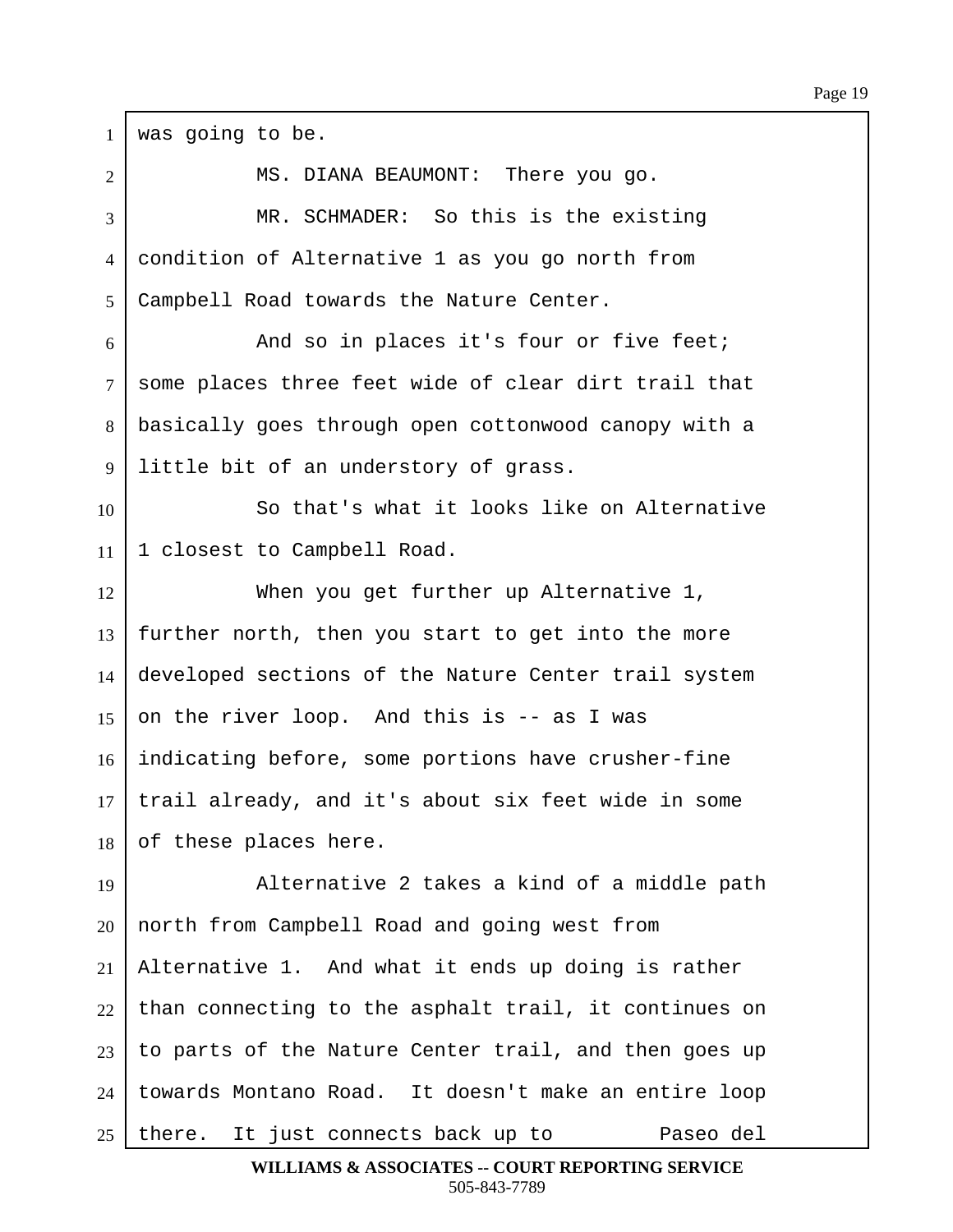$1$  Bosque bike trail a little bit further south. 2 This alternative would be 17,000 linear 3 | feet and about three-and-a-quarter miles long. And  $4$   $\vert$  this is some of what it looks like. ·5· · · · · · · Again, in going north from Campbell Road,  $6$  much of it is three or four feet wide up through five 7 | feet wide in places of packed natural surface. And 8 | much of it goes through either open canopy of 9 | cottonwoods with grass understory, or goes back  $10$  through a little bit more heavily wooded areas that  $11$  have some mixture of native and nonnative, like these 12 Russian Olives over here. 13 And going further north on Alternative 2 up  $14$  towards the Nature Center area, again you can see 15 | that in some places it's three or four feet wide. 16 Some on the embankments, and is in some places due to  $17$  the immediate undergrowth, it's just about three feet  $18$  wide at present. 19 | Alternative 3 is proposed to take off from 20 Campbell Road and go over to the embankment of the  $21$  river. And this is an alternative that was purposely  $22$  chosen to have the greatest amount of river edge  $23$  experience. So it cuts over to the edge of the river

 $24$  and follows the existing trail along the river edge  $25$  before it comes back into the Nature Center of River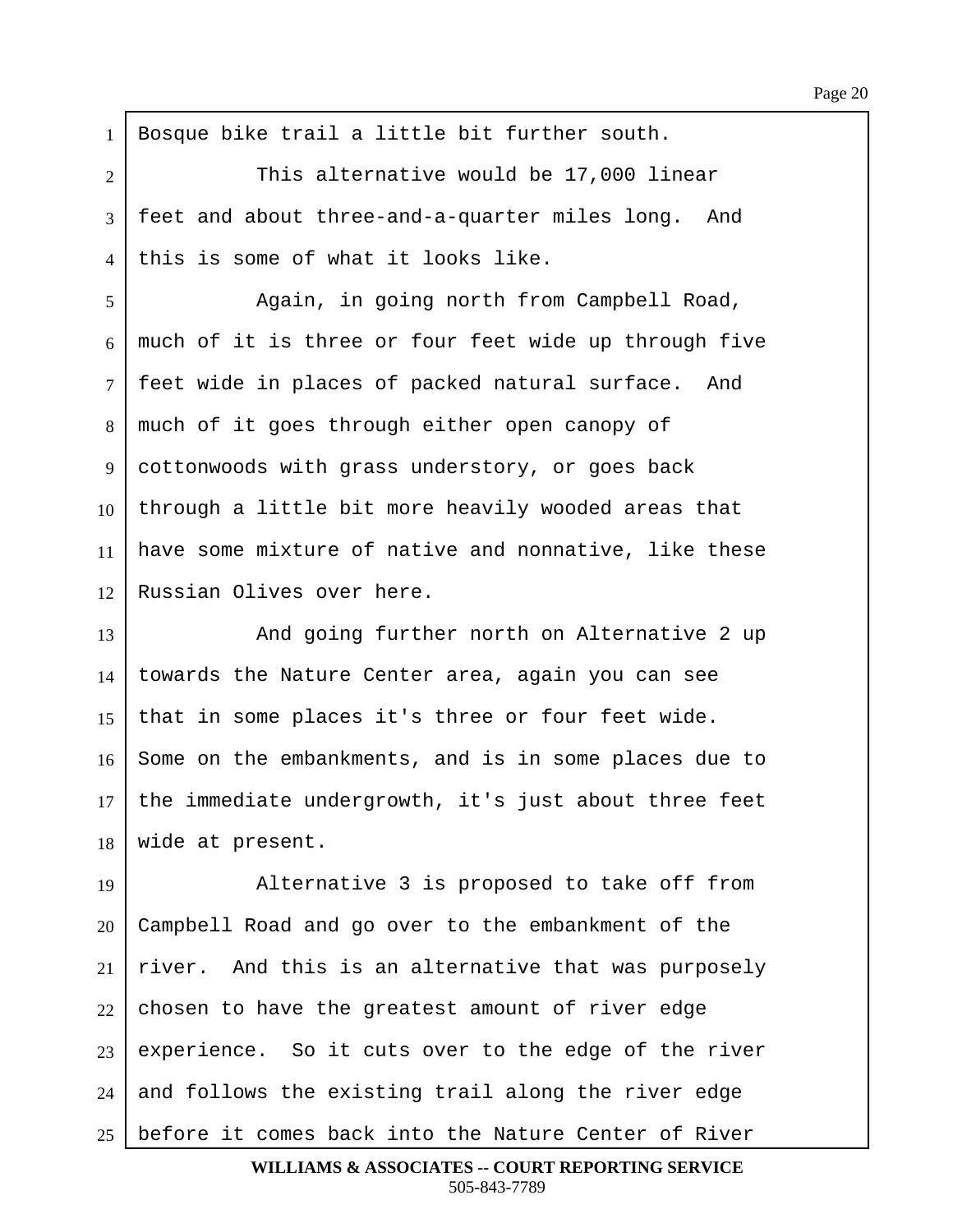1 Loop trail, and then follows north all the way to 2 | Montano.

3 This, too, will bypass the existing asphalt 4 trail and it ends up being the longest of all of the 5 alternatives. It's over 18,000 linear feet, almost  $6$  three-and-a-half miles long.

7 and this is some of what it looks like. 8 This is closer to Campbell Road. I don't know 9 whether many of you have walked on this part of the  $10$  trail before, but it's mostly grassy area along the  $11$  river, and in some places just two or three feet  $12$  wide, maybe even a little less, depending on how the  $13$  grass has grown in. And has the most amount of view 14 of the river. And there are also scattered Russian 15 Olive trees in the area, some New Mexico Olive, but 16 there's not a lot of Cottonwood canopy roads going in  $17$  this area.

18 When you get further north in the Nature 19 Center area, and maybe you're familiar with some of this. This is some of the river loop, the Bosque loop in the Nature Center. These are existing trails that are four or five feet wide, lined with logs and branches often that kind of meander through this | fence or understory that is primarily not native. 25 It's dominated by New Mexico -- or by Russian Olive.

**WILLIAMS & ASSOCIATES -- COURT REPORTING SERVICE** 505-843-7789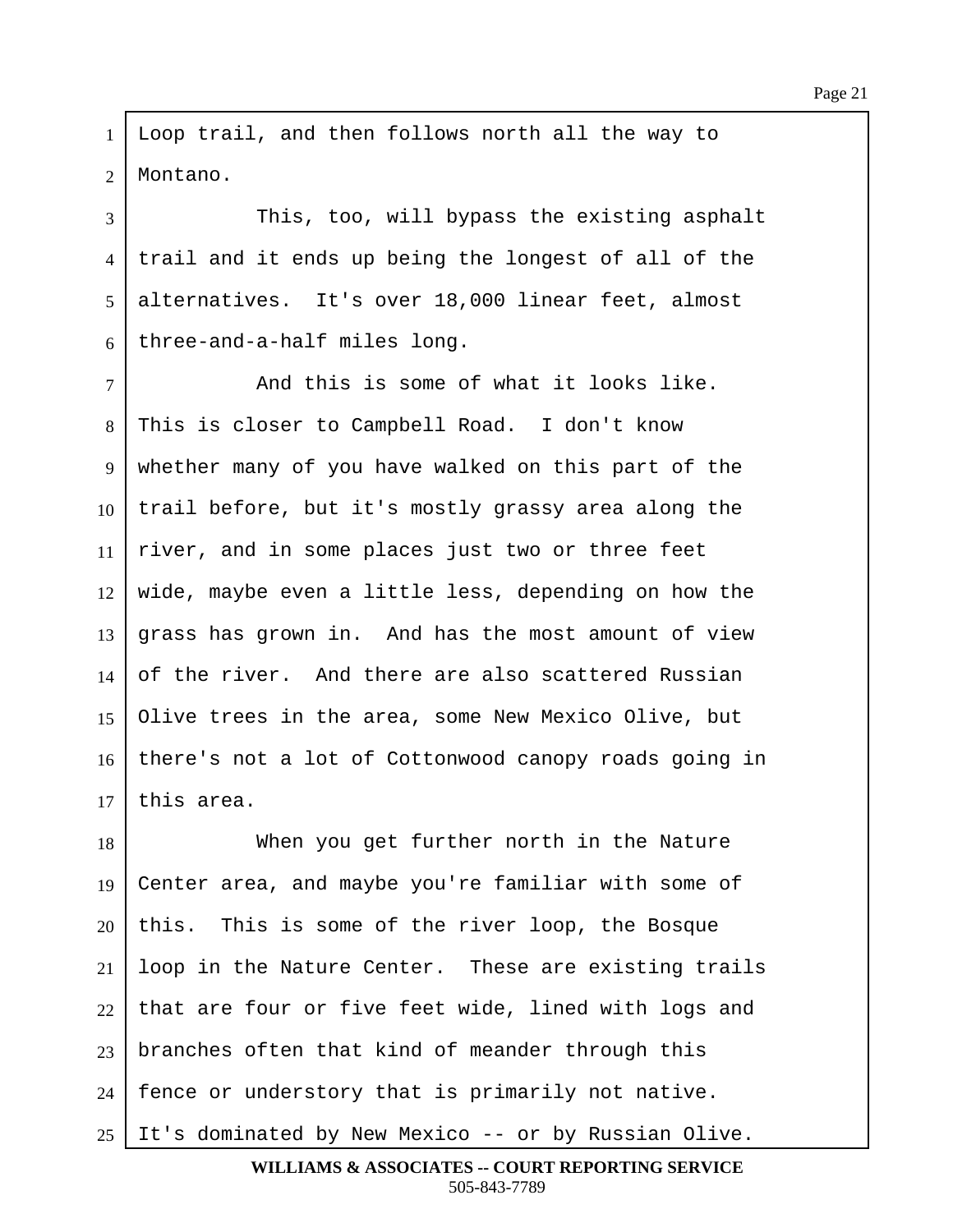1 | And a little bit of Salt Cedar and there's some tall  $2$  Cottonwoods over, but it's not  $-$  it's not really 3 dominated by native tree species. 4 and then as a result of some of the public 5 input we've already had, we've gotten at least one  $6$  | proposed alternative that we're calling 7 | Alternative 4. And what this does, is it uses -- so  $8 \mid$  what I need to emphasize here is all of the 9 alternatives that we've gone over, Alternatives 1, 2,  $10\mid 3$ , had components of them that can be mixed and 11 | matched, depending on  $-$  depending on what people  $12$  tell us that they would like to see, depending on  $13$  what the logic of some of the connections may be. 14 So, in a sense, there's a mix-and-match 15 | working route or suite of selections that can be  $16$   $\mid$  made. And Alternative 4 just shows one of those  $17$  might work. It uses most of Alternative 2 in the  $18$  southern part and the northern part, but in the 19 | middle what it does, is it creates a pedestrian-only  $20$  section that starts here, and ends at the end of the  $21$  asphalt trail in the Nature Center area. 22 | So with all of these alternatives, and  $23$  anything the public may want to suggest or prefer or  $24$  like to see or propose, what we have to do is we have

 $25$  to figure out, if you get this far, on a crusher-fine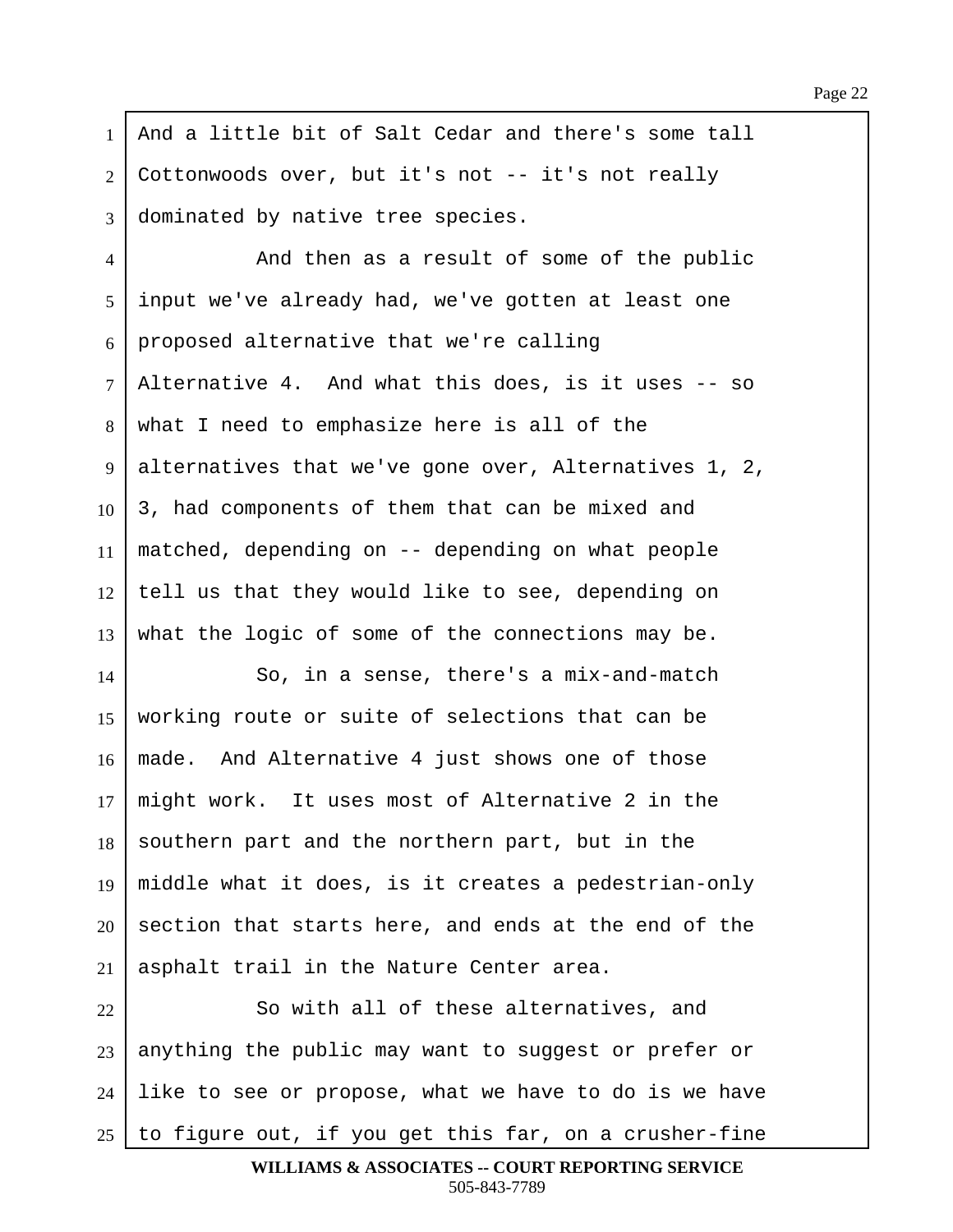$1$  trail, if you're on a bicycle or on a horse, or  $2$  whatever, what happens at a dismount area, or should 3 | we be creating another spur that goes over here and 4 | goes to the Paseo del Bosque bike trail. 5 Same thing with down over here. You know,  $6$  we just have to look at the way traffic flow is 7 | handled and whether or not it can achieve, you know, 8 visitor use, and then people have some of the areas, 9 and enable us to close off and improve the habitat in  $10$  conjunction with finding these opportunities. 11 So this particular example is about 12,000 12 Iinear feet or about two-and-a-quarter miles of 13 | trail, but it does create a pedestrian-only, no-ride  $14$  zone through the center part of the  $-$ - of this. 15 We have comment forms outside that show 16 where to send your comments to, to this CABQ Parks  $17$  and Recreation website. And if people are interested  $18$  in studies, transcripts, looking at maps, various 19  $\vert$  things like that, all of those materials are at this  $20$  | particular link, or URL under the parks and  $21$  recreation main web page.  $22$   $\vert$  80, that is the end of the basic  $23$  description. I've left the maps up here, so we can  $24$  | go back and forth if you want to get some of the  $-$ - $25$  look at some of the maps.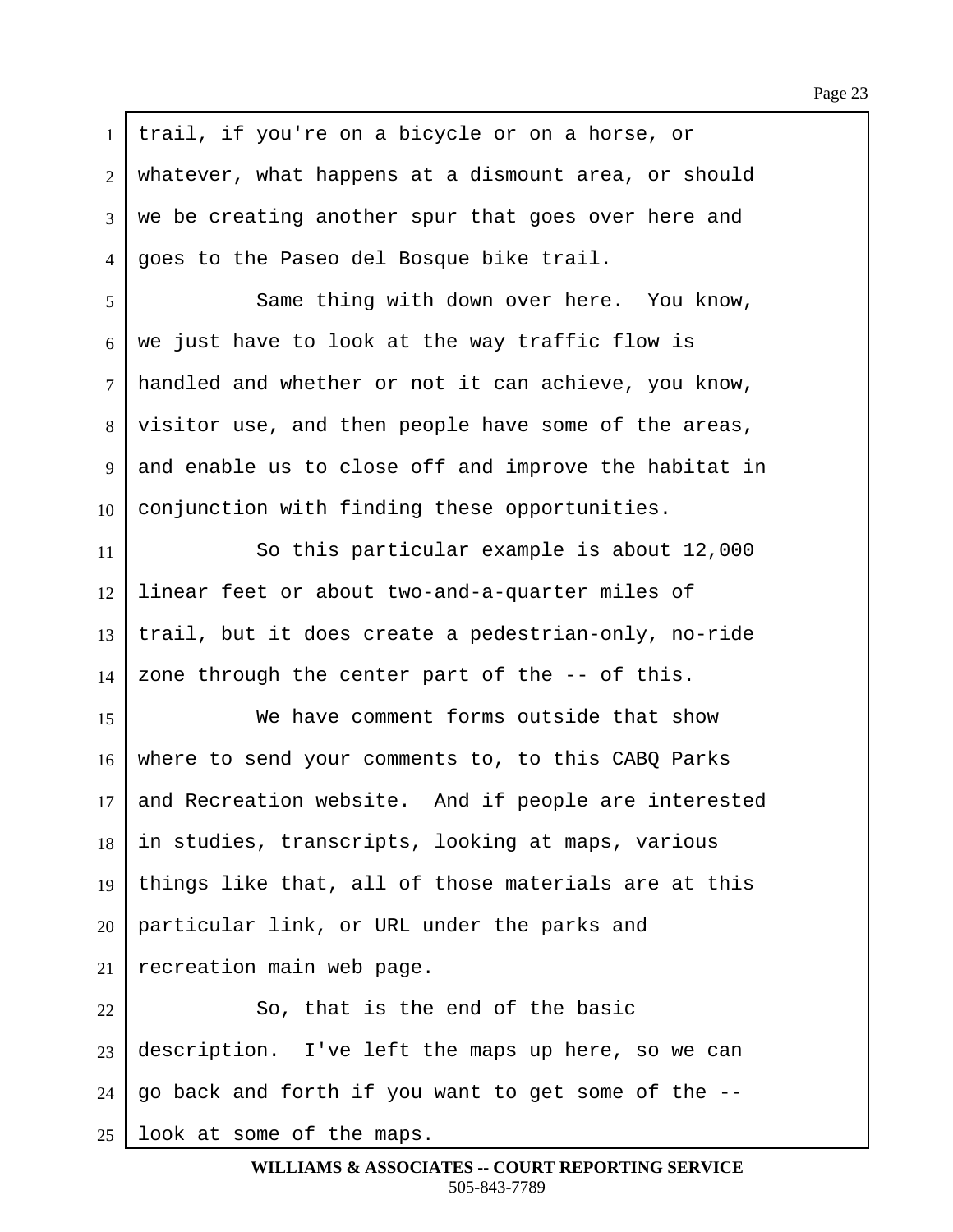Page 24

| $\mathbf{1}$   | I don't know whether you want to first have           |
|----------------|-------------------------------------------------------|
| $\overline{2}$ | public comment. I think we want to make sure we're    |
| 3              | allowing the public enough time to be able to         |
| 4              | comment. And, then, if there's time allowing it       |
| 5              | after that, we can go over some things.               |
| 6              | MR. MOYE: We have about 55 minutes left.              |
| $\overline{7}$ | AUDIENCE MEMBER: We can't hear you.                   |
| 8              | MR. MOYE: We have about 55 minutes left.              |
| 9              | We've had 15 people sign up. If we use three minutes  |
| 10             | apiece of this 45 minutes, 10 minutes for additional  |
| 11             | Q and A.                                              |
| 12             | Okay. So how about Peggy Norton has a                 |
| 13             | comment. Come on up.                                  |
| 14             | MS. NORTON: I'm Peggy Norton, speaking as             |
| 15             | president of the North Valley Coalition. We support   |
| 16             | the no-action alternative. People live in the North   |
| 17             | Valley for a variety of reasons, and one of them is   |
| 18             | to enjoy the treasures of the Bosque. And now we      |
| 19             | need to protect those treasures. People enjoy the     |
| 20             | many birds, porcupines, lizards, turtles, et cetera.  |
| 21             | Several of us enjoyed watching great horned owlets in |
| 22             | a nest in this area that nobody knew about. A         |
| 23             | nontraditional one.                                   |
| 24             | People ride horses here, including walking            |
| 25             | injured horses, bike-ride the dirt trails, walk       |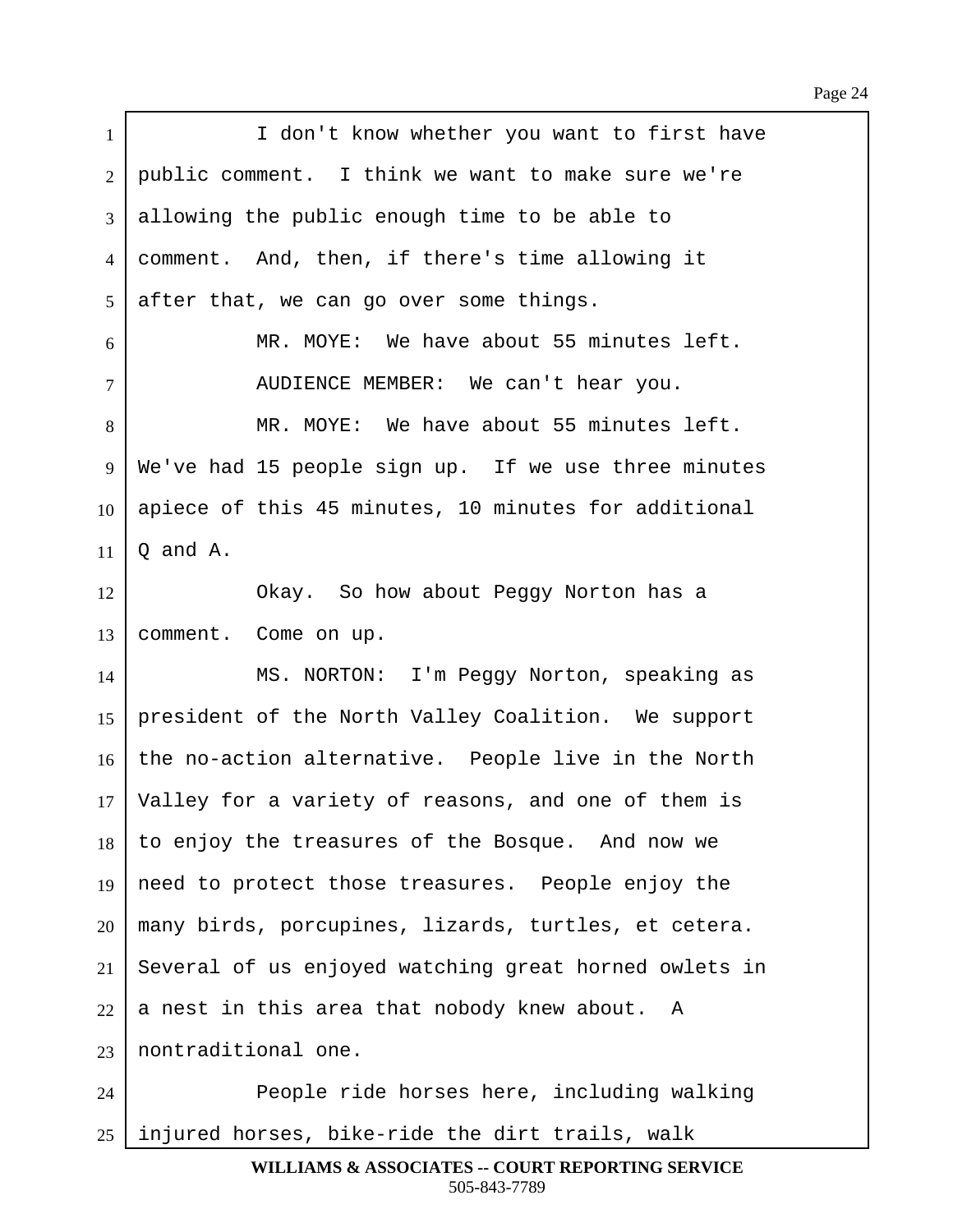1 | quietly maybe with dogs. After a real tiny  $-$ - after  $2$  a rain, tiny toads are everywhere. 3 Some people using the Bosque don't notice 4 the wildlife, but that doesn't mean we need to 5 develop the entire area and drive out the wildlife.  $6$  In well-developed high-usage areas, there's little 7 | wildlife compared to lesser used and developed areas. 8 The City hired one biologist who was 9 | willing to say there will be no impact to wildlife by  $10$  building path-wide trails, increasing usage by some 11 | fold, which we do not know. Many biologists would  $12$  and have disagreed with this. 13 | **Browever, there will be no monitoring now**  $14$  that is required by the Bosque Action Plan, which 15 | should have been done since 1993. 16· · · · · · · Many people have given numerous arguments, 17 | both in writing and in prior hearings, which have  $18$  been ignored, after publicly stating they would 19  $\vert$  follow the future works agreement, the City abandoned  $20$  it. 21 | Alternatives do not provide different trail  $22$  designs. People enjoy natural trails and will build  $23$  road trails if the only trail to use is a six-foot  $24$  wide crusher-fine colored, noisy trail. 25 I was handing out flyers for this meeting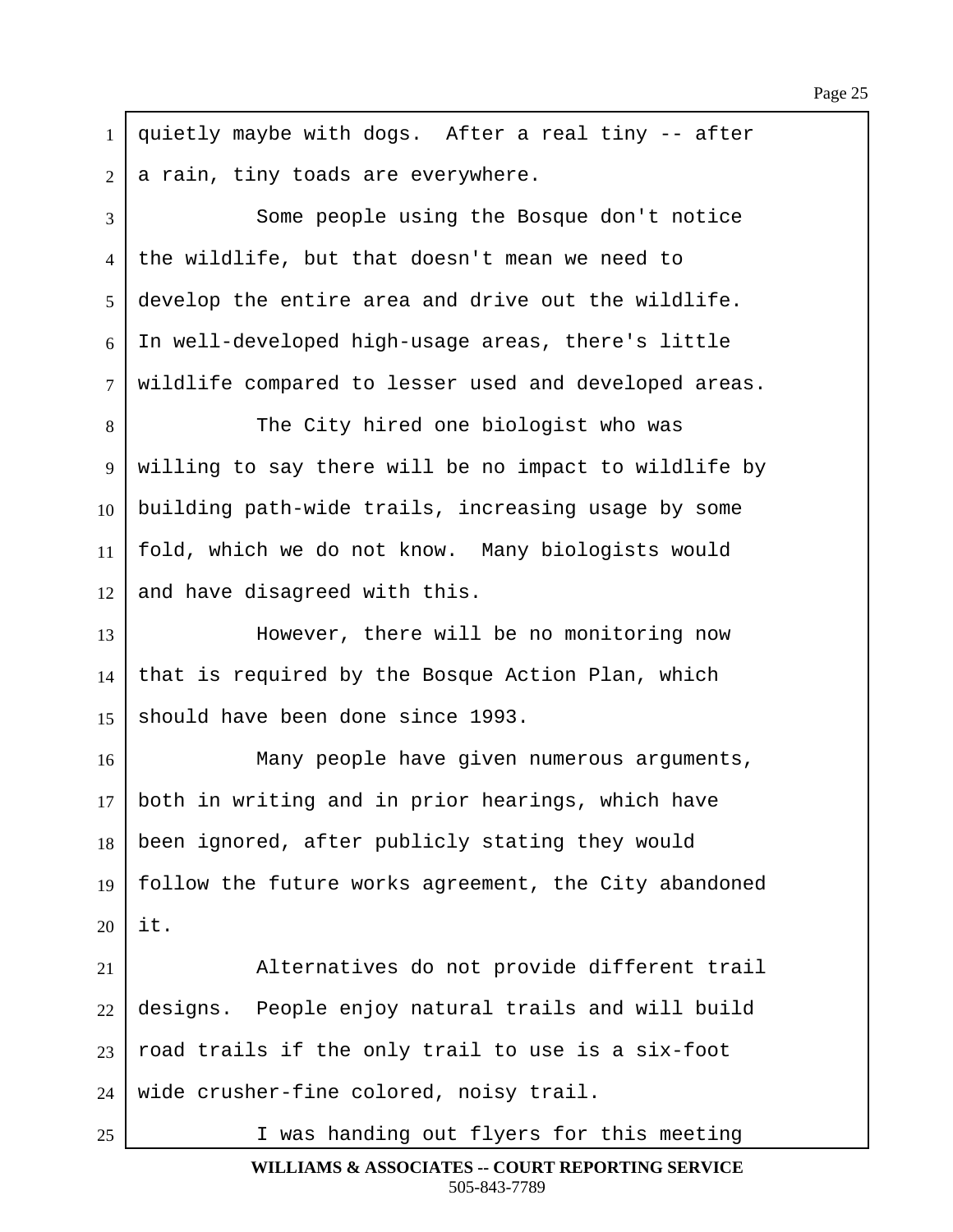$1$  in the Bosque, and ran into several different  $2$  visitors from out of state. They all said what a gem 3 of a place this is. They had enjoyed walking the 4 I trails that are there. And the southern part of this  $5$  area is very popular and heavily used. 6 Use the money to do the restoration that 7 | has been promised and provide handicap access to the 8 | five-mile loop that has already been built, and it's 9 only accessible from Central.  $10$  Thank you. 11 | MR. MOYE: I'm going to call on two people.  $12$  Fred  $-$  is it Houdek? 13 | MR. HOUDEK: Houdek. 14 MR. MOYE: And then I'd also like to have 15 | Karen Cushnyr. Do you want to come up here and be 16 | ready. One of you. 17 MR. HOUDEK: Use the term we're being  $18$  staged. 19 **In the My name is Fred Houdek.** And my comments  $20$  are going to be pretty brief. 21  $\vert$  21 The best Alternative for Phase 3 is the no  $22$  action one. I'm sure that tonight you're going to  $23$  hear several reasons for this choice, not to mention  $24$  | that it's probably the most heavily used area in the  $25$  state park.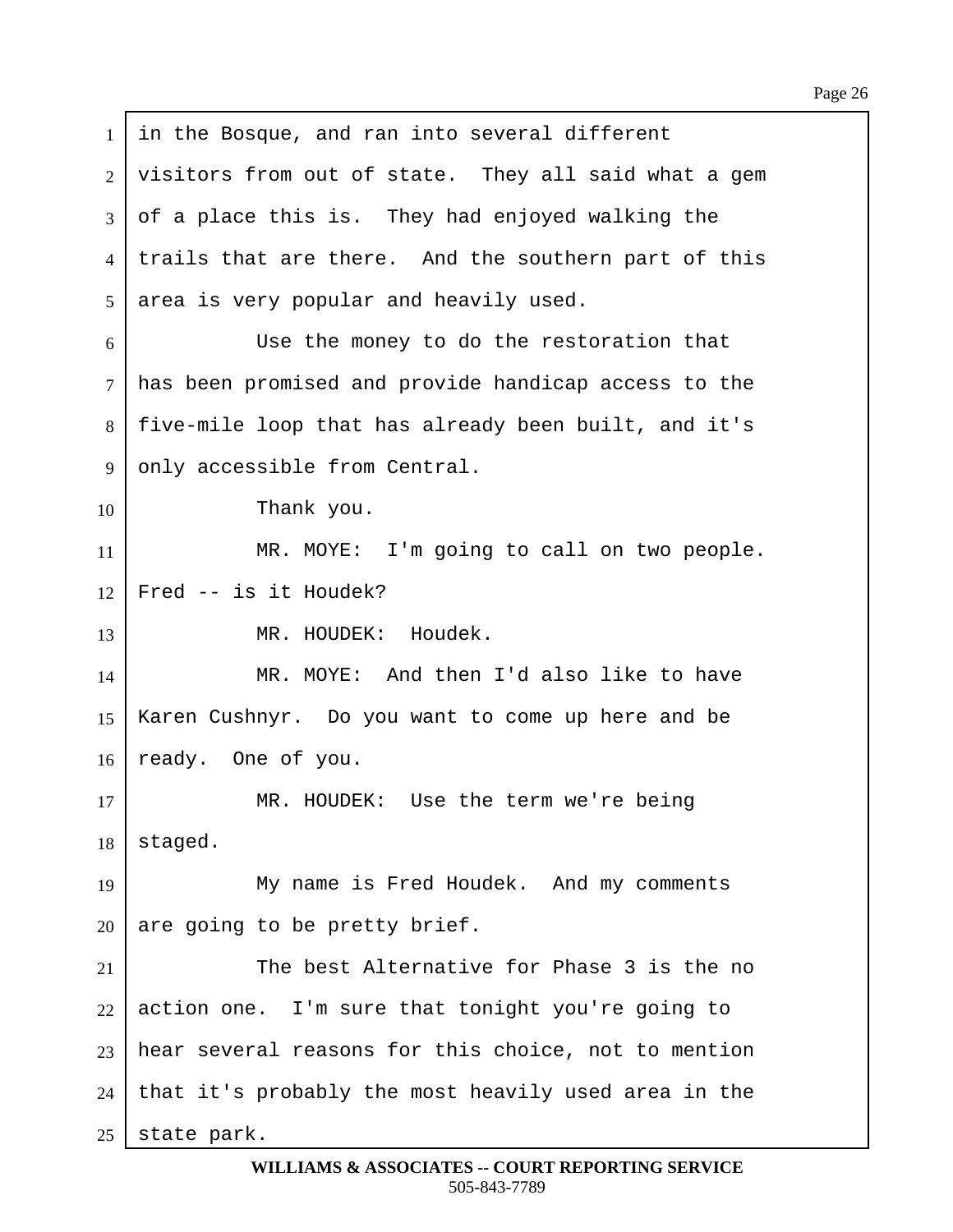1 | However, if the past history is any  $2$  | indication, I am sure that the mayor and his ·3· ·administration will find this no action alternative 4 unacceptable. ·5· · · · · · · Thus, I believe that Alternative Number 4  $6$  is the best new trail to be chosen for several 7 | reasons: It's a consensus of the Bosque Action Team, 8 | the MRGCD, and the Working Group with the City. 9 I have attended two of the hikes with  $10$  Dr. Schmader, walked the area with several others 11 several times. I agree with the input of all of them  $12$  and feel that it takes into consideration the  $13$  environment, the wishes of the many people who use  $14$  those trails, and primarily the safety of others. 15· · · · · · · The dismount zone is a must for this  $16$  stretch of the existing trails. These trails are  $17$  heavily used by student group, nature center 18 | visitors, those physically challenged, and families, 19 Including those with strollers. 20 Directing the bikers to the Paseo del  $21$  Bosque trail is a good move, especially for those who  $22$  are not familiar with the route or the area. Adding  $23$  barriers, forcing the biker to dismount is desirable  $24$  at these locations that are noted on the map. I  $25$  should say that I'm a very avid biker and ride these **WILLIAMS & ASSOCIATES -- COURT REPORTING SERVICE**

505-843-7789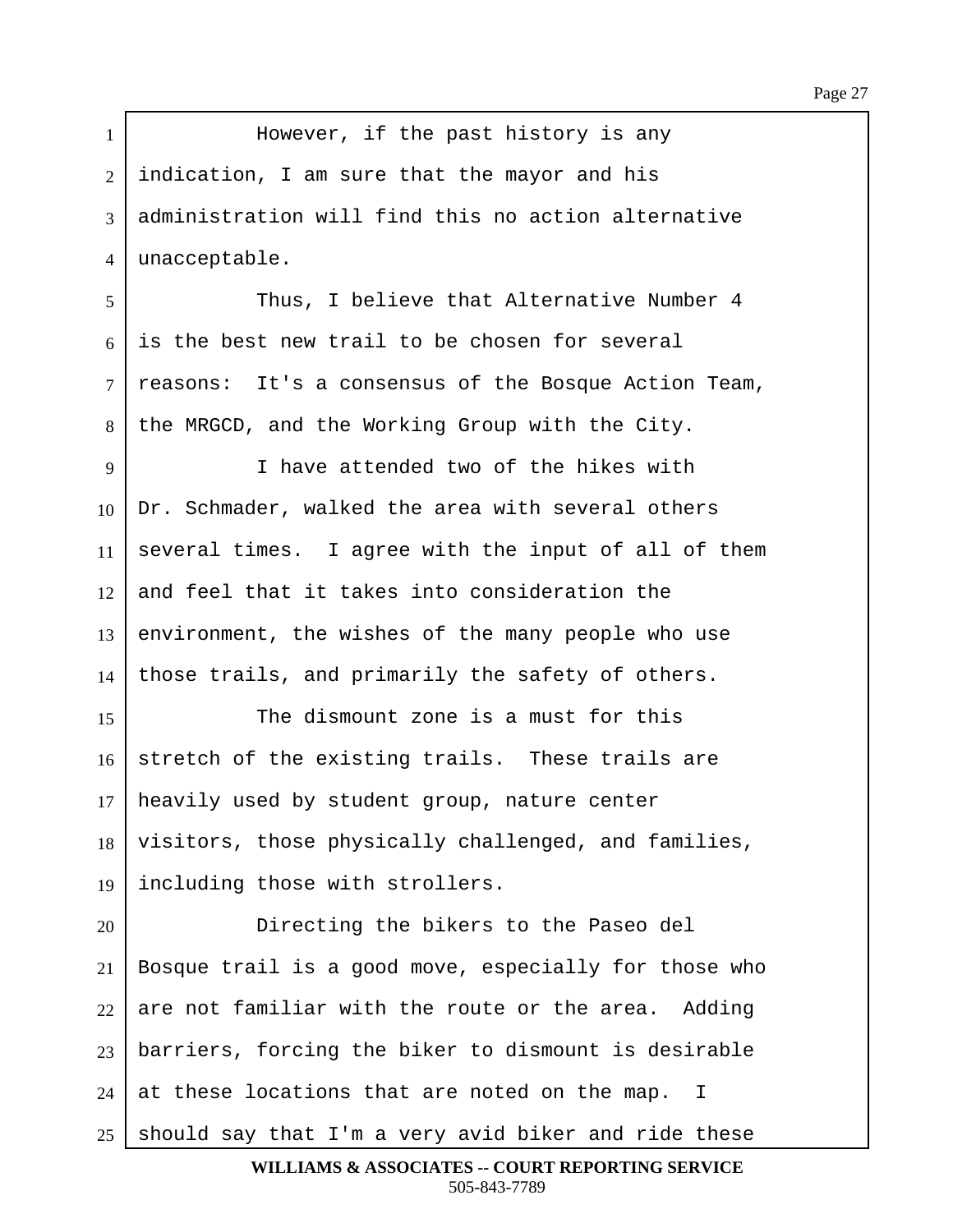1 | routes regularly. 2 Reqardless of the final route, I strongly 3 recommend supporting the restoration efforts and the 4 improvement of the accessibility for those who are 5 | physically challenged. 6 This should be done not only for Phase 3,  $7$  but also complete that part of the section for 8 | Phase 1 and Phase 2, which still need a lot of work 9 | for accessibility.  $10$  Thank you. 11 | MR. CUSHNYR: Good evening everyone. My  $12$  name is Brad Cushnyr, C-U-S-H-N-Y-R. 13 And I'm actually standing up here speaking 14 on behalf of my wife who's sitting over there. And 15 | the reason I'm speaking for her is because she can't 16 stand up here for long enough to speak, because she  $17$  has spina bifida. She has a spinal cord injury that  $18$  she was born with that makes it difficult for her to 19 | walk and stand for long periods of time. 20 And certainly walking through unimproved  $21$  portions of the Bosque is impossible. So she can't  $22$  share in all of the lovely nature that you folks want 23 | to protect. And while I understand that it's  $24$  important to do as much as we can to protect the  $25$  | Bosque, I think it's also important that we do what

## **WILLIAMS & ASSOCIATES -- COURT REPORTING SERVICE** 505-843-7789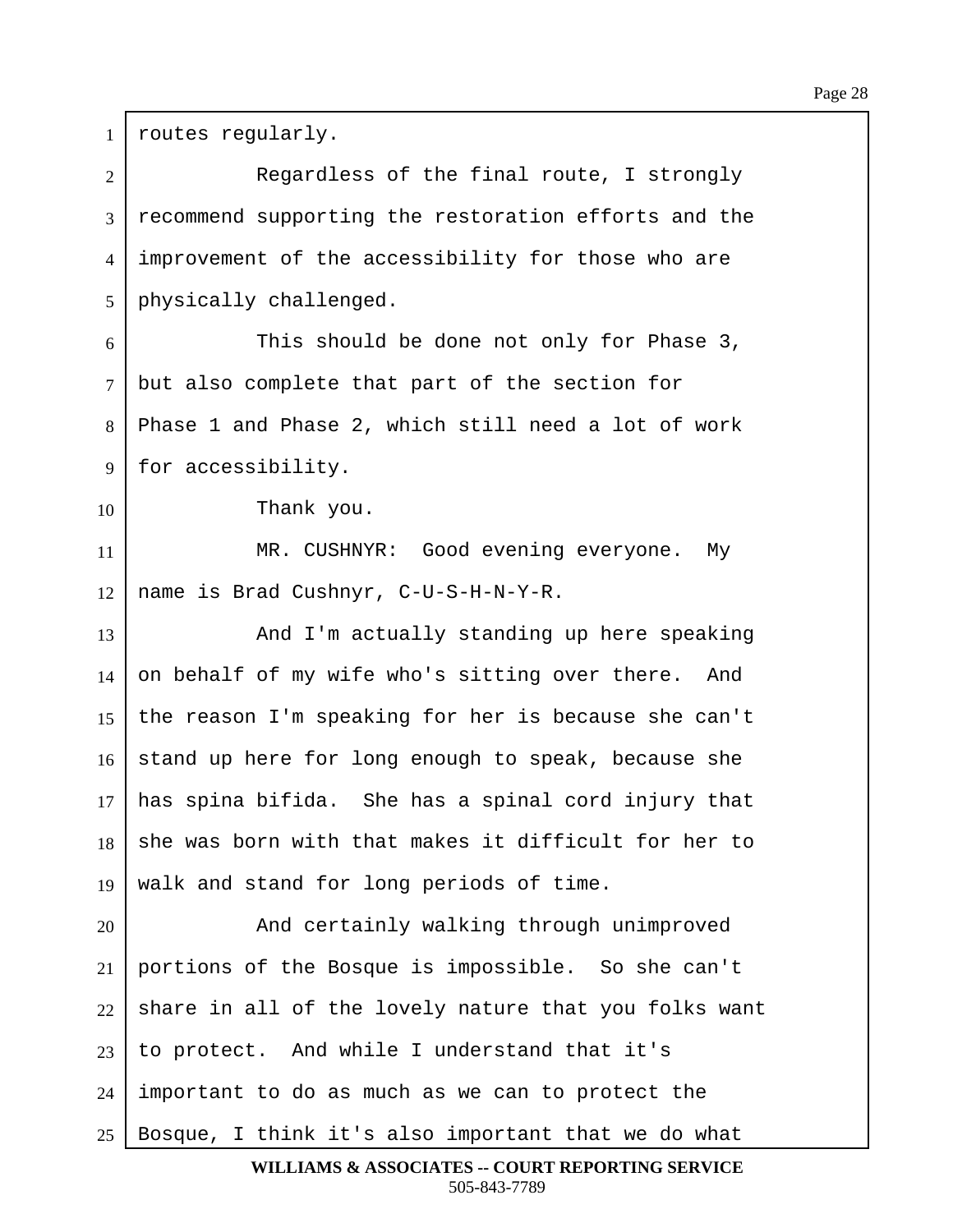$1$  we can to make sure that all of our citizens can  $2$  share in that experience. And I know we can have 3 arguing Ph.Ds. until the end of time as to whether a  $4$  six-foot wide crusher trail is going to significantly 5 | impede wildlife.

 $6$  But the fact of the matter is, that without  $7$  a trail like that, we have significantly impeded 8 hundreds if not thousands of citizens in the city of 9 Albuquerque and the surrounding area from ever  $10$  experiencing that wonderful place of the Bosque.

11 So we support the issue or the 2 and 3  $12$  alternatives that do include this trail, not because  $13$  we want to eliminate wildlife, not because we want to  $14$  overrun the Bosque with activity that's counter to 15 the goal of preserving that nature.

16· · · · · · · We support it because we like to be  $17$  inclusive for all of our citizens, and we would like  $18$  all of our citizens to have the opportunity to 19 experience what beautiful environment it is.

20 Thank you.

21 MR. MOYE: Okay. Next we have John Thomas  $22$  and followed by Sam Karns. So, Sam, come up to the  $23$  stage, right or left.

24 | MR. THOMAS: I'm John Thomas.

25 AUDIENCE MEMBERS: We can't hear you.

**WILLIAMS & ASSOCIATES -- COURT REPORTING SERVICE** 505-843-7789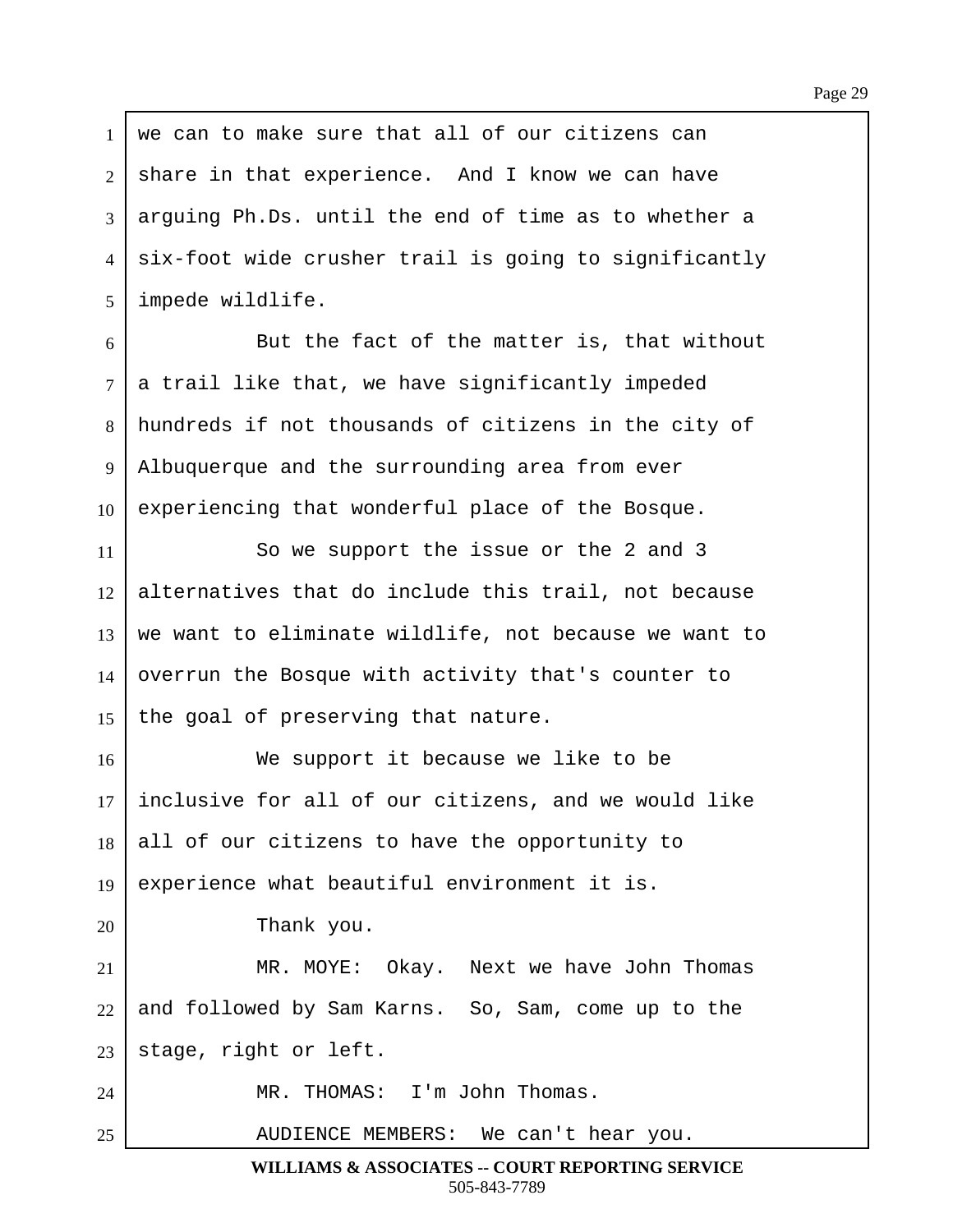1 | MR. THOMAS: I am John Thomas. I used to 2 | serve on the Greater Albuquerque Recreational Trails 3 Committee.

4 I would like to comment just for a few 5 | seconds about some comments made by Richard Barish of 6 the Sierra Club. I think Richard made some  $-$ -7 several insightful comments regarding the Phase 3  $8$  | trail. The riverside is a sensitive area and home to 9 some unusual birds, and who knows what other kinds of  $10$  creatures. It should probably be avoided for the  $11$  Phase 3 trail.

12· · · · · · · However, from my own experience just  $13$  walking there, and putting myself in the place of an  $14$  elderly person or a disabled person, it's nice to 15 | have some shady pathways. So that should be 16 | considered, too.

17 and then Richard and I believe also the  $\vert$  City has pointed out there may be conflicts in the 19 Nature Center between sightless and vulnerable citizens, such as the elderly and the disabled. I think that has to be dealt with, and in a rational | manner. I won't tell you how to do it.

23 Now, I would like to address some access  $24$   $\mid$  for the disabled issues. There's a big problem with 25  $\vert$  the access to the Bosque at the end of Candelaria.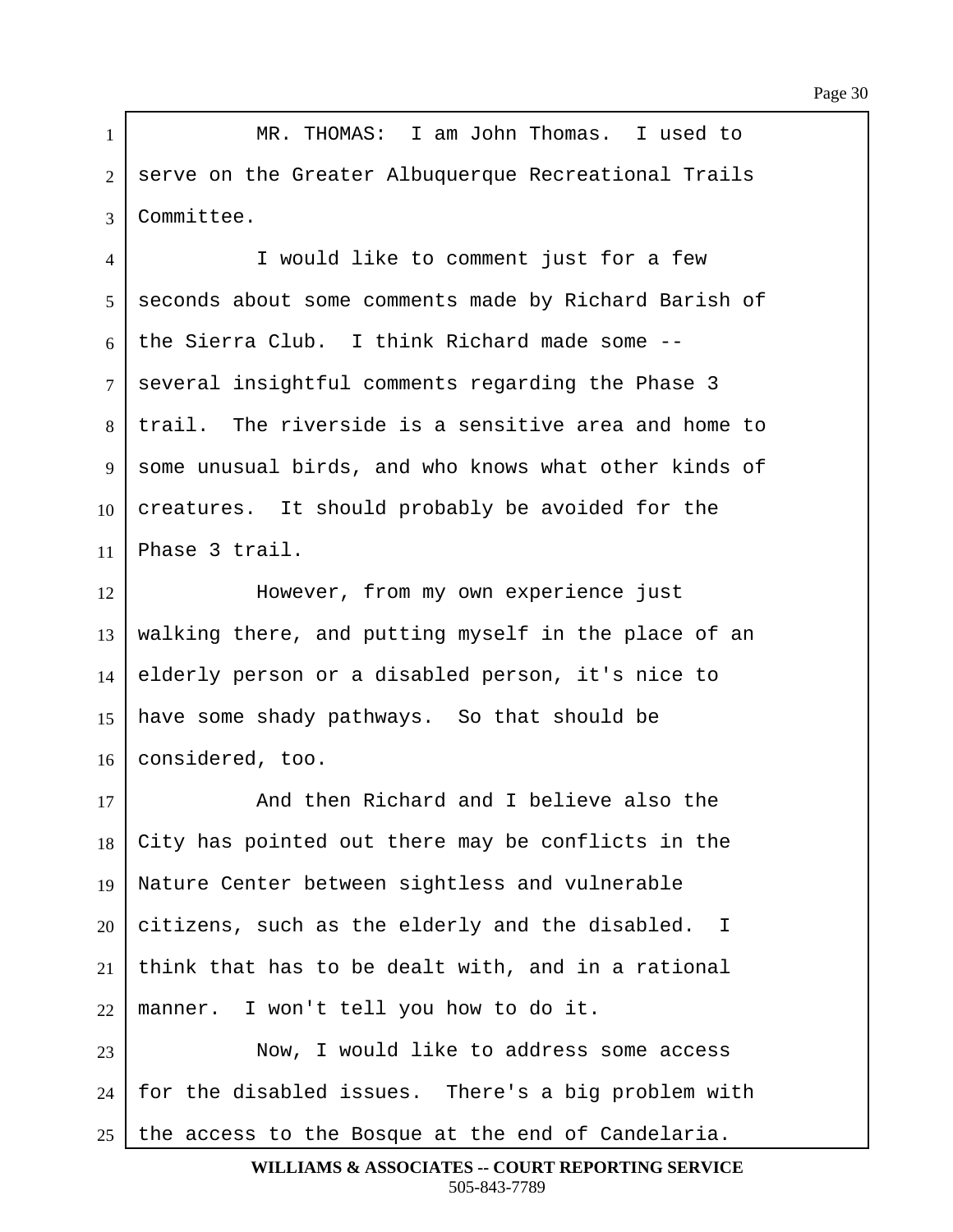1 The spacing of the metal posts are too narrow, 2 creating a general hazard and restricting access for  $3$  the disabled and the elderly. And people have 4 experienced this sort of filtering out disabled  $5$  | people.

6 The City violated numerous rules put out by  $7$  the Transportation engineers, the Federal Highway 8 | Administration, ADA access for rule-makers. They 9 | hardly want to talk about the subject, and I find  $10$  that regrettable.

11· · · · · · · Another ADA access issue is the bridge over the ditch west of the Nature Center. It's in deplorable condition and presents a hazard and a restriction to some disabled people. I think that  $\vert$  can be dealt with.

16· · · · · · · The paved trail between that bridge at the  $17$  west end of the Nature Center or at the ditch there 18 | up to Campbell Road is also in deplorable condition 19 and violates numerous ADA recommendations. The  $20$  cracks are horrible things for people with wheeled  $21$  vehicles. People who are blind can have a problem if  $22$  their wand gets stuck in the cracks.

23· · · · · · · So I think the access issue deals with the  $24$  | quality of these peripheral trails for getting them  $25$  to the Bosque, and they should be dealt with in a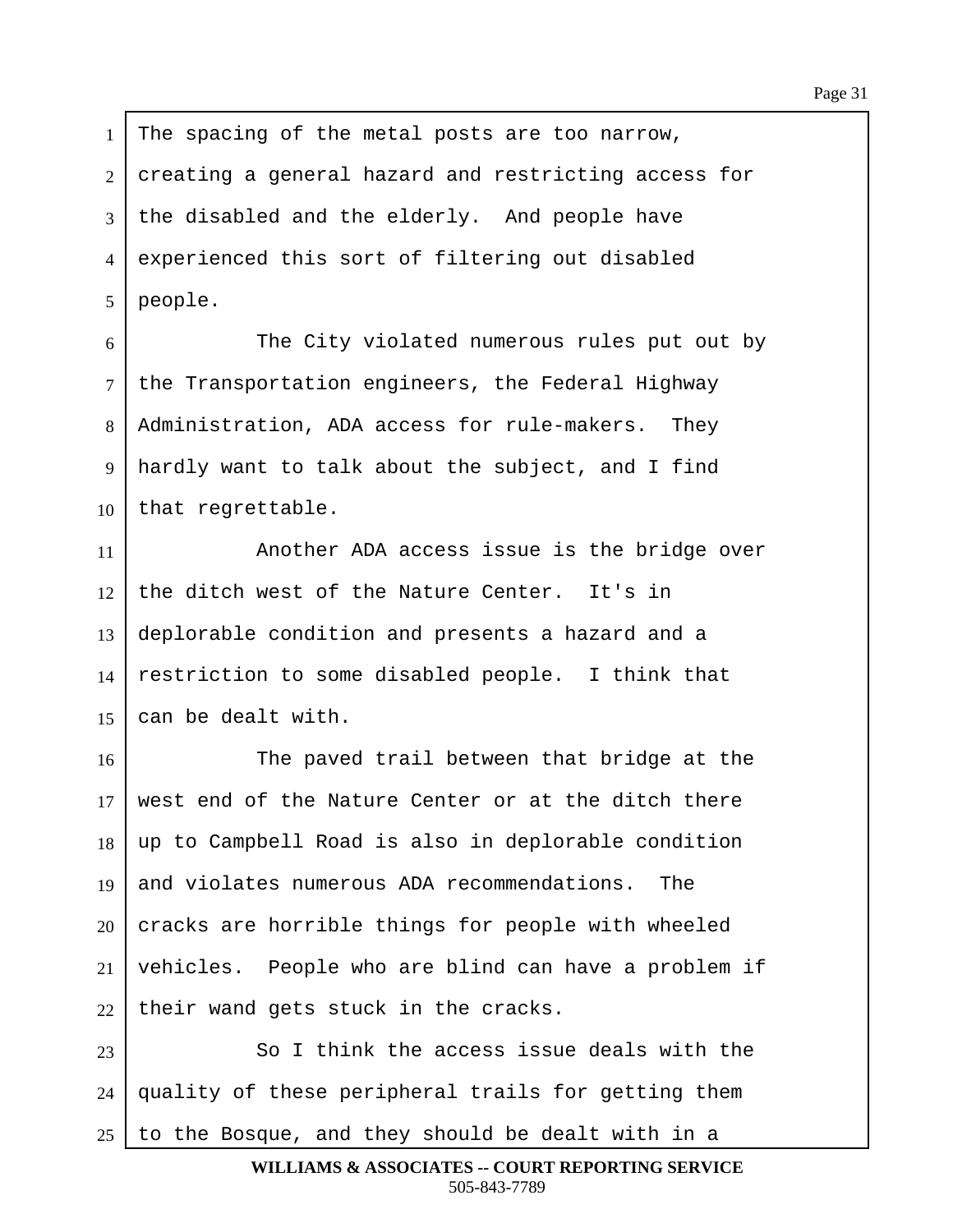1 | humane and considerate ADA-compliant manner. 2 | T've talked a little bit with some of the 3 City people about the access to the proposed Phase 3 4 I trail from Montano. The exact way of doing it seems  $5 \mid$  to be uncertain. I'm not -- okay. I think I've  $6$  spoke my piece. Thank you. 7 | MR. KARNS: My name is Sam Karns. I walk 8 in the Bosque once or twice a week every week of the 9 | year, and I have been doing it for 35 years, and I  $10$  care about the Bosque. I love the Bosque. And when  $11$  I saw what was -- bulldozing north of the Central,  $12$  the trail being bulldozed through there, it just made  $13$  | me sick. 14 But unlike Phase 1 and Phase 2, in Phase 3, 15 | we actually have an alternative. That is the 16 no-action alternative. 17 **And I** echo everything that Peggy Norton 18 | said. And the Bosque Action Team just today has come 19 out in support of the no-action plan, and I think  $20$  they should be applauded for that. But that doesn't  $21$  mean everything is okay, because I've called the  $22$  Bosque Action Team a couple of days ago, I e-mailed  $23$  them. And they said that Mayor Berry really not -- $24$  | the no-action alternative is really not an  $25$  alternative. It is really not on the agenda. This

**WILLIAMS & ASSOCIATES -- COURT REPORTING SERVICE** 505-843-7789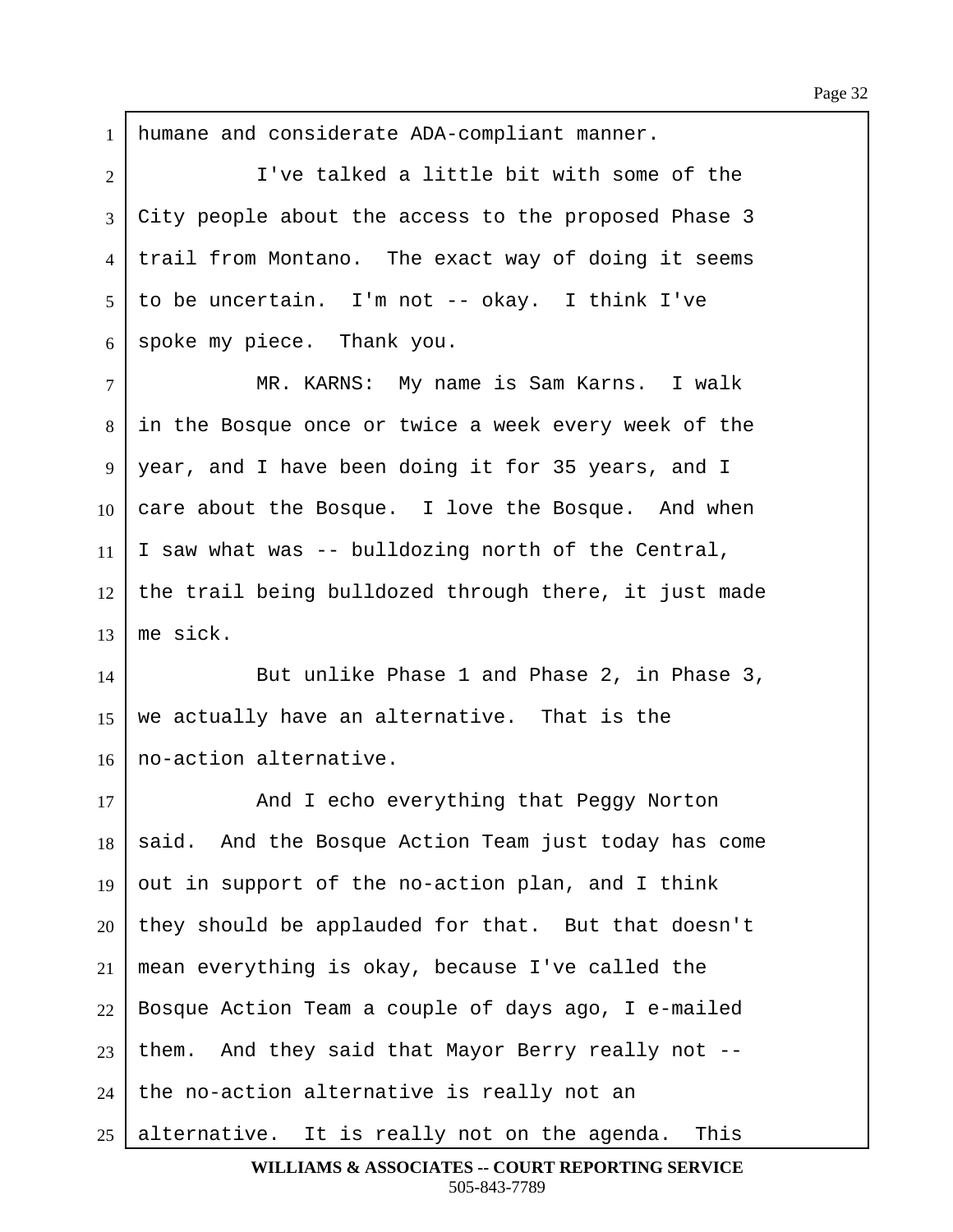$1$  is not being considered by the City. 2 and I called them again today and the 3 | Bosque Action Team, they said this has a snowball's 4 chance in hell of being passed. ·5· · · · · · · So, Mr. Schmader and Mr. Riordan have both  $6$  said that the no-action alternative is an  $7$  alternative, but it's really not. So what does this 8 | mean? It means that anything we say in support of 9 | the no-action alternative is not going to be listened  $10$  to. It means that no matter how much support there 11 is for the no-action alternative, it's going to be  $12$  ignored. 13 So, why are we being told that there is a  $14$  no-action alternative when there is not a no-action 15 alternative? Why are we being lied to by Mayor Berry 16 administration? 17 I don't have anything else to say. 18 MR. MOYE: Next I have David Parsons and  $19$  | Allison. 20 | MS. ALLISON SCHACT: Schact.  $21$  MR. MOYE: Okay. 22 | MR. DAVID PARSONS: My name is David  $23$  | Parsons. I am a career wildlife biologist. And I  $24$  live, by choice, near the Rio Rancho Nature Center. 25 The reach from Campbell to Montano is

> **WILLIAMS & ASSOCIATES -- COURT REPORTING SERVICE** 505-843-7789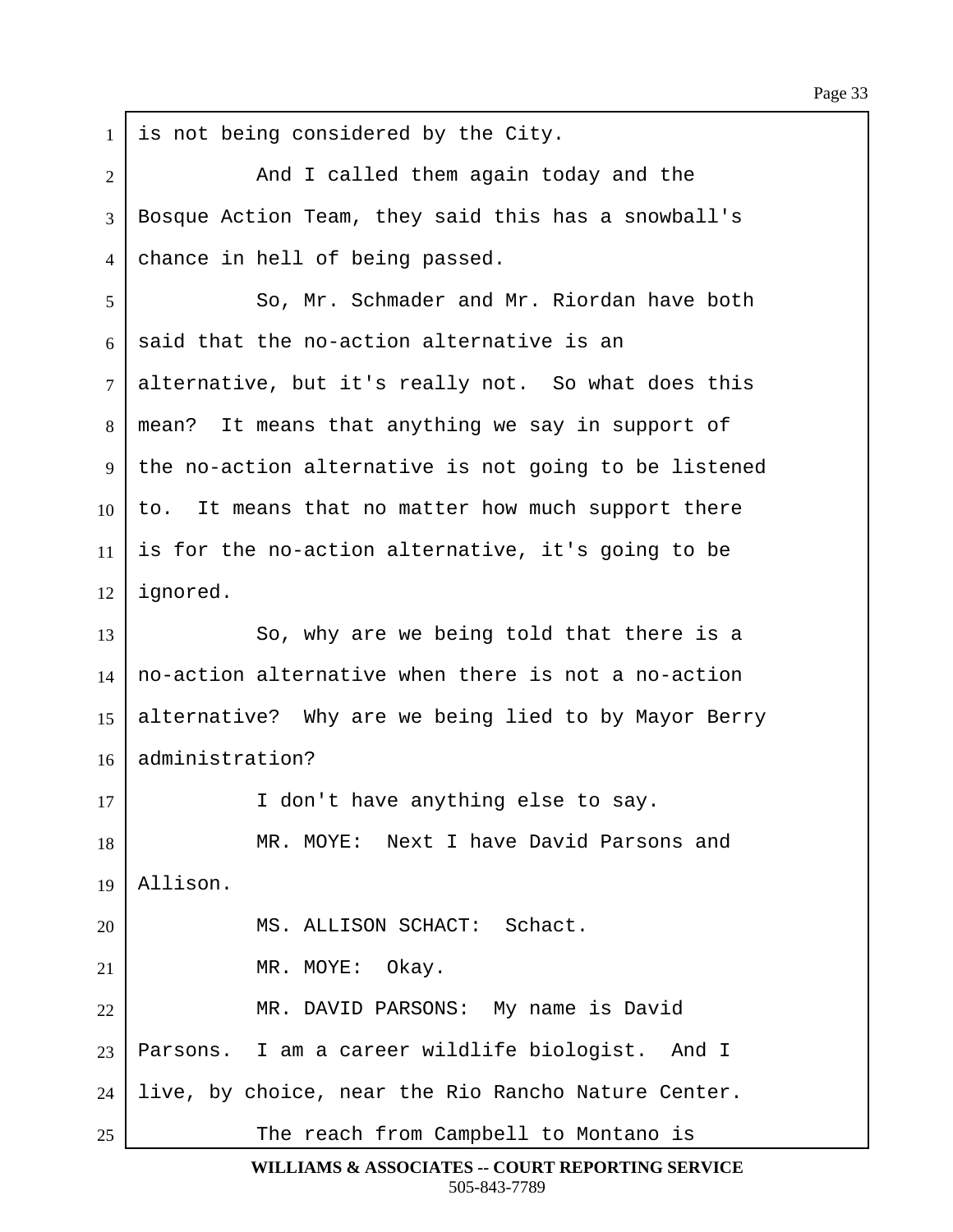| $\mathbf{1}$   | especially important to the legacy of Aldo Leopold.         |
|----------------|-------------------------------------------------------------|
| $\overline{2}$ | Many of you probably know who that is. He's a               |
| 3              | renowned early 20th century conservation maker and          |
| $\overline{4}$ | author. One of his major contributions is the               |
| $\mathfrak{S}$ | formulation of what's called the land ethic.                |
| 6              | The driving premise of the land ethic is                    |
| $\tau$         | best embodied in this quote by Leopold, "The thing is       |
| 8              | right when it tends to preserve the integrity,              |
| 9              | ability and beauty of the biotic community. It is           |
| 10             | wrong when it tends otherwise."                             |
| 11             | Leopold lived and worked in Albuquerque                     |
| 12             | from 1914 to 1923. He served as Secretary of the            |
| 13             | Albuquerque Chamber of Commerce. He was a strong            |
| 14             | advocate for preserving the Bosque in its natural           |
| 15             | state and saw it as a valuable community asset.             |
| 16             | The City rightly venerates Aldo Leopold                     |
| 17             | with an interpretive trail in his honor within this         |
| 18             | reach under consideration.                                  |
| 19             | The Rio Grande Valley State Park                            |
| 20             | legislation establishing the park itself, has a             |
| 21             | policy that states, and I quote, "The preservation,         |
| 22             | protection and maintenance of the natural and scenic        |
| 23             | beauty of the state park is in the public's                 |
| 24             | interests. And the City is the public trustee for           |
| 25             | the national public resources of the state park that        |
|                | <b>WILLIAMS &amp; ASSOCIATES -- COURT REPORTING SERVICE</b> |

505-843-7789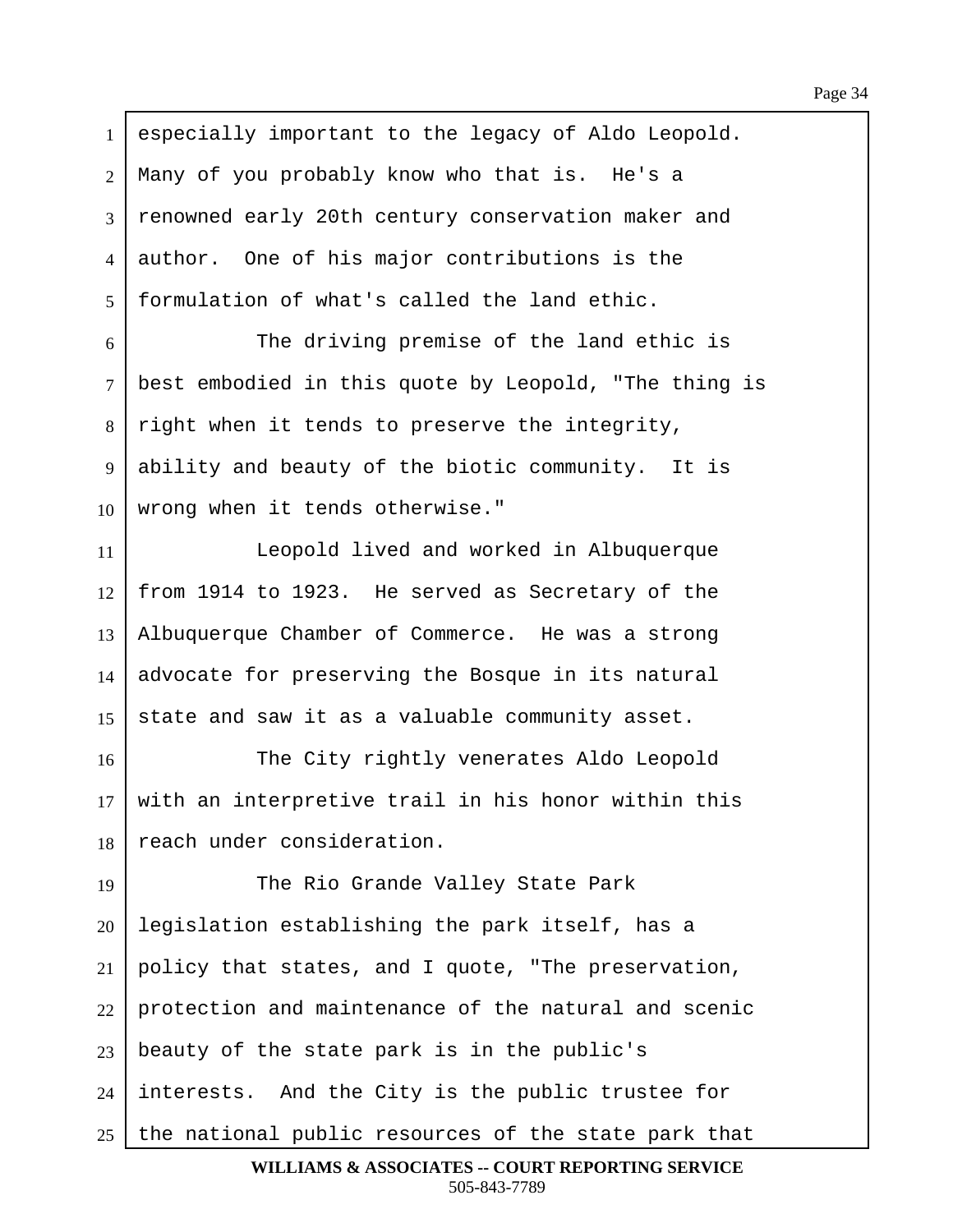$1$  belong to us all."

| $\overline{2}$ | The people have nearly unanimously                   |
|----------------|------------------------------------------------------|
| $\overline{3}$ | supported a policy of ecological restoration and     |
| $\overline{4}$ | nature preservation over disturbance-causing         |
| 5              | development projects in the Bosque. We've seen this  |
| 6              | in a number of meetings that I attended, and I've    |
| $\tau$         | attended just about all of them.                     |
| 8              | The six-foot wide crusher-fine trail as              |
| 9              | proposed under any alternative would desecrate the   |
| 10             | legacy of Aldo Leopold and is inconsistent with the  |
| 11             | policy of the Rio Grande State Park legislation.     |
| 12             | I strongly support the no-action                     |
| 13             | alternative and recommend that the City shift its    |
| 14             | priorities for the Bosque to restoration first, in   |
| 15             | keeping with the public's desires.                   |
| 16             | And my final question, alluded to by one of          |
| 17             | the previous speaker -- or one of the previous       |
| 18             | speakers is, where is the democracy in this process? |
| 19             | Thank you.                                           |
| 20             | ALLISON SCHACHT: My name is Allison                  |
| 21             | Schacht. I spend hours and hours in the Bosque       |
| 22             | between Central and Montano. I monitor hawk and owl  |
| 23             | nests there for Hawks Aloft every year, and I walk   |
| 24             | there for recreation.                                |
| 25             | My major concern with this whole project             |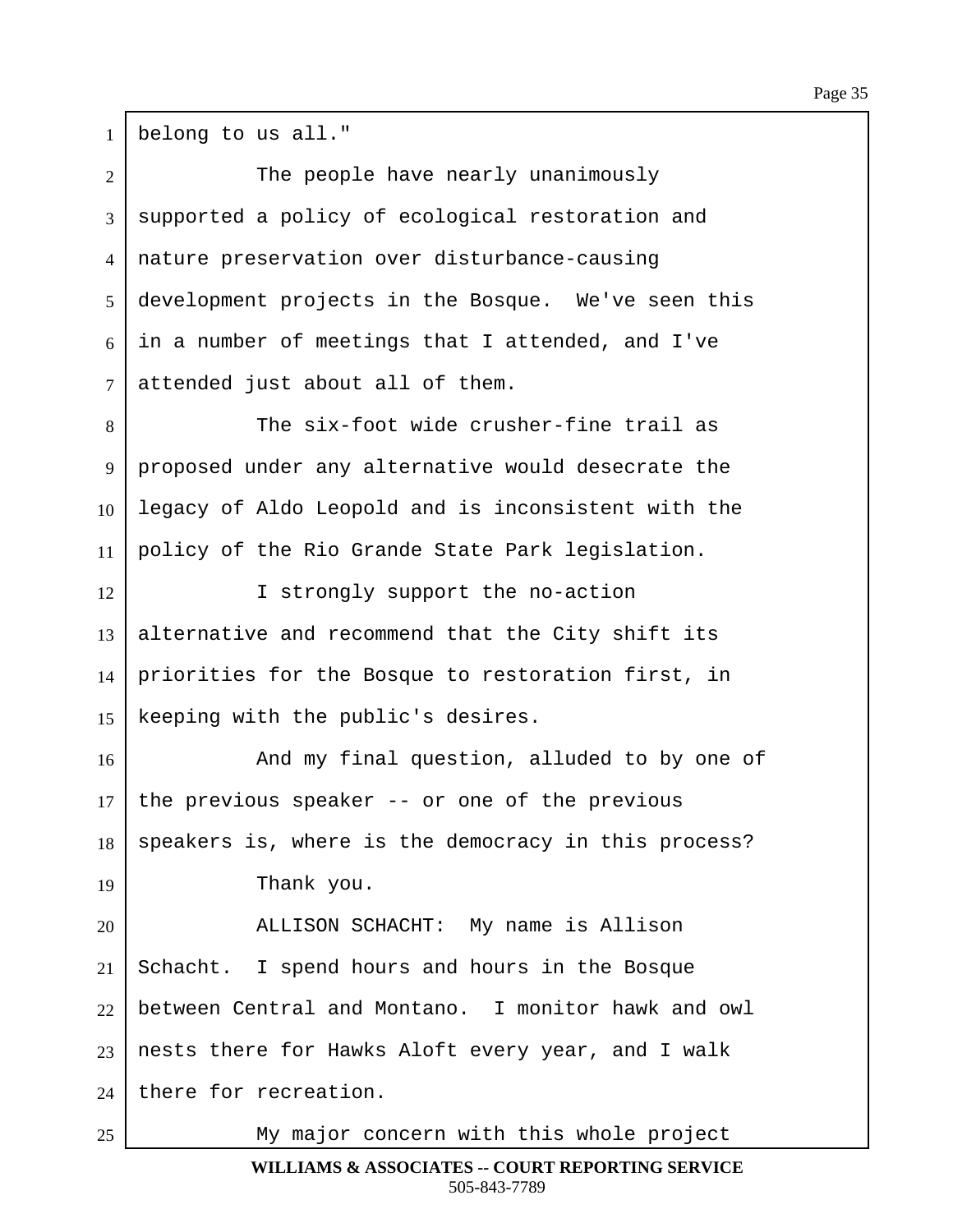1 has basically been that mixing pedestrians with bicycle traffic really doesn't work very well. I like to bird watch, I like to relax on the trail, but | I have to keep an ear out for bicycles all the time. They come up fast. They don't give you a warning. 6 | And then you have to jump off the trail. It's kind of nerve-racking.

8 And my concern with this section of trail 9 | we're dealing with now is the Nature Center has some 10 of the heaviest foot traffic and heaviest traffic in  $11$  | general. So I think it's important to have an  $12$  alternative that allows pedestrians some place to  $13$  walk where they don't have to worry about bicycles.

14 One thing that is not entirely clear to me 15 | from these maps is whether they would entirely 16 eliminate any parts of the existing Nature Center 17 | trails, like the Bosque loop or river loop that are  $18$  not considered on the crusher-fine trail. So, I 19  $\vert$  can't really tell. If that's the case.

20· · · · · · · At any rate, I would support out of these plans Alternative 4, which does allow for spurs to the river, so people can see the river. Keep the traffic away for most of the sensitive river bank, and provides for a bicycle free zone. So...

25 | MR. MOYE: Okay. Next person is David

**WILLIAMS & ASSOCIATES -- COURT REPORTING SERVICE** 505-843-7789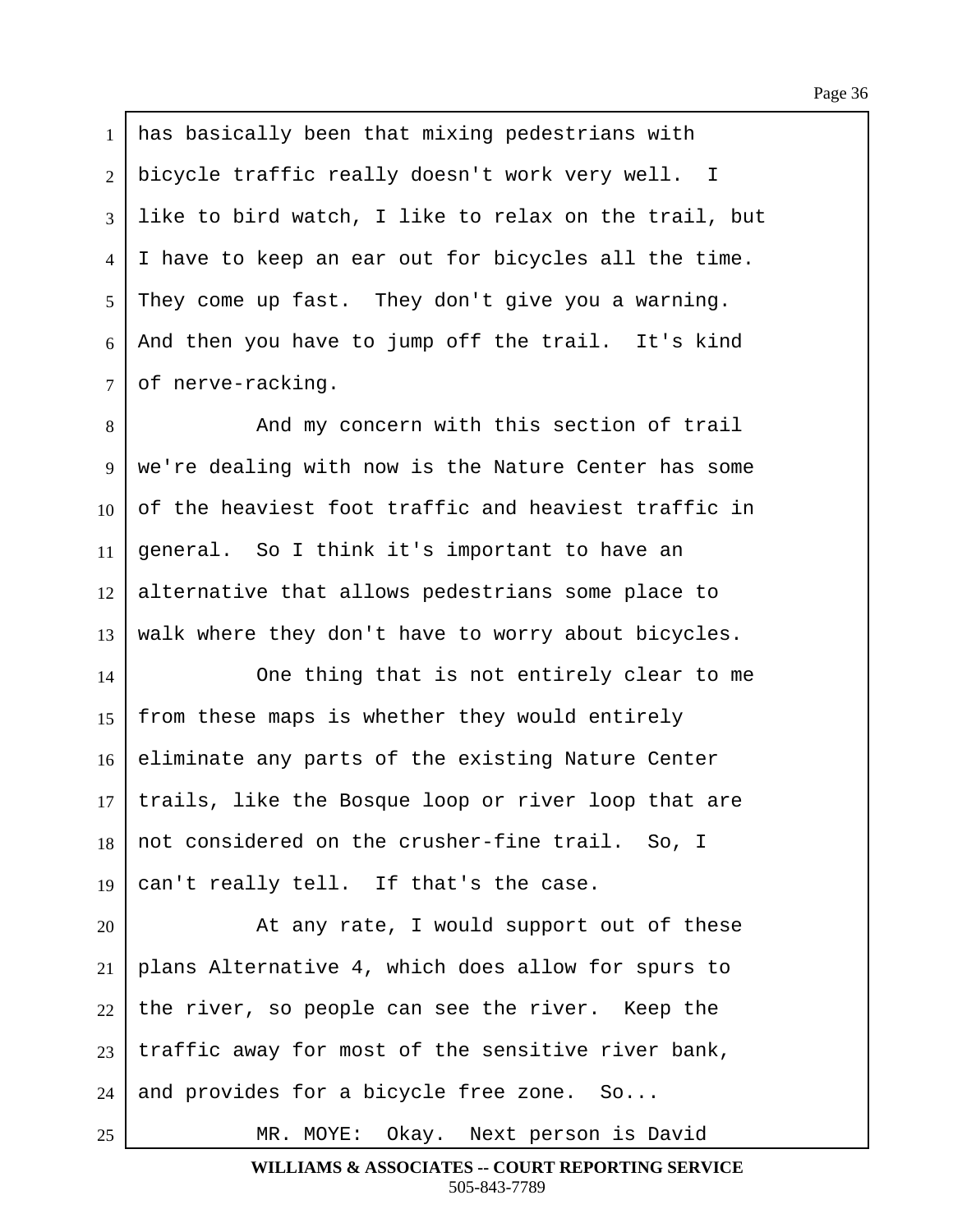1 Ryan, and then Chandler. Is it Colston? Colston  $2$  | Chandler. 3 | THE MR. CHANDLER: Colston Chandler. 4 | MR. RYAN: I will be real brief. I can't 5 really support the trail. 6 | AUDIENCE MEMBER: We can't hear you. 7 | MR. RYAN: How about now? Okay. Yeah. My 8 | name's David Ryan. I'm just a person, I live in the 9 area. I walk on the ditches in the Bosque at least  $10$  | five or six times a week with my dogs. So I've been  $11$  on every one of the trails that we saw in the  $12$  | picture. 13 I **I** personally like the idea of having more  $14$  accessibility for the public, because that's how you 15 | build constituency for nature. If people are denied  $16$  access, they don't care about it. And certainly 17 New Mexico has plenty of hiking trails and open space  $18$  throughout the state, and to have access to a 19 | wonderful area for all people is a good thing, and I  $20$  don't -- whatever the final decision is is that we do 21 | have a nice trail. I think the trail that has been  $22$  built has been very nice. 23 | And we also keep a little bit of stretch  $24$  along the river more of a natural state, much like  $25$  that was done in Phase 2 where we come up the middle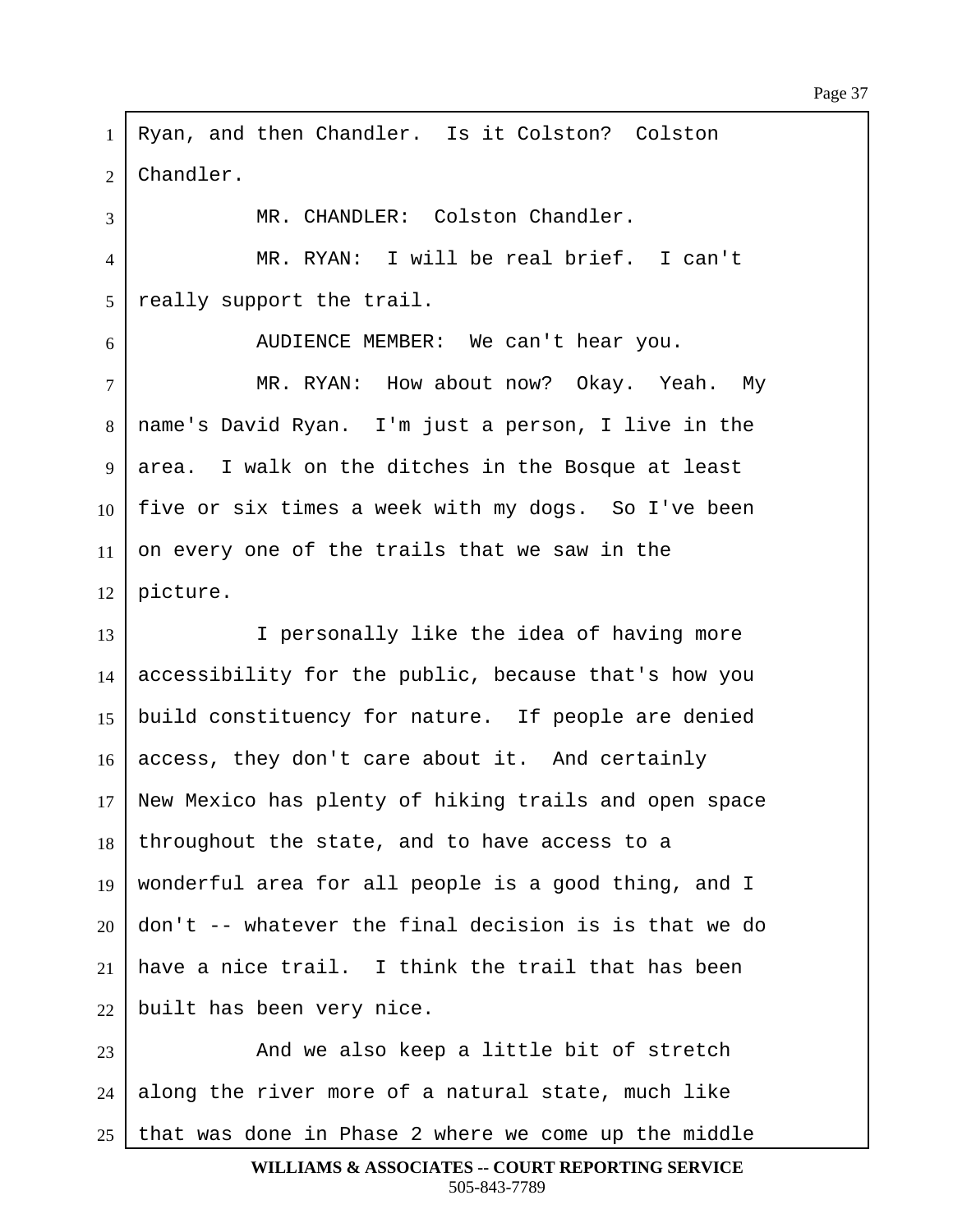$1$  with crusher-fine trail, and then we still have the  $2$  dirt path along the river. 3 So I think it's a good plan to have access 4 | to everybody because it builds constituency for 5 | nature. And if we just keep it for people who live  $6$  in the neighborhood or, you know, don't want anything 7 | changed, then we will be losing constituencies and 8 | we'll be losing future generations for nature. 9 | So that's all I have to say. 10 | MR. CHANDLER: I'm Colston Chandler,  $11$  | C-O-L-S-T-O-N. I also live in the Bosque and have 12 | for 26 years. I walk the Bosque regularly. 13 | AUDIENCE MEMBER: Use the mic. 14 MR. CHANDLER: I walk in the Bosque 15 regularly, although not every day. I live there  $16$  because of the nature that is there. 17 I'm also interested in accessibility  $18$  issues, because they're losing over  $-$ - me and my 19  $\frac{1}{9}$  family. I have begun to help lead accessible hike  $20$  walks in the Bosque, through the Bosque Action Team.  $21$  So there is an interest on the part of  $22$  people who do want the trail building to  $-$ - improving  $23$  accessibility. 24 There's one unspoken thing about this trail  $25$  that is being built. And that is, why is it so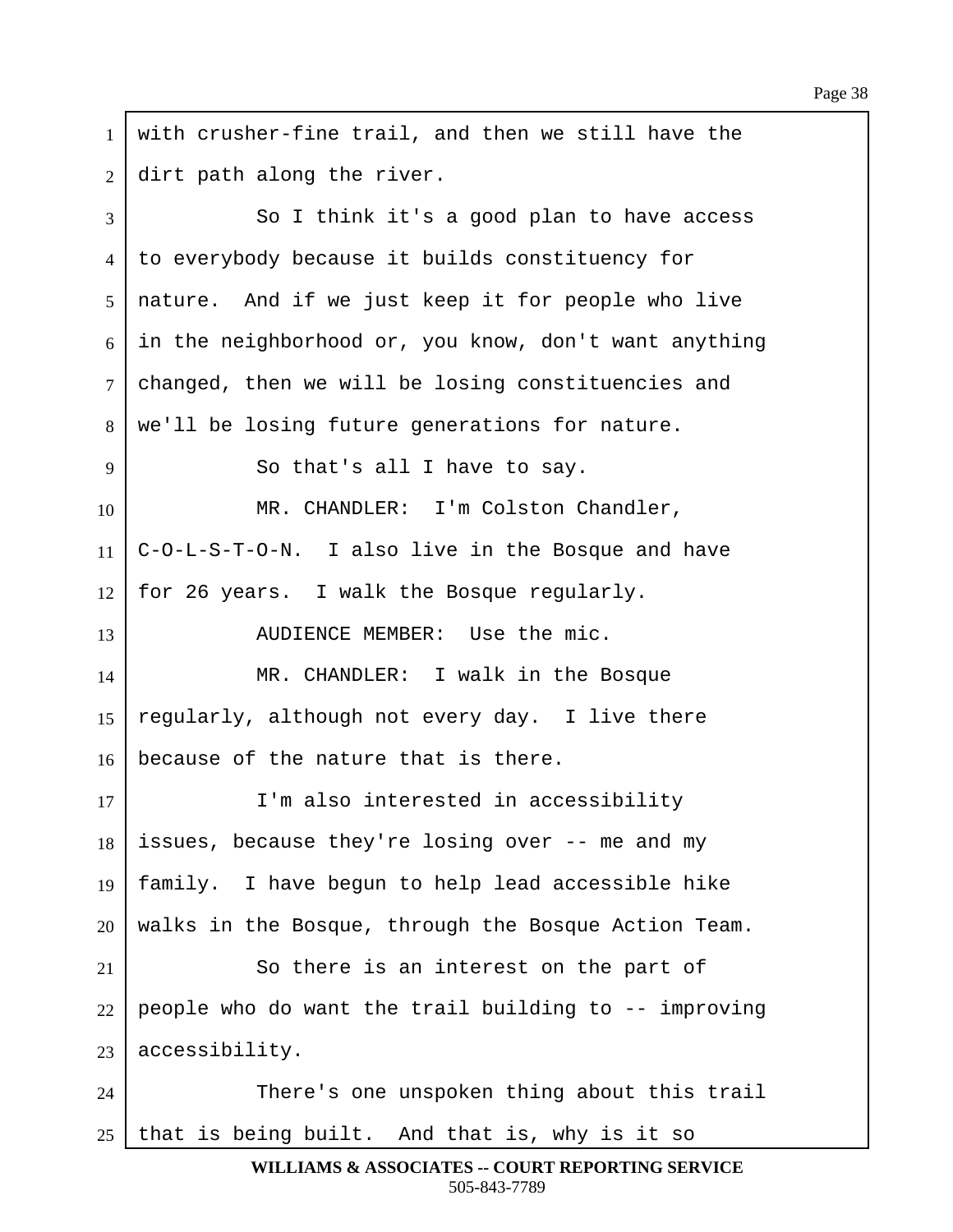1 | sacred it reaches Montano? No one discusses that.  $2$   $\vert$  It's sacred as -- that is shall be six feet wide at  $3$  every park. Not up for discussion. 4 My personal preference is a variant of the  $5 \mid$  no-action. I would like to see, in fact, all of the  $6$  effort in Phase 3 devoted to the improvement of the 7 existing Nature Center trails, the river loop, the 8 | Bosque loop, and particularly accessibility from the 9 | Nature Center so that people who have impaired  $10$  mobility can actually reach those trails. 11 | MR. MOYE: Thank you. Sandra Cook and M.J.  $12$  | Zimmerman. 13 | MS. COOK: Hi. My name's Sandra Cook.  $14$  I've lived in and around the Bosque for over 20 15 | years, especially this part of the Bosque and 16 Corrales. 17 **And I've attended these meetings since the** 18 | Albuquerque museum, and I've written letters. And 19 | most of the meetings I've attended to and the people  $20$  that I have spoken to, have been against the plans.  $21$  They want the Bosque to be preserved. They want the  $22$  Bosque to be restored. They want the monies to go  $23$  into restoration. And also some monies to go into  $24$  | making accessibility for those who have limited  $25$  | mobility.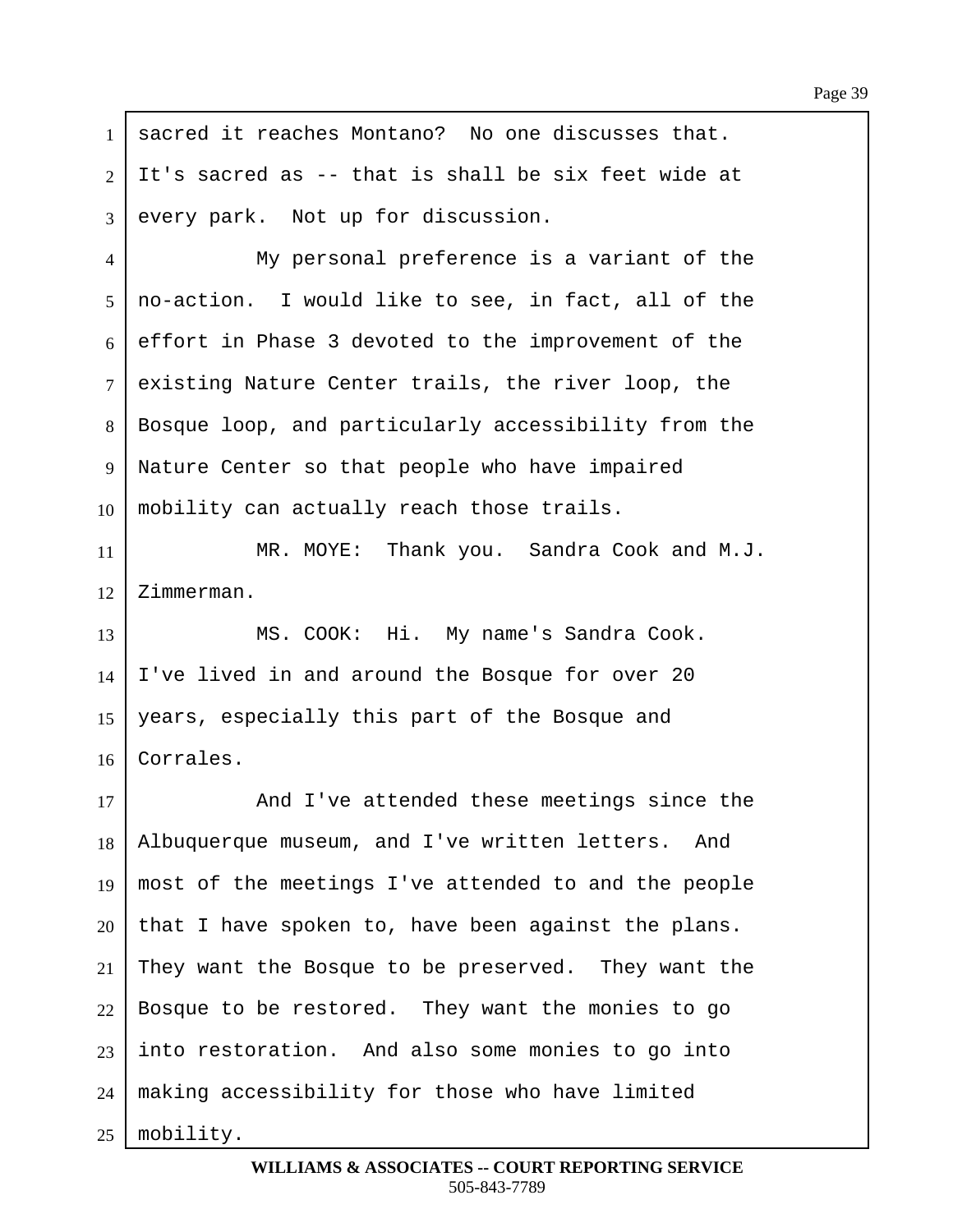Page 40

1 Their needs to be education that comes 2 along with this. Colston and the Bosque Action Team  $3$  have been supplying this with walks. 4 So I do believe there needs to be 5 education. I do believe there needs to be  $6$  accessibility, but not at the expense of the natural  $7$  habitat, because why do we all go there? And what is 8 so precious to us and what's under attack more and 9 | more and more? People encroach and the more fiddling  $10$  you do with it -- when you look into a lot of 11 | habitats, one reason why we have to restore them is  $12$  because humans have tampered with them. 13 So, I think that personally I would like  $14$  the no-action, with some attention to accessibility 15 | for people who have mobility issues, more education, 16 and addressing the habitat preservation, get rid of  $17$  little fingering trails that go off. We have already  $18$  lost some coyotes who used to live in the area. 19 They've left, and who knows who else has left. 20 So that's all I have to say. Thank you. 21 | MS. ZIMMERMAN: May name's M.J. Zimmerman.  $22$  I also spend lot of time in the Bosque, both north 23 and south of Campbell Road. I'm familiar with all of  $24$  these trails. 25 We have lost coyote den south of Campbell.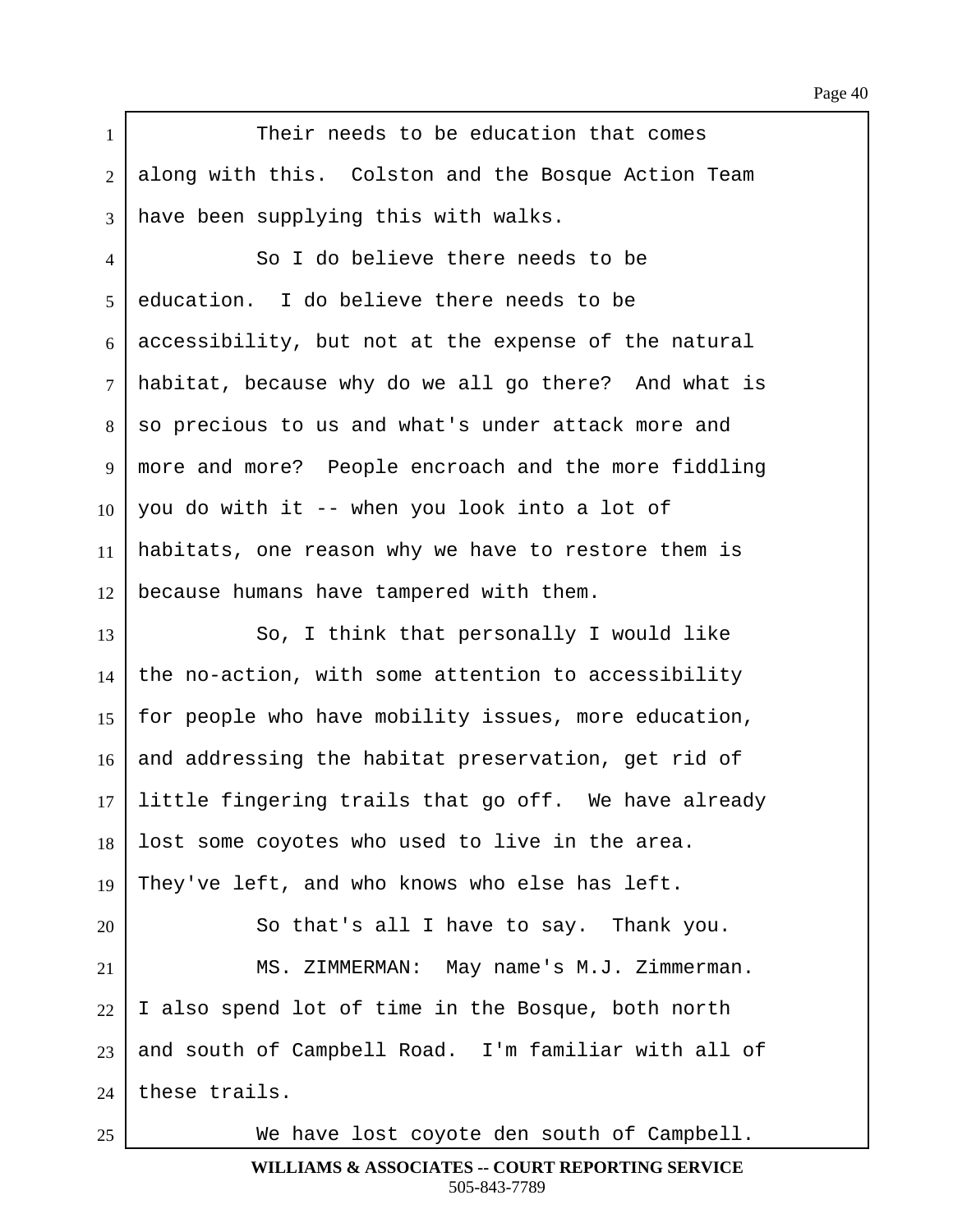1 | We've lost some Cooper's hawk's nest south of  $2$  Campbell that were close to the new trail. So these 3 trails do have an impact on wildlife, and 4 | particularly the bikes who go rapidly.

5 I would recommend limited action. There  $6$  are already trails in this area that could be very  $7$  easily accessible for wheelchairs, but that need 8 | improvement. A number of people have said that. We 9 can improve some of the already crusher-fine trails  $10$  in the Nature Center, and the asphalt trail, and 11 | improve the access to those trails.

12 I would also recommend, from my experience  $13$  so far south of Campbell Road, which already has a  $14$  crusher fine trail, we need a lot more education for 15 | the people using that trail. The bikers tend to not 16 | know that they're supposed to yield to wheelchairs 17 and pedestrians and horses. They tend to expect you  $18$  to get off the road.

19 Also we were told that one justification  $20$  for that trail up in the middle was that the trail by 21 the river would be pedestrian only. I don't think  $22$  you can have a pedestrian-only trail by just calling  $23$  it that, because there's still bikes using that  $24$  | trail. You have to put up barriers to bikes if you 25 | want the bikes away from the river.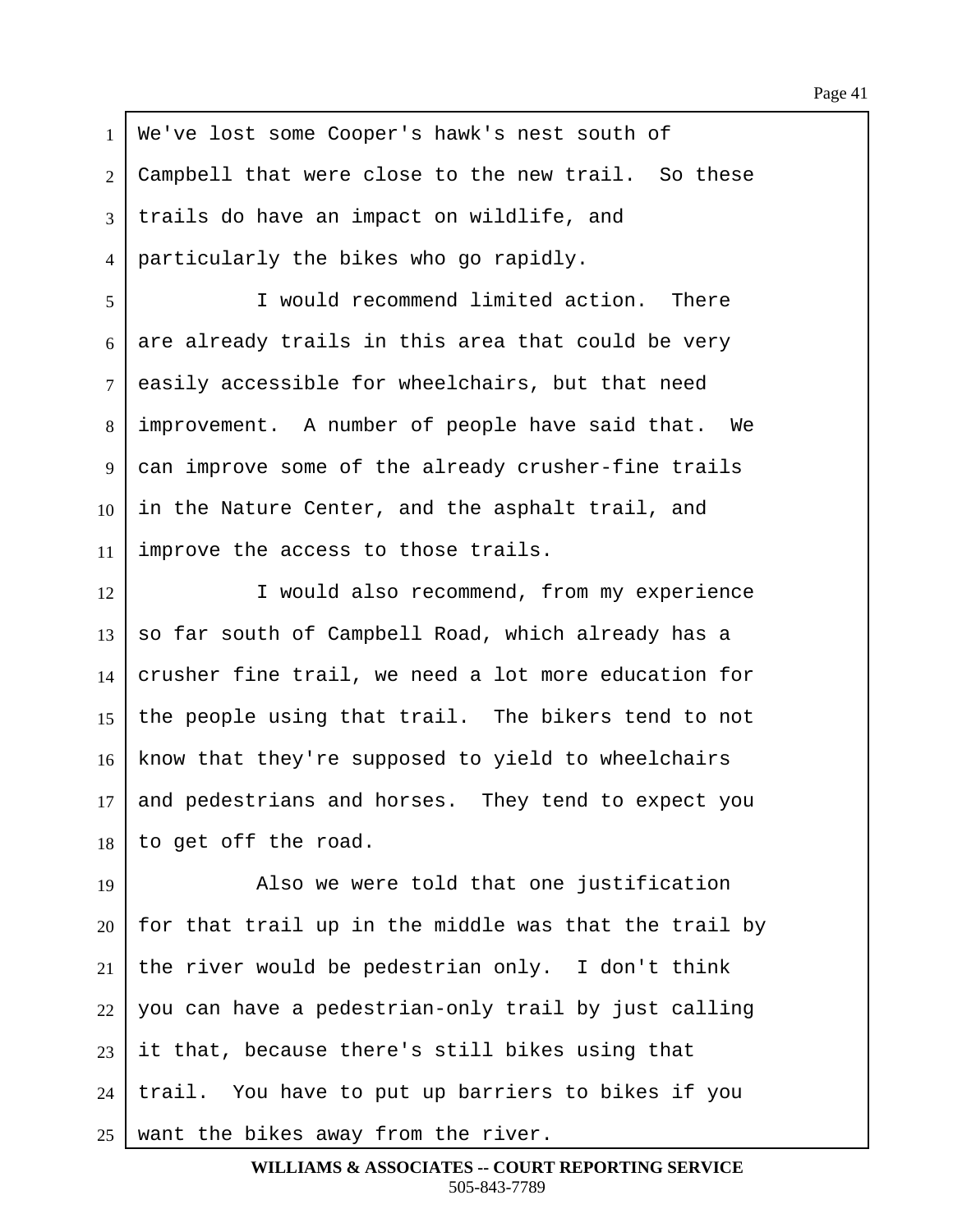| $\mathbf{1}$   | If they do feel the need to have to build a           |
|----------------|-------------------------------------------------------|
| $\overline{2}$ | trail north of Campbell Road, I would advocate option |
| 3              | 4, moderate it a little bit, with the first part of   |
| 4              | it being like up to one, up the center, and not over  |
| 5              | towards the river, because bikes will go on the trail |
| 6              | next to the river if they get that close to it.       |
| 7              | So lots more education, lots more                     |
| 8              | restriction on the pedestrian-only trails. And focus  |
| 9              | on access and limit the bikes down right through the  |
| 10             | wildlife areas.                                       |
| 11             | Thank you.                                            |
| 12             | MR. MOYE: So, is it Rodema Ashby, Ashley,             |
| 13             | and Sharon Gross.                                     |
| 14             | RODEMA ASHBY: I'm Rodema Ashby. I'm                   |
| 15             | differently-abled. I'm one of those people that has   |
| 16             | chronic fatigue syndrome and my energy level will     |
| 17             | drop suddenly. So some days I can talk and some days  |
| 18             | I can't. Some days I need to sit and rest. And        |
| 19             | there's nothing like the forest as a place to do      |
| 20             | that.                                                 |
| 21             | I grew up in Arizona, but every trail I've            |
| 22             | ever been on, was fairly narrow, and there were wide  |
| 23             | spots, and that's what I look at when I see a natural |
| 24             | environment. The minute you put in a fixed-width      |
| 25             | gravel road, you've lost the sense of being in        |
|                | WILLIAMS & ASSOCIATES -- COURT REPORTING SERVICE      |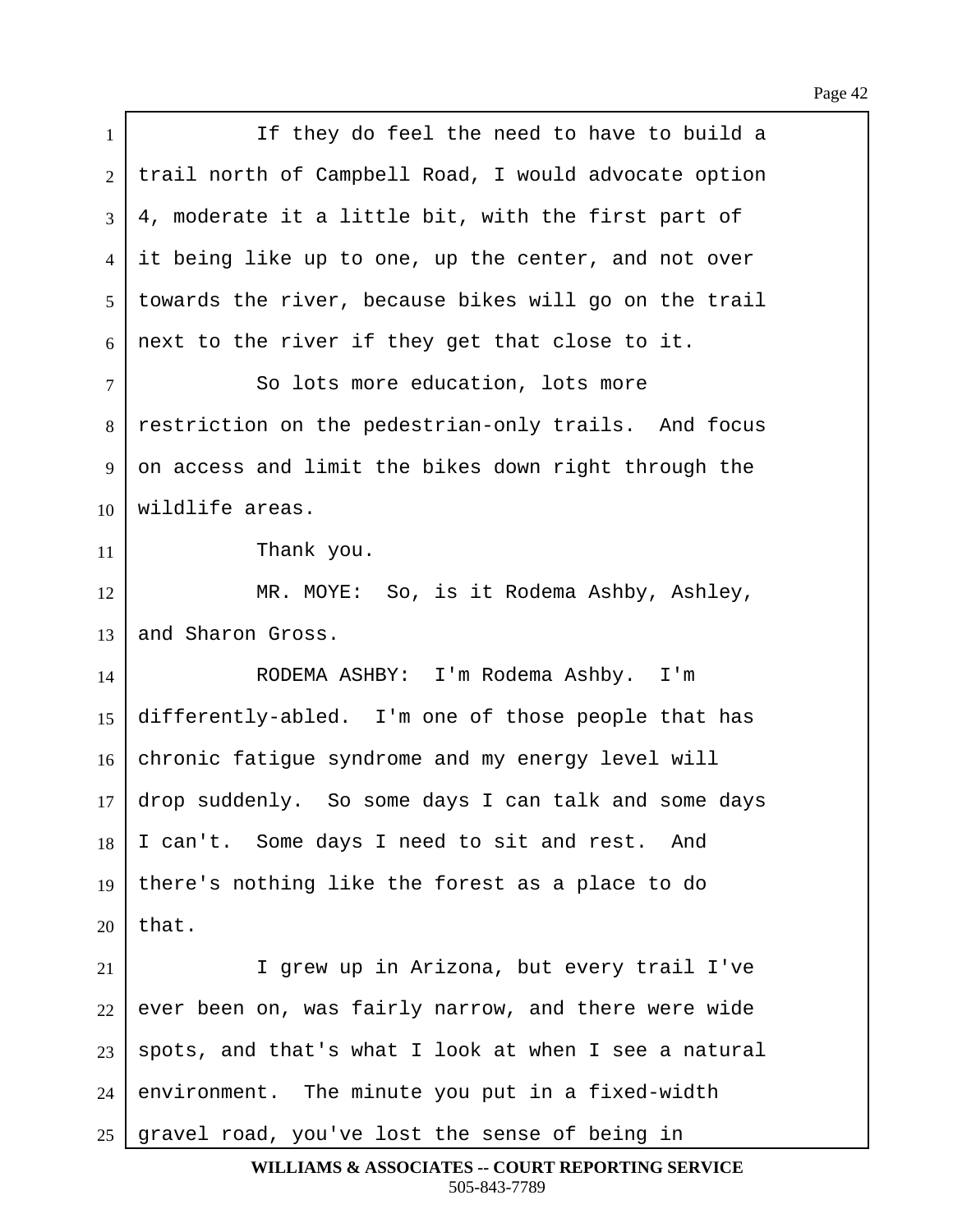1 | nature, which is the important experience I go to the  $2$  | Bosque for. 3 The multiuse trail, I've experienced this  $4 \mid$  as well. Part of the reason for some of the 5 | fingering trails I think is to get away from being  $6$  run over, especially if you're not a speedy person. ·7· · · · · · · I think there needs to be variety.··I -- 8 | because of my energy limits, I appreciate places that 9 | have wheelchair access. It gives me access. But it  $10\mid$  doesn't have to be wheelchair access everywhere. I 11 | recognize that -- well, okay, I'm an Abbey Road  $12$  for  $-$  Abbey reader from  $-$  you know, one of the  $13$  first guys that sort of recognized that our national  $14$  parks are being loved to death by putting roads  $15$  everywhere. 16· · · · · · · And I am grateful there are wilderness  $17$  places. I am grateful that there are places where I  $18$  don't have to intrude in order to enjoy them. 19 I will be putting in more comments on the  $20$  little form thing. But I did want to just mention  $21$  that, I really believe the Bosque is the wild part of  $22$  Albuquerque, and we should not tear it apart. 23 | SHARON GROSS: My name is Sharon Gross.  $24$  | And previous speakers have reflected my thoughts. I 25 | want to say I do not live near the Bosque. I live  $-$ -

**WILLIAMS & ASSOCIATES -- COURT REPORTING SERVICE** 505-843-7789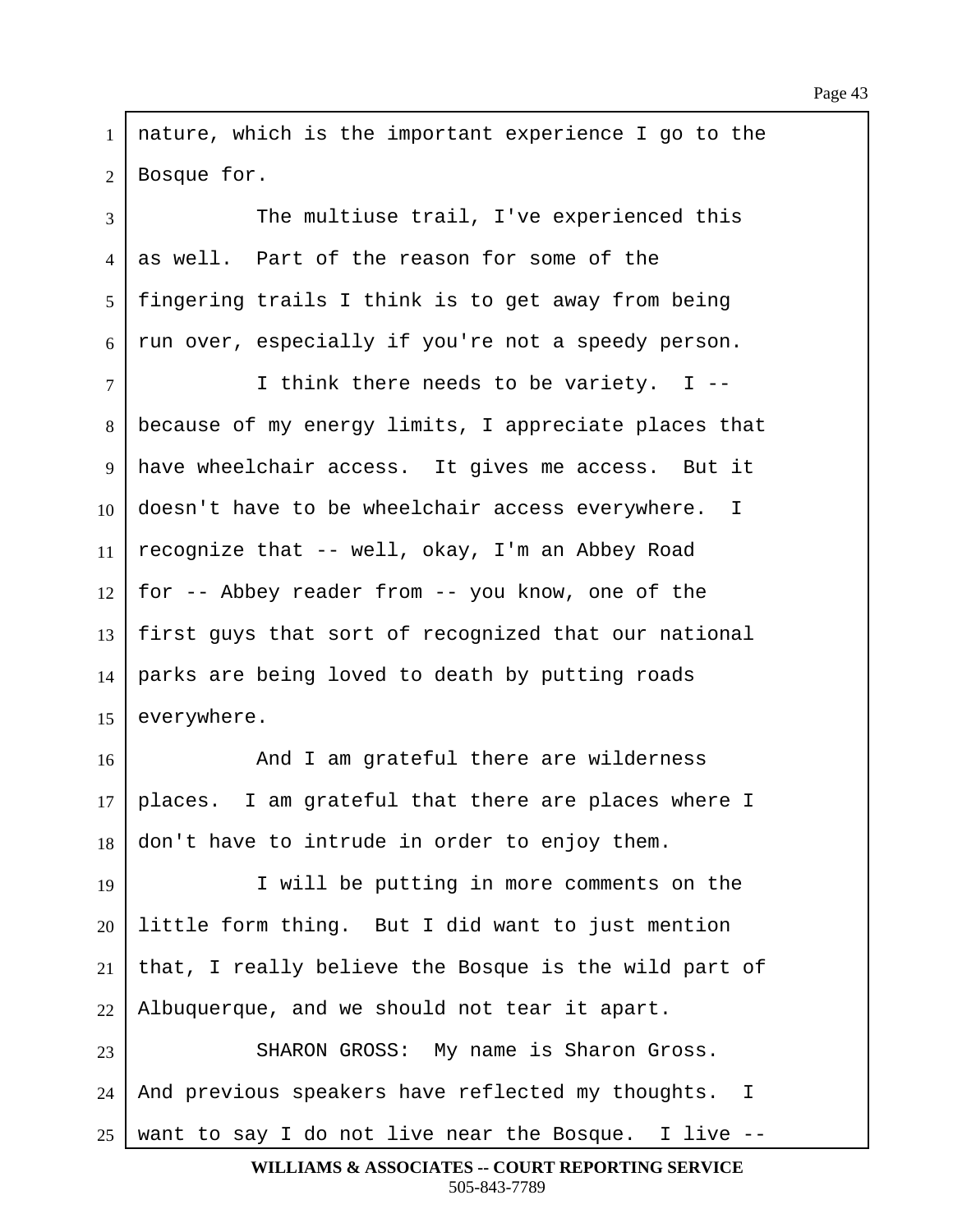$1 \mid I$  like the Bosque very much. I do not go there as  $2$  often as some of these speakers. And I think I 3 represent more people that go to the Bosque, you 4 | know, most people that I see there at the Nature 5 | Center, aren't doing such long walks. 6 And so for me I think the no-action  $7$  alternative is very important. 8 I want to say that I think the idea of 9 | multiuse is really not feasible to meet all the  $10$  interests of people, because they're too diverse. 11· · · · · · · I am a nature lover and a hiker, and a  $12$  six-foot wide crusher trail is not compatible with  $13$  those interests.  $14$   $\parallel$  and I see -- I have experience in the 15 | Bosque where bicyclists just crowd me and make it  $16$  impossible to enjoy the area, and make it very scary. 17 I have walked places other than the Nature 18 Center in the Bosque, and there I saw pheasants and 19 | birds in the Bosque. I almost never see any birds  $20$  except on the lake and in  $-$  occasionally in the  $21$  river. But the wildlife there is very limited at the 22 | Nature Center. But still -- so I think that some of  $23$  the special things in the Bosque is to experience the  $24$  environment and nature. And if we have a six-foot  $25$  wide crusher trail for a long distance, it's not

**WILLIAMS & ASSOCIATES -- COURT REPORTING SERVICE** 505-843-7789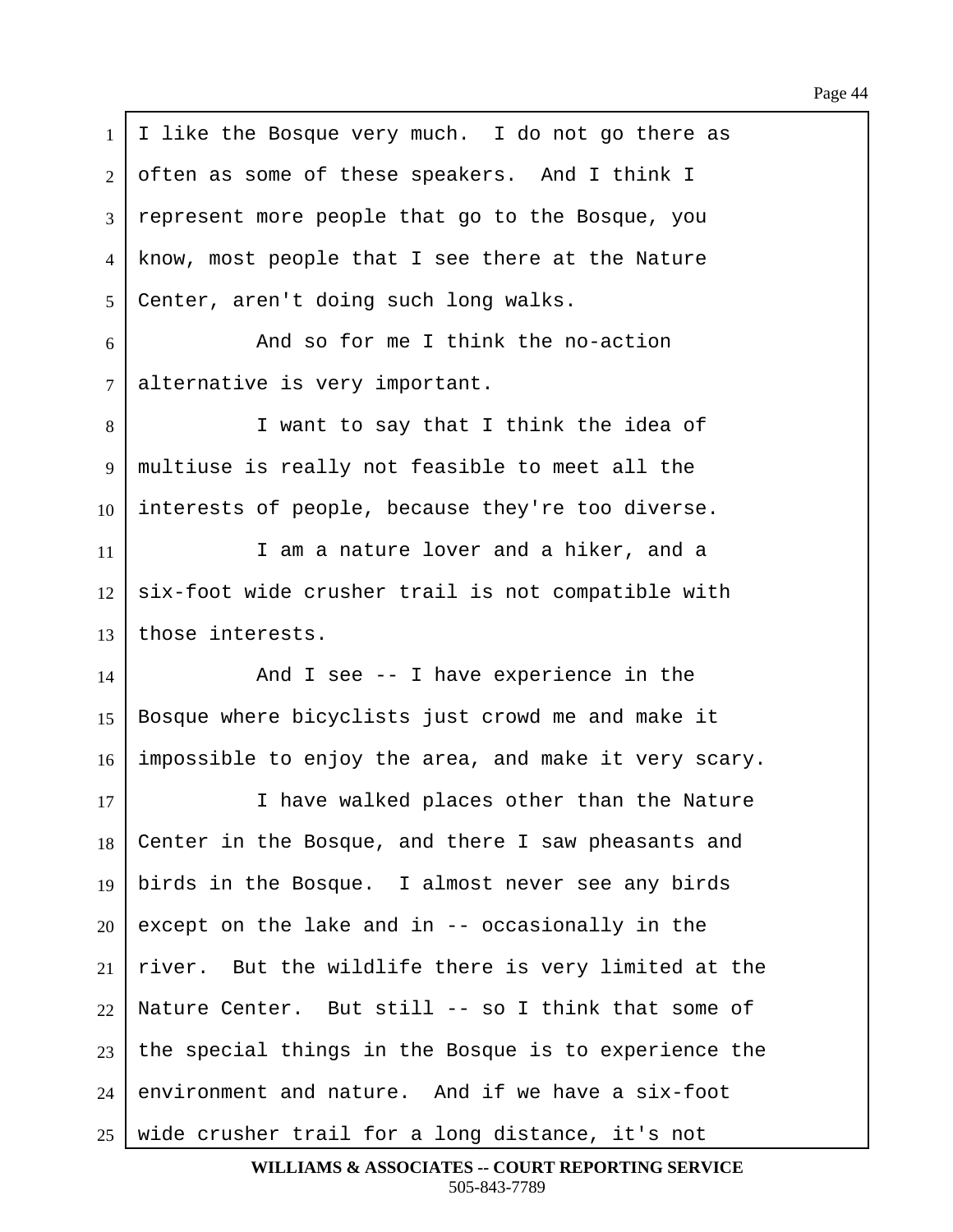$1$  really meeting that need.

2 So I would ask that the no-action  $3$  alternative be followed, and that the efforts be put 4 into making better what already exists, which 5 | basically we need better education. We need to  $6$  really focus on education.

·7· · · · · · · We need restoration, because the area isn't 8 going to preserve itself if we do not focus on 9 | restoration. And I think money is an important  $10$  thing, and we have limited resources. So let's use 11 our resources to make better what we already have,  $12$  and get areas to be accessible.

13 And parking is also an issue. I park  $14$  near -- from the Campbell Road entrance, and I don't 15  $\vert$  really know where the people are going to park 16 | without really affecting homeowners there. And I 17 also note in most places it's not very easy to 18 determine even where to park to get started.

19 | So I would really support trying to focus on the Nature Center and not put more people there on long-distance routes that are not really into observing the area. I have gone there with grandchildren and with children, and it is a delight  $\mid$  to focus on the education and the opportunity to see birds in the pond, and to walk out to the river. And

**WILLIAMS & ASSOCIATES -- COURT REPORTING SERVICE** 505-843-7789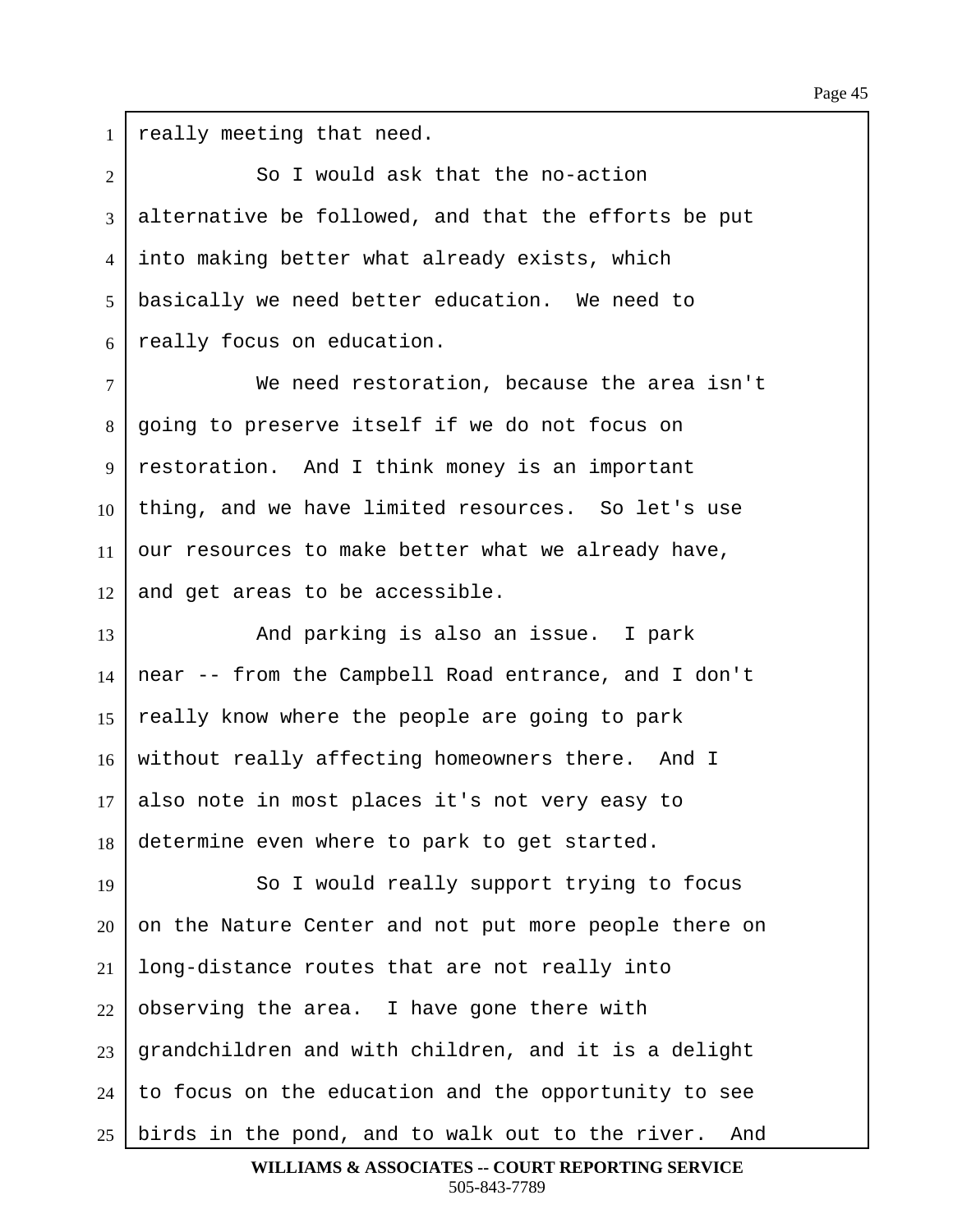1 I think most users are interested in something that  $2$  is not too long. They want to have an experience,  $3$  but they can't spend all day on the experience. 4 So I would urge the no-action alternative 5 and to put the money into the restoration, education,  $6$  and maintenance of what we already have.  $7$   $\vert$  and, I guess, in closing, I would say I am 8 sympathetic to the idea of trying to deal with 9 | user-made paths. But I walk and hike with people who  $10\,$  are adults and responsible, and I watch them make  $11$  paths. So I don't think that the proposals are going  $12$  to eliminate user-made paths, and I think that's  $13$  important to recognize. 14 | MR. MOYE: Is Camille here? Varb? Come on 15  $\mu$ . And Renee Walters. 16 **Blue Good evening.** 17 | MR. MOYE: State your name. 18 CAMILLE VAROS: I'm Camille Varos. And I'm 19  $\vert$  a resident of Los Ranchos, and have been for 67  $20$  | years. The Bosque is my stomping grounds then and  $21$  now. I'm a member of North Valley Coalition and  $22$  serve on the executive board, but I'm here  $23$  representing myself. 24 You know, I'm going to address two words, 25 | "no" and "all." They are fallacies. You know, how

**WILLIAMS & ASSOCIATES -- COURT REPORTING SERVICE** 505-843-7789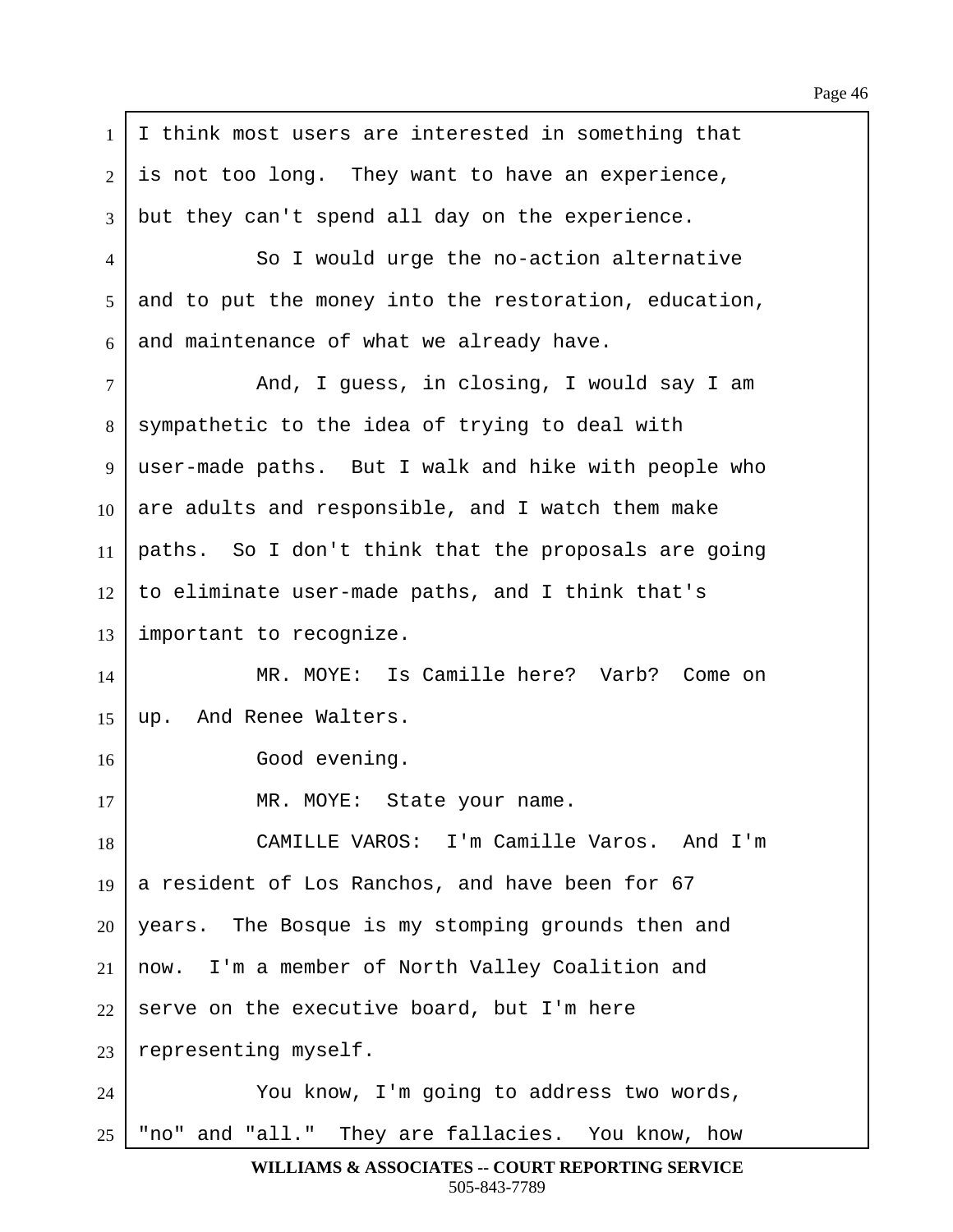1 could we not have action and how could we serve all  $2$  when it comes to the consideration of natural 3 I inhabitants for nature.

4 | And I think it's so important to think of,  $5 \mid$  you know, where our nature and our  $-$  the natural  $6$  inhabitants of our wildlife, because we live  $-$ - we 7 | should live harmoniously. And if we can't consider 8 | that, and look at where we are, as humans, and how we 9 | want to experience the natural inhabitants, if we  $10\,$  don't know or have an understanding of what that  $11$  represents, then I think we need to step back.

 $12$  I think collaboration in  $-$  for these 13 projects, and there's multiple projects throughout 14 the city. I can't wrap myself around them. I can't  $15$  | go to all of the meetings, because I care about 16 everything that's happening, but this hits close to  $17 \mid \text{home.}$ 

18 You know, Batman, or what those super 19 | heroes did. Greatness comes responsibility. Well,  $20$  | this is a greatness. It's our responsibility to  $21$  | preserve.

22 | That's my points of view, and hopefully we can work out access for those who have limited | mobilities. I'm a retired special ed teacher, and I, you know, have taken my students through nature, but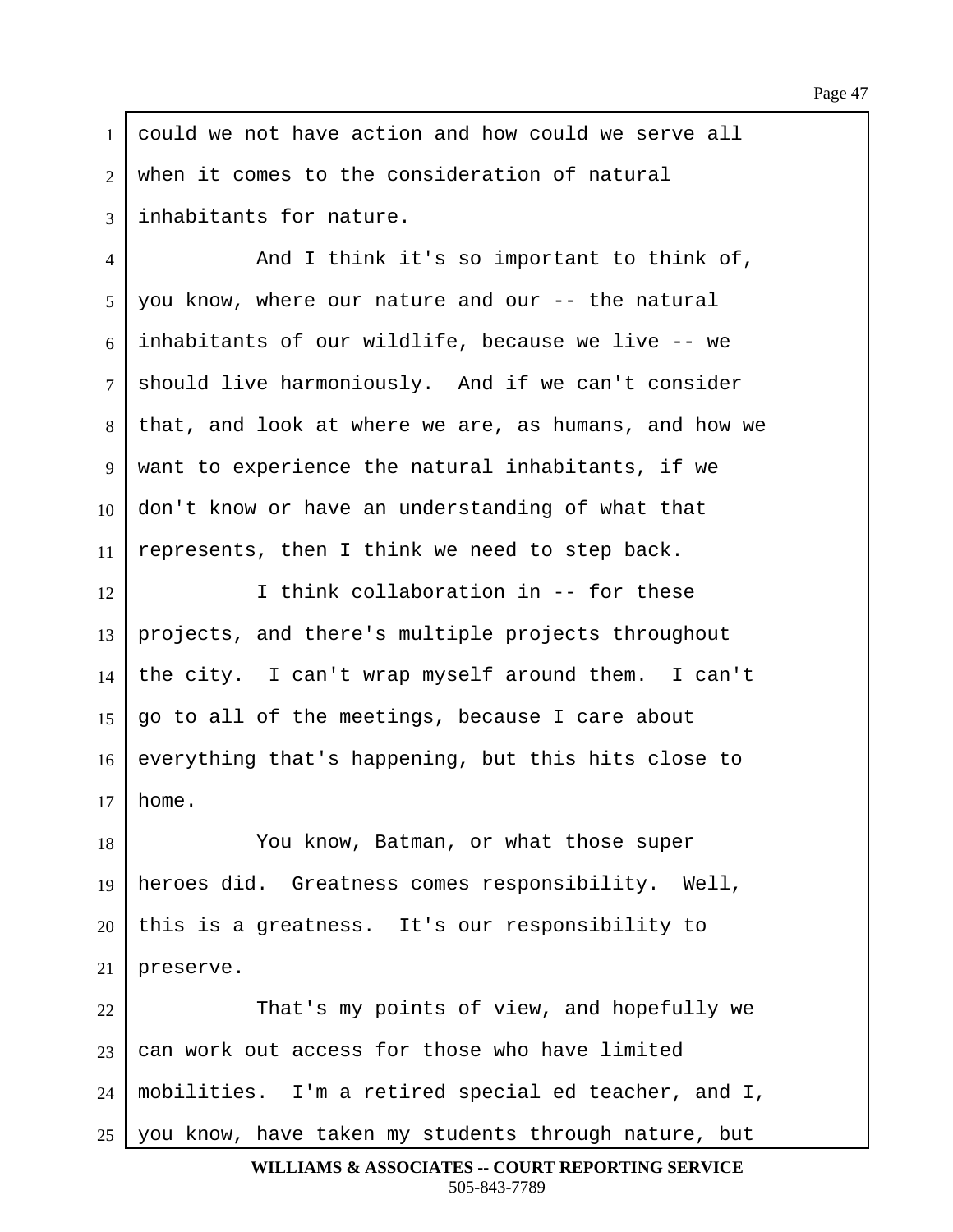$1$  we also respect that situation. And they have an  $2$  | understanding. There is going to be limitations. 3 But if there's some experience, you know, that's a 4 sense of joy and a sense of honor and beauty, and 5 | hopefully we can come to some compromise.  $6$   $\parallel$  MR. MOYE: Thank you. 7 | RENEE WALTERS: Hi. I'm Renee Walters. I 8 live on Campbell Road. And I've lived there for 25 9 | years. I lived through the destruction of our street  $10$  to put a five-foot waterline down the street through  $11$  the Bosque to serve the people across the river.  $12$  That chunk through the Bosque never quite recovered. 13 | And now I see on one of these alternatives  $-$  I think  $14$  it's only on Alternative 4, that the Army Corps of 15 | Engineers is going to put another viewing platform at  $16$  the river. I don't see that that's -- nobody's  $17$  discussed it. I haven't heard anything about it from 18 the City. And I'm really concerned about that. 19 The previous speaker said there's no  $20$  | parking on Campbell, or limited parking, and  $21$  improving access, fine. Where are people going to  $22$  | park if they come to improved trails? 23 | I think that the Army Corps of Engineers 24 | platform at Central is huge. It's like, probably,  $25$  two or three times bigger than it needs to be.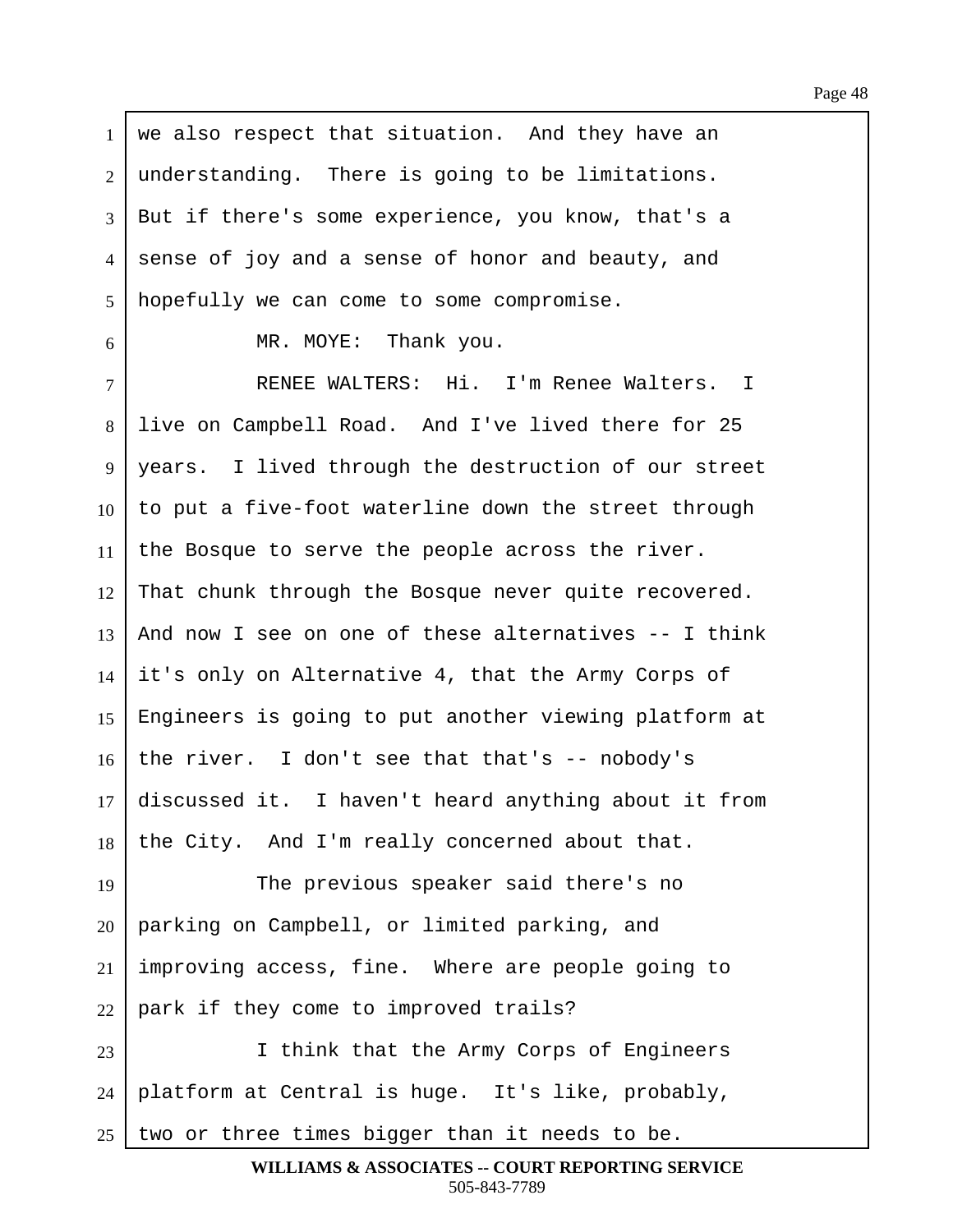Page 49

1 | **And so that brings up another question.**  | The Nature Center is a really special place to a lot of us, and I don't quite understand where the 4 | jurisdiction lies. We have the Army Corps of Engineers doing work, we have the Nature Center. City Parks and Rec is now going to build trails. 7 Rio Grande Valley Park is part of this conglomerate  $8 \mid$  as is Open Space. Who has the jurisdiction over this 9 area? And how is it not that the Nature Center is not here represented? That's a big concern to me. 11· · · · · · · I support the no-action alternative, which probably won't happen, but I believe the City can do restoration riparian areas without building trails. They can remove concrete. They can remove jetty  $\vert$  jacks, and they can improve accessibility. 16· · · · · · · Other than that, I guess option 4 provides the least impact if the City insists on doing something. Thank you. 20 MR. MOYE: Thank you all. So, that was our last speaker. So the question is, if you have a burning specific question you would like to address or have addressed, you can come up here to the 24 | microphone, state your name, ask your question, and some person in this room will answer it, over there, **WILLIAMS & ASSOCIATES -- COURT REPORTING SERVICE**

505-843-7789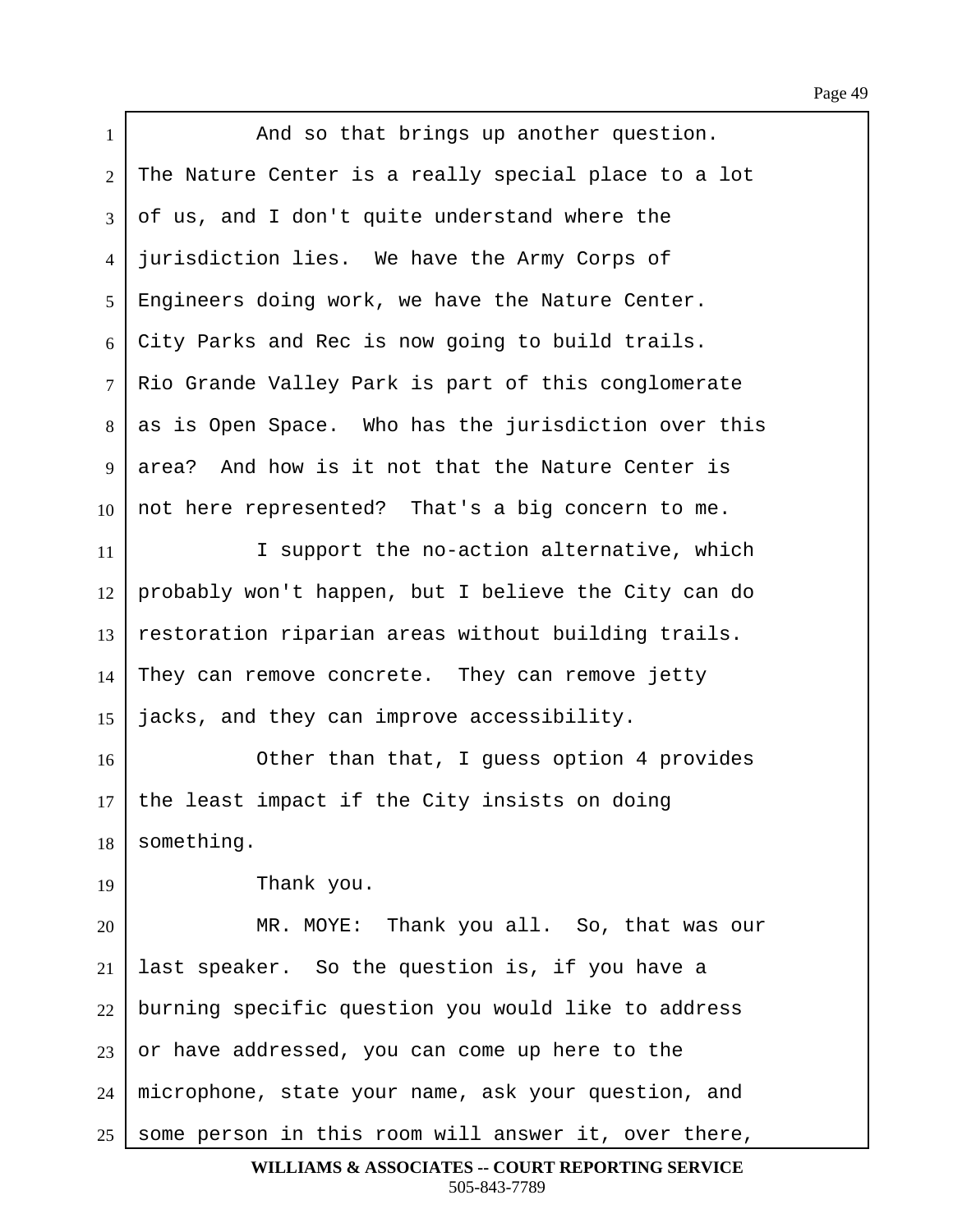1 some of those people. 2 | MR. RAMIREZ: We'll try. 3 | MS. TAYLOR: We'll try. 4 | MR. MOYE: Do you have a question, ma'am? 5 | MS. TERRY BLAKE: May I just stand up? 6 MR. MOYE: No. I mean, can you not walk up  $7$  here? We can take you the mic. How's that? 8 | MS. TERRY BLAKE: No, I'm fine. I'm okay. 9 | MR. MOYE: All right. 10 MS. TERRY BLAKE: Hello. What do I do with 11  $\vert$  the mic? 12 | MR. MOYE: Give me a question. 13 | MS. TERRY BLAKE: Well, my name is Terry  $14$  | Blake. My question is, what is the rationale for the 15  $\vert$  six-foot width? And I've asked the City that. I'm 16 | totally for ADA accessibility. 17 | Thank you. 18 | MR. SCHMADER: Maybe I should stay up here. 19 The six-foot width is what has been determined to be  $20$  the least width that can accommodate passing users  $21$  going in both directions. If you have anything less  $22$  than that, then you end up having user conflicts or  $23$  you have people that have to jump off of the trail. 24 So in order to accommodate users coming in  $25$  both directions, that's minimum width. Ordinarily,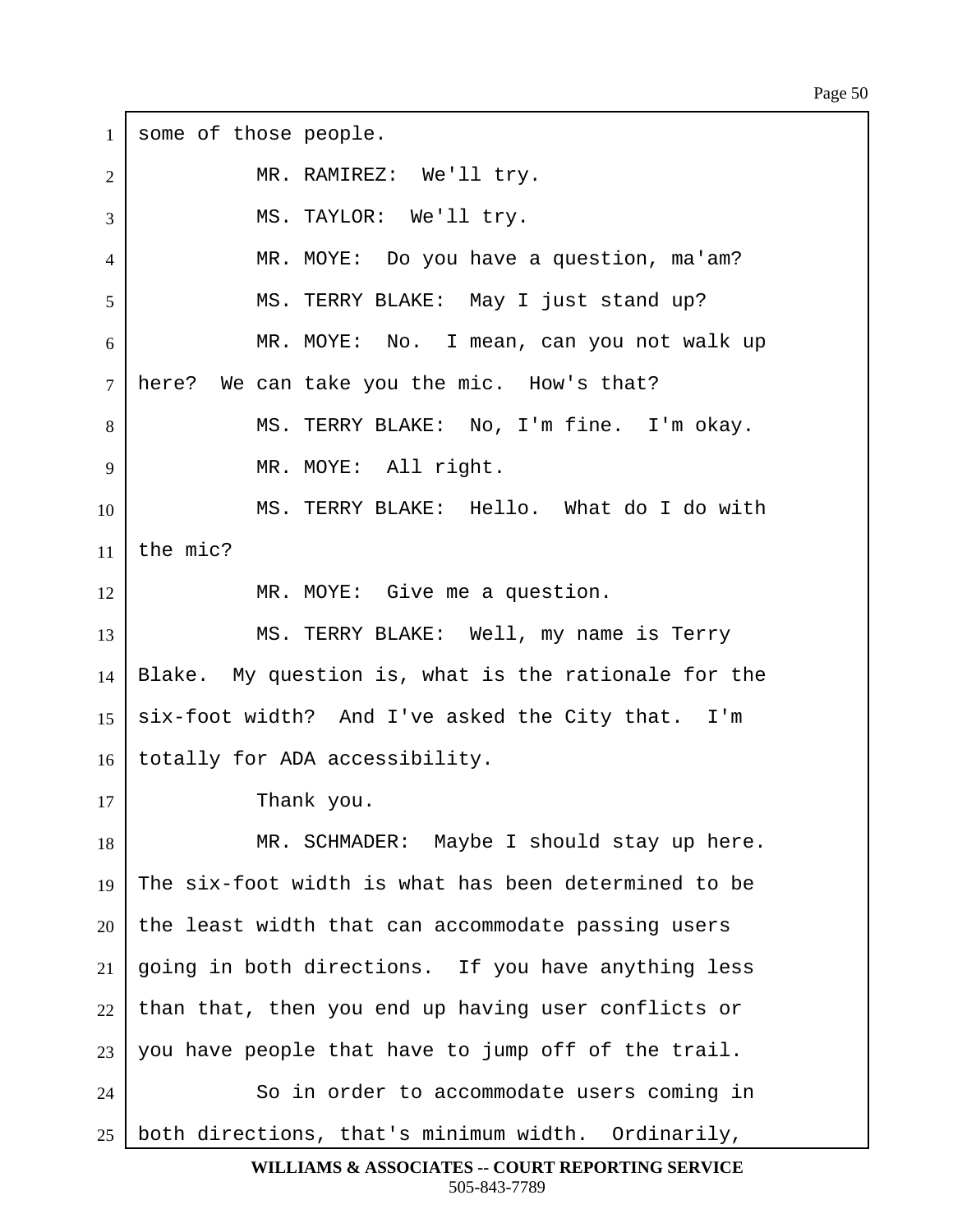1 it's recommended to be 8 feet or 10 feet, but 6 feet  $2$  is the minimum to be able to accommodate that. 3 MR. MOYE: Is that a follow-up question? 4 | MS. TERRY BLAKE: Yes, sir. Terry Blake. 5 I respectfully question the logic of the answer  $6$  because if you're on a trail, it's not like you're on  $7\mid a$  freeway or driving a car where you both have to 8 | pass at the same time. It seems etiquette-wise one  $9 \mid$  waits for the other and continues. And even a 10 wheelchair is only this wide. I don't get that 11 answer as correct. 12 Thank you. 13 | MS. ALLISON Schacht: I'm Allison Schacht.  $14$  My question is, are the portions of the Nature Center 15  $\vert$  to loop trails that are not incorporated into 16 | multiuse trails going to be eliminated? And also is  $17$  there any provision for any of the existing trails to 18 | remain open as pedestrian-only trails? 19 | MR. SCHMADER: The answer is that the  $20$  existing Nature Center trails would not be  $-$ - none of 21 those are intended to be eliminated. But the final  $22$  decision as to which alignment, if anything, is built  $23$  will also try to include a map that shows the  $24$  redundant user side trails that would be closed off.  $25$   $\vert$  So, we're going to try to show the logic of how to

**WILLIAMS & ASSOCIATES -- COURT REPORTING SERVICE** 505-843-7789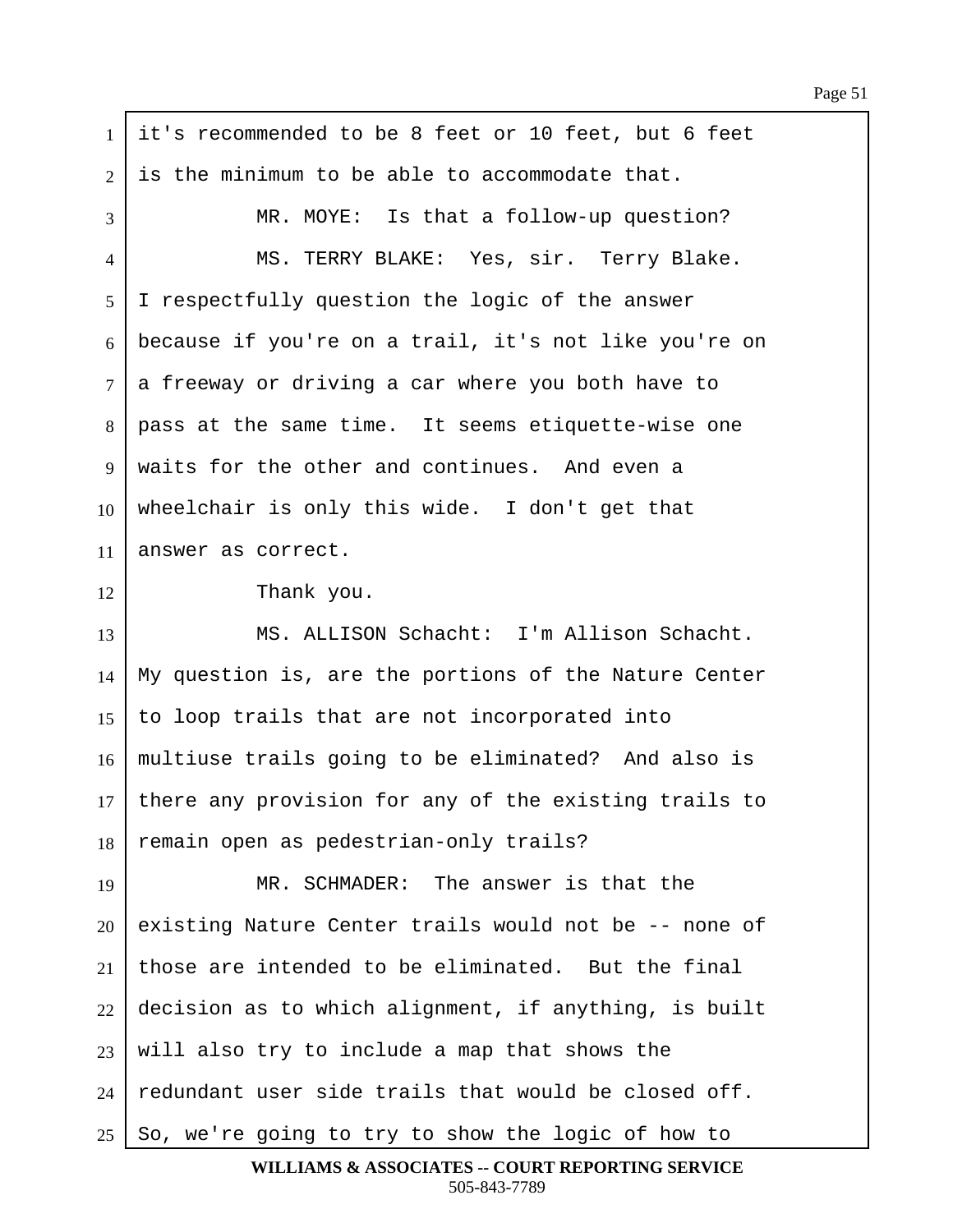1 | close off redundant trails by selecting a preferred 2 | route.

3 | MR. MOYE: Come up.

·4· · · · · · · MS. CLARE KOSLINSKI:··I'm Clare Koslinski.  $5 \mid$  So there's a zillion redundant trails. How would 6 they be closed off? With a fence? I can't imagine  $7$  how that would happen.

8 | MR. SCHMADER: Thank you. We have 9 experience, lots of experience in many parts of the 10 Open Space system in closing unwanted user-made  $11$  | trails. And just as an example, in earlier phases,  $12$  like in Phase 1 and Phase 2, for example, many, many 13 | hundreds of feet of trails were closed off by piling 14 vegetation. That's the primary way of doing it. So 15 | you take branches and pile them over the trail that  $16$  you don't want people to go on. Put a sign there 17 | saying, "Trail closed beyond this point." And also  $18$  revegetate by using grass seed or shrubs.

19 So it can be done and has been done very  $20$  effectively.

21 | MS. TIANNA BEAUMONT: Hi. My name is Tianna Beaumont, and I'm new to Albuquerque. I've only been here for two years, but I'm passionately in love with the treasures, the natural treasures that we have in this city.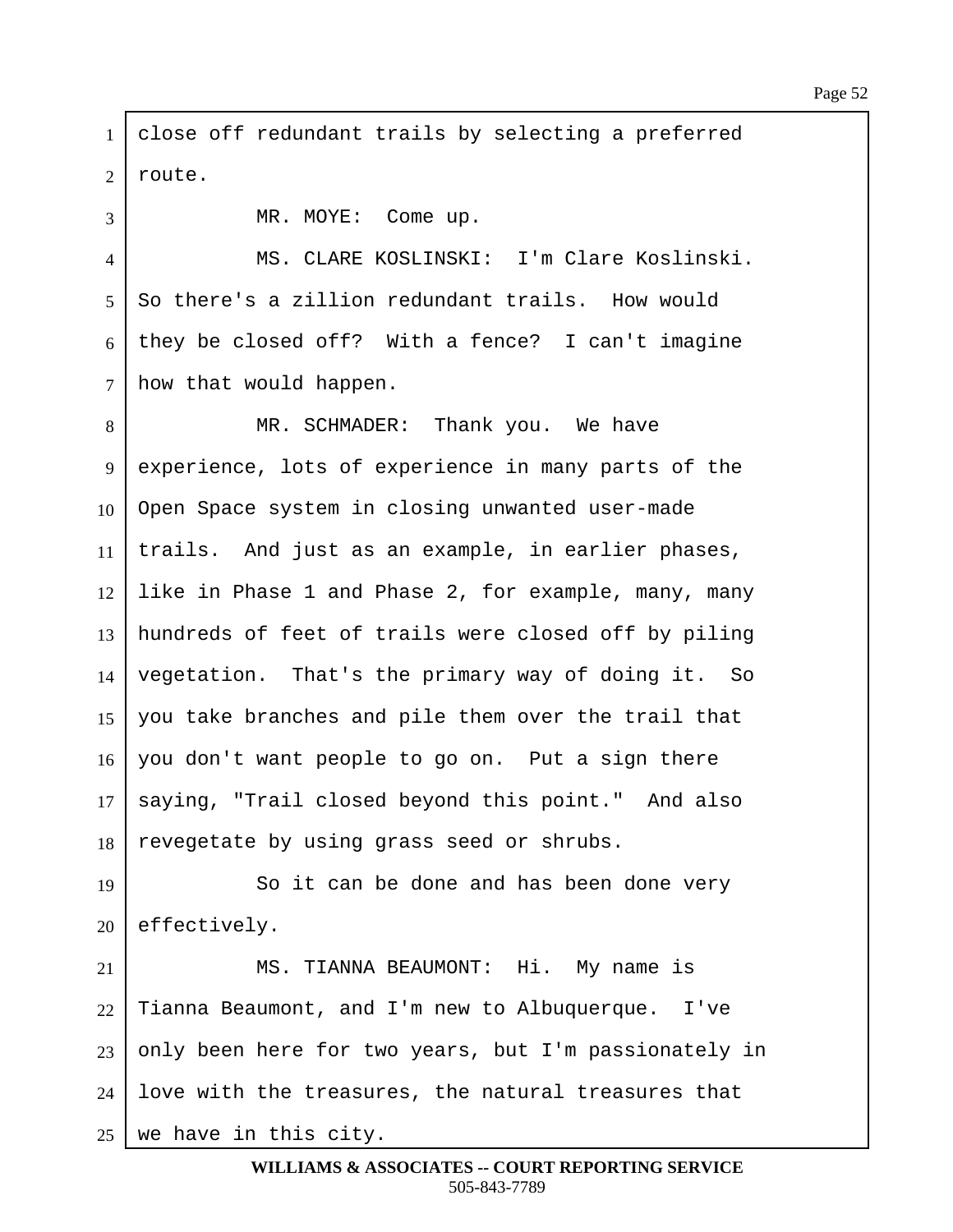| $\mathbf{1}$ | And my question is: Why can't we phase                |
|--------------|-------------------------------------------------------|
| 2            | this in a little at a time? And is anybody, any       |
| 3            | naturalist or wildlife expert taking stock of where   |
| 4            | we're at now, so over a period of, you know,          |
| 5            | increments of three months or four months, they can   |
| 6            | be assessing the impact of whatever development is    |
| $\tau$       | done, and either back off or go forward? But to do    |
| 8            | it all or nothing with no measurements and no         |
| 9            | yardsticks to measure the impact, I just don't        |
| 10           | understand that.                                      |
| 11           | Thank you.                                            |
| 12           | MR. SCHMADER: I won't have a hugely long              |
| 13           | dissertation answer on that, but the short answer is  |
| 14           | that the City has had a professional biological,      |
| 15           | ecological environmental monitoring going on from     |
| 16           | Central Avenue all the way to Montano since October   |
| 17           | of 2014. It's been done in stages to establish        |
| 18           | baseline conditions and then compare kind of pre,     |
| 19           | during, and post construction in the prior areas, and |
| 20           | also been done in this area as well.                  |
| 21           | So it's being characterized and monitored             |
| 22           | as closely as we can afford to do.                    |
| 23           | CINDY McCANN: Hello. Can you hear me? My              |
| 24           | name is Cindy McCann. I have a quick -- I guess a     |
| 25           | couple of questions. I hope it's okay if I have a     |
|              | WILLIAMS & ASSOCIATES -- COURT REPORTING SERVICE      |

Г

505-843-7789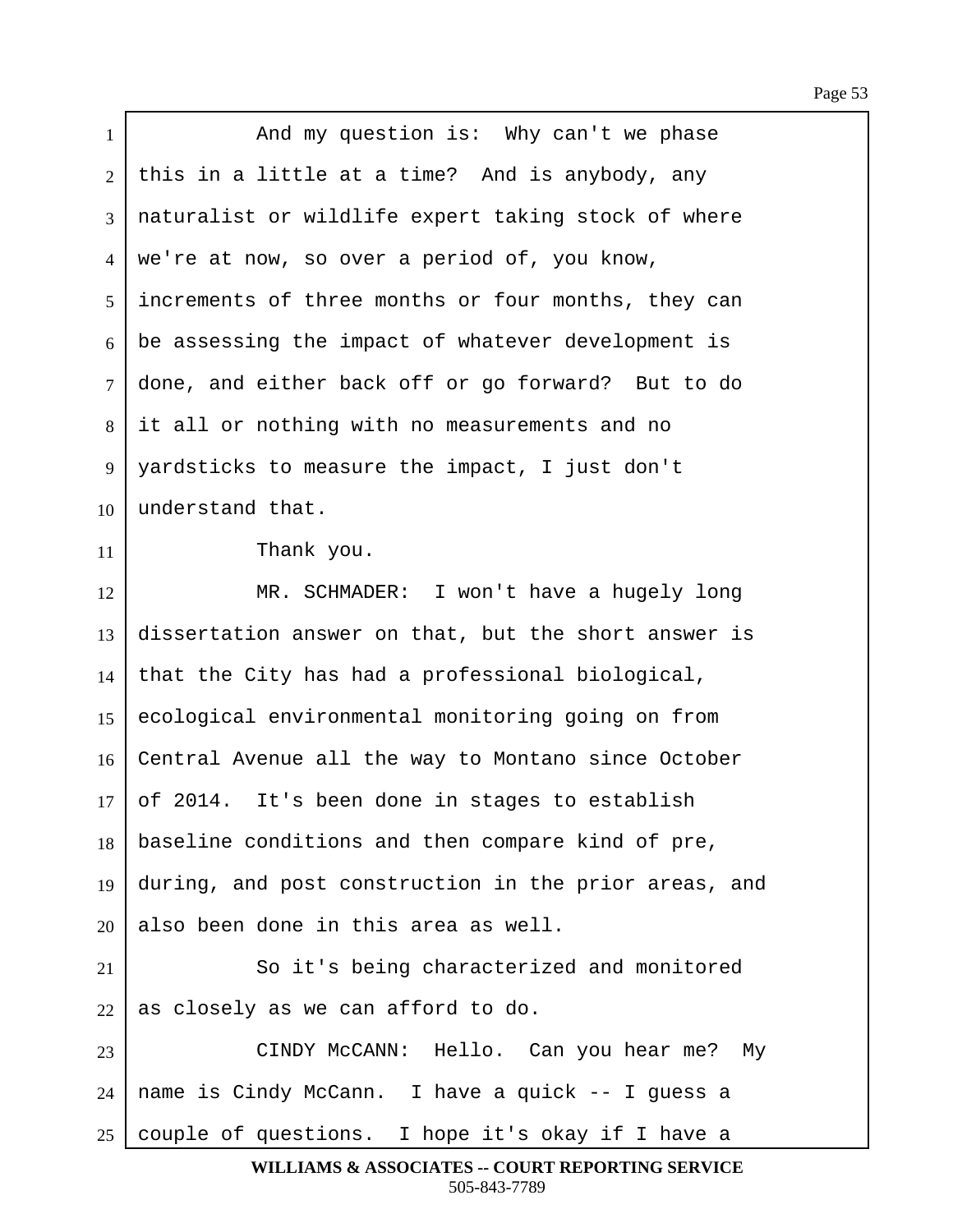$1 | \text{couple.}$ 

| $\overline{2}$ | Number one, when it says "no action,"                |
|----------------|------------------------------------------------------|
| 3              | honestly is that really no action? Is there an       |
| 4              | alternative means that we can do something about     |
| 5              | maintaining our Bosque? And I'm concerned about why  |
| 6              | we need to create these trails throughout the entire |
| $\tau$         | Rio Grande area from Central to Colorado, actually.  |
| 8              | And can't there be a section where it is             |
| 9              | kept as natural as can be, in just a small section,  |
| 10             | maybe around the Nature Center where there is not no |
| 11             | action, but maintaining what's already there. That's |
| 12             | my question.                                         |
| 13             | And I'm hoping that the City really does             |
| 14             | understand and hear this one thing. Those bicycles   |
| 15             | really are very, very dangerous.                     |
| 16             | AUDIENCE MEMBER: Yes.                                |
| 17             | MS. CINDY McCANN: And I really do hope               |
| 18             | that the mayor listens to that part. If anything,    |
| 19             | that part needs to really be heard.                  |
| 20             | And that's my thought.                               |
| 21             | MR. SCHMADER: Those are some excellent               |
| 22             | observations, and the thing I want to take this      |
| 23             | opportunity to emphasize to everybody is, please be  |
| 24             | sure you tell us what your thoughts are so that we   |
| 25             | have something to respond to.                        |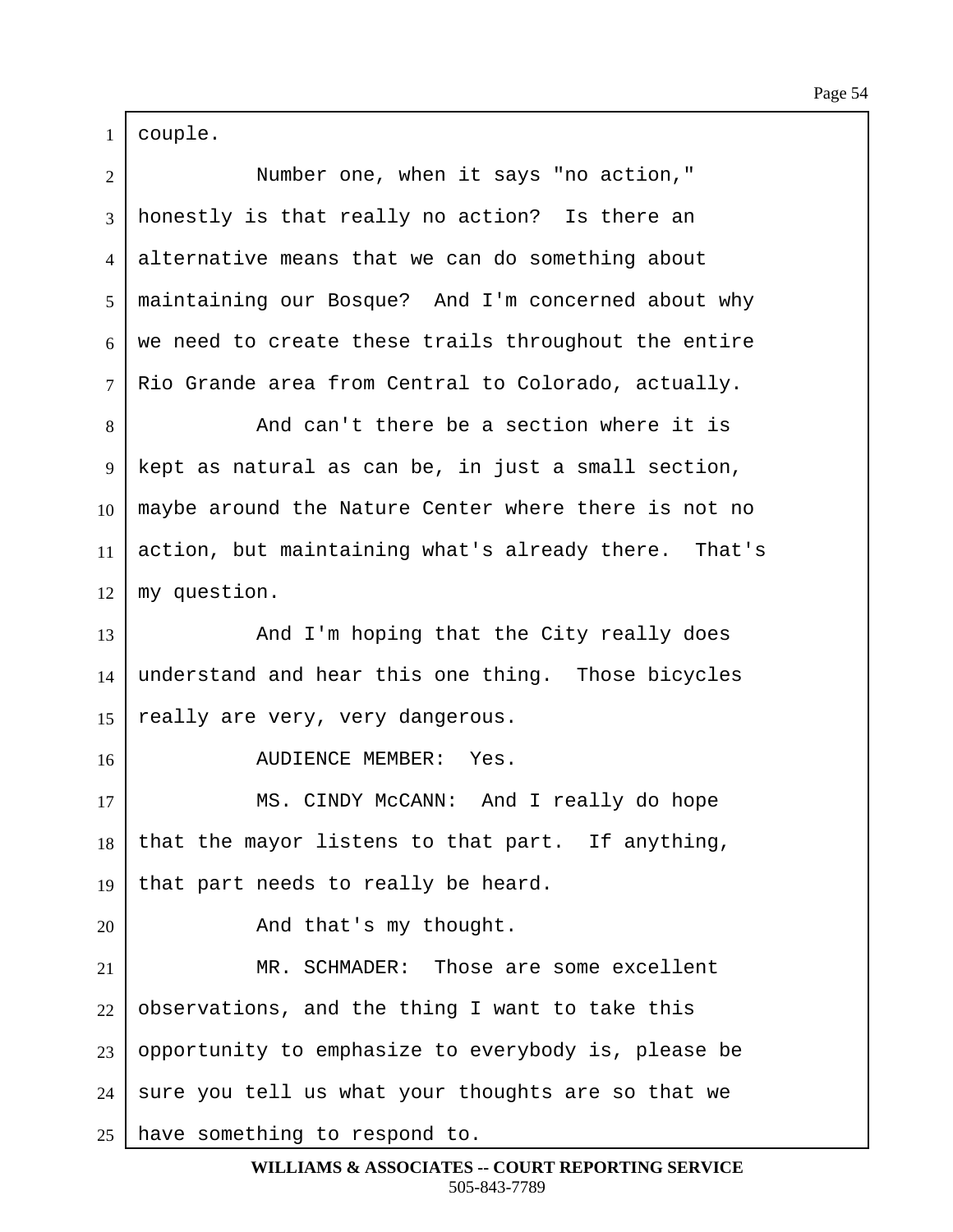1 **So, as an example, when the suggestion is**  $2 \mid$  made that we do something close to no action, but  $3$  maybe a little bit, please let us know what that 4 might end up looking like. ·5· · · · · · · So, you know, we've had a lot of great  $6$  comments all throughout the night. And in some cases  $7$  they've been very specific where we might be able to 8 | go back to the court reporter and tell exactly what.  $9 \mid$  But in a lot of cases, there were suggestions for a  $10\mid$  modified no action. So please be sure that we  $11$  understand, you know, what that entails. 12 | MS. CINDY McCANN: Just quickly. I'm  $13$  thinking if it's no action  $-$ 14 THE REPORTER: I can't hear. You need to  $15$  speak up louder. 16 | MS. CINDY McCANN: Cindy McCann. All  $17$  right. I'll make it clear. I believe that there  $18$  should be a section of the entire stretch of this 19 | project where there's no action taken by leaving it  $20$  alone. Okay. Is that clear, guys? And maybe this 21  $\vert$  is it. 22 MR. SCHMADER: That was correct and good  $23$  clarification. And the other part about it is that  $24$  | the Rio Grande in Bernalillo County is 22 miles long.  $25$  and so what we've been actively trying to do is to

**WILLIAMS & ASSOCIATES -- COURT REPORTING SERVICE** 505-843-7789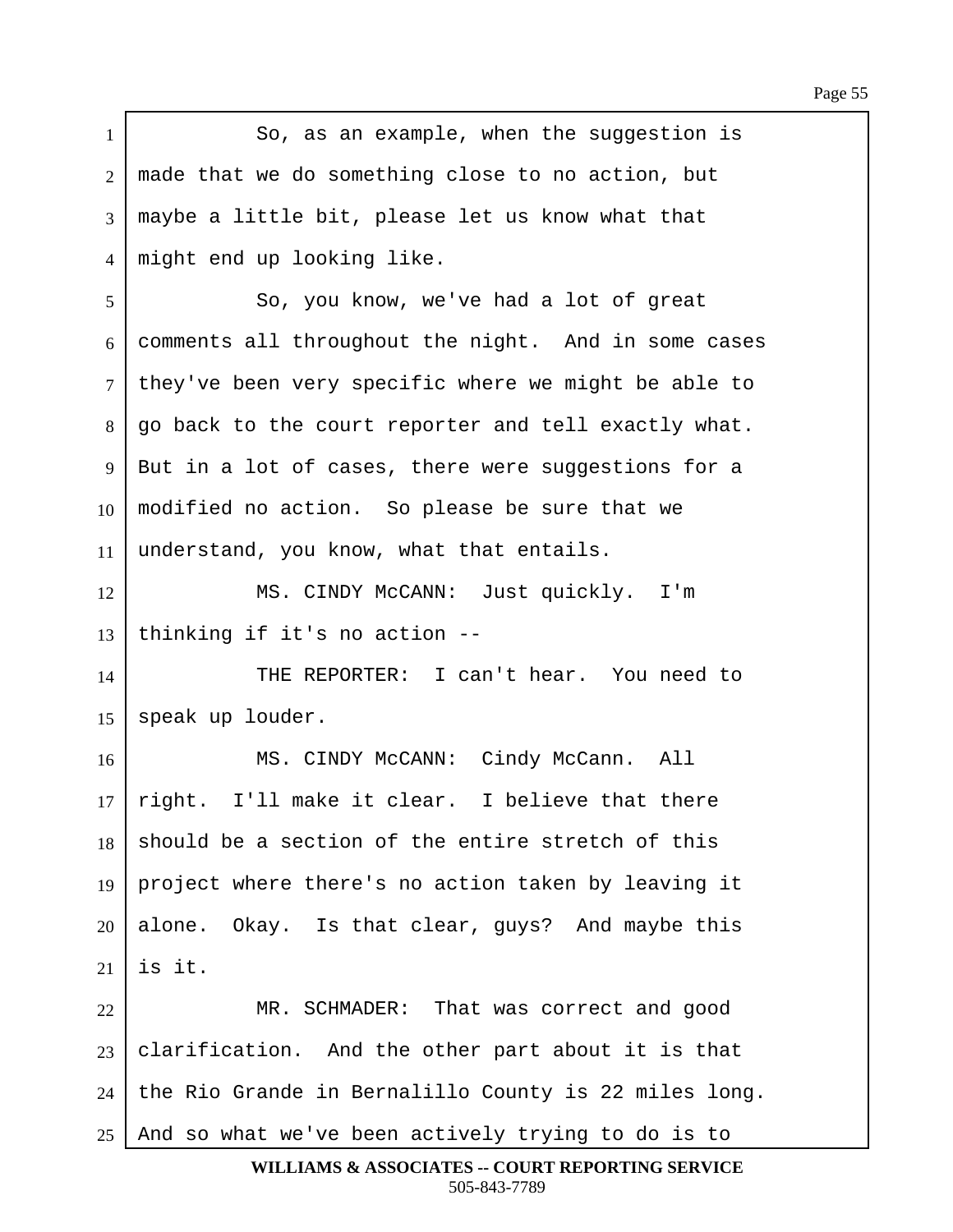1 improve the section that's five miles long along one  $2$  side of the river. So there's still 40 other miles  $3$  along both sides when you add it up that  $-$ - you know, 4 there's no proposal to go even beyond the boundary of 5 | Bernalillo and Sandoval County -- and not to go to  $6$  Colorado. So I don't know. At least that part. 7 | MS. TAYLOR: I'm Barbara Taylor. I'm the 8 Director of Parks and Rec. And I just wanted to add 9 two things. A question was asked earlier about will  $10$  there still be pedestrian-only trails? And the  $11$  answer to that is absolutely yes, in both Phase 1  $12$  between Central and I-40, and then again between I-40  $13$  and Campbell Road, there are pedestrian-only  $14$  alternatives. 15· · · · · · · I hear the comment about calling them 16 pedestrian-only doesn't keep bicycles off of them.  $17$  But they are much narrower and, hopefully, have the 18 effect of slowing some of the bicycles down. 19 The second thing and -- the second thing I  $20$  want to say and observe is I get it. There's a  $21$  problem with bicycles. And we're not entirely sure,  $22$  | frankly, how to handle that. We don't have a police  $23$  force to monitor everything that's happening all the  $24$  | time in the Bosque. You know, a possibility for  $25$  those bicyclists in the room is speed limits. But I

**WILLIAMS & ASSOCIATES -- COURT REPORTING SERVICE** 505-843-7789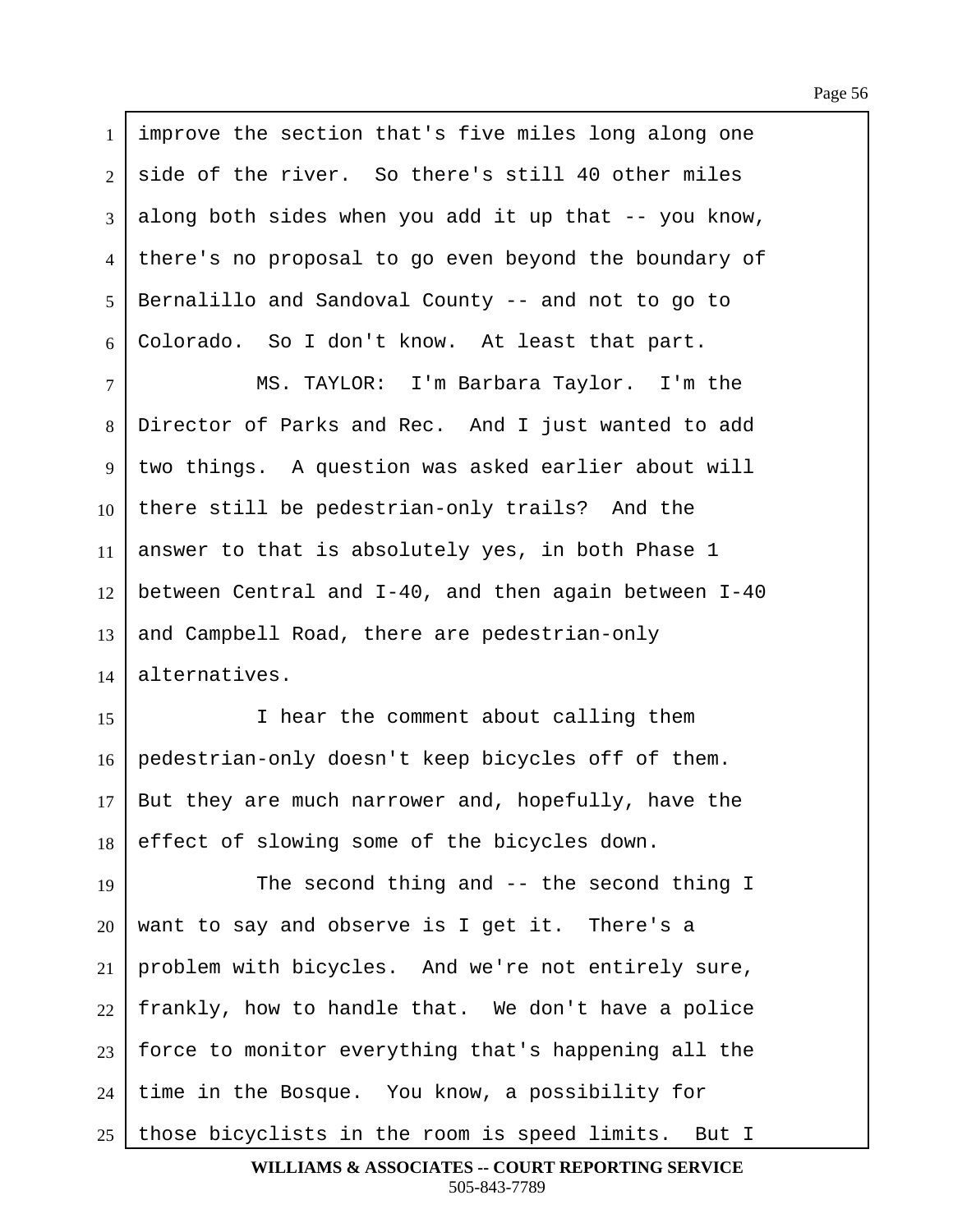1 | probably had enough controversy with pedestrian paths  $2$  and multiuse paths in Bosque. But we hear that  $3 \mid$  problem. We hear that problem, and we are  $-$  our 4 I trail planners and others are thinking hard about  $5$  what we can do to slow the bikes down, especially  $6$  when they get on Paseo del Bosque. 7 | MS. TERRY CHRISTIANSON: My name is Terry 8 Christianson. I don't really have a question, I just  $9 \mid$  have a statement about the crowds. I was at the 10 museum where there were about 4 or 500 people. The  $11$  last time we were here it was standing room only.  $12$  This is a very small crowd. I really feel like  $13$  people are losing hope in being heard, and I would 14  $\vert$  really like for us to be heard.  $15$  Thank you. 16 | MR. MOYE: Okay. Ladies and gentlemen, I  $17$  want to thank you for being here. We are now closed  $18$  and we have to pick up all of the equipment and stuff 19 and get out of here. Thank you for your attendance. 20 The meeting was concluded at 7:31 p.m.)  $21$  $22$ 23  $24$ 25· ·